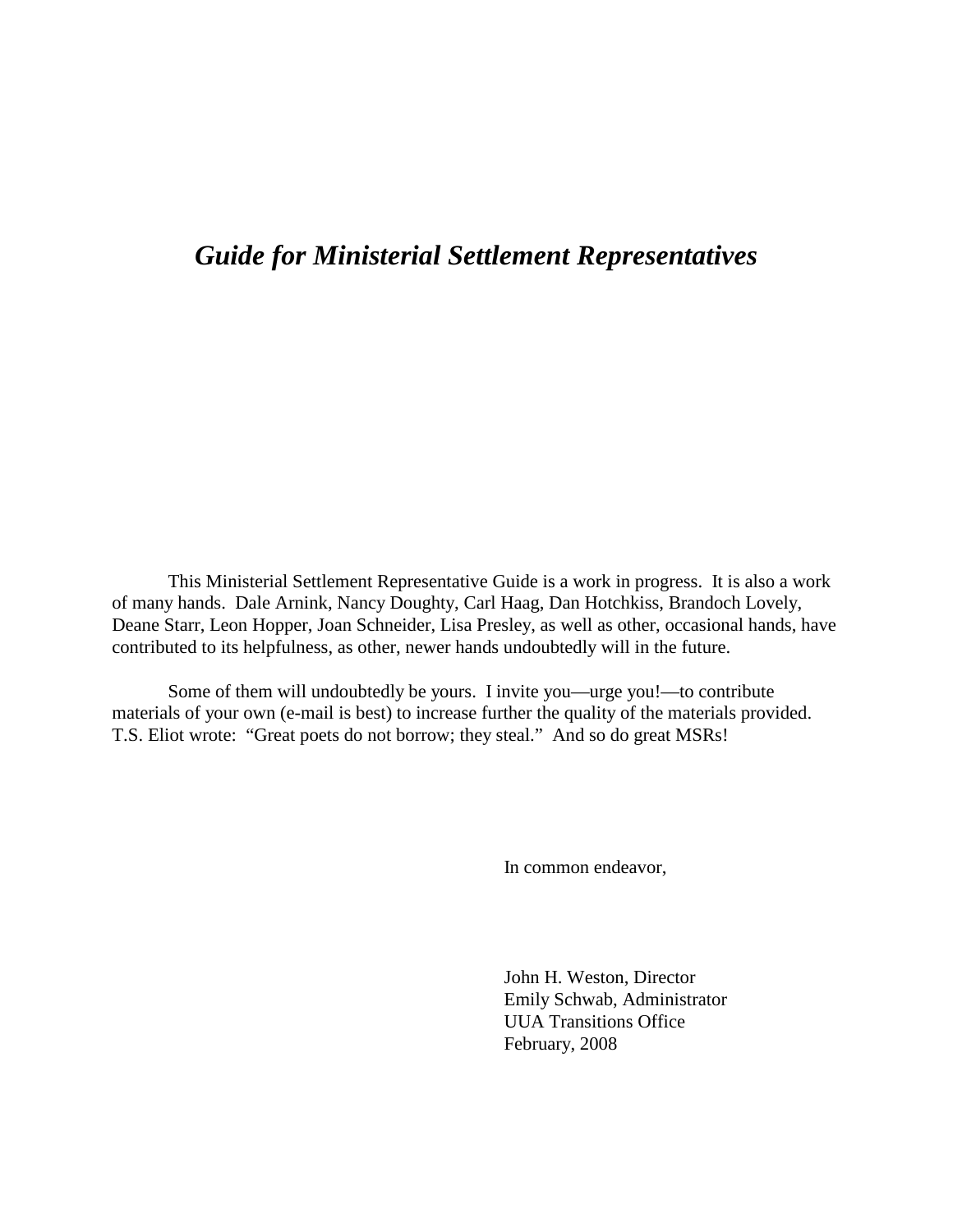# Table of Contents

| Services Provided by the Transitions Office in the Ministry and Professional Leadership<br><b>Staff Group</b> | 3              |
|---------------------------------------------------------------------------------------------------------------|----------------|
| Criticism in Ministry                                                                                         | $\overline{4}$ |
| Whom Do We Serve?                                                                                             | 5              |
| "The Changing Ministry of Information"                                                                        | 8              |
| <b>Ministerial Settlement Representative Consultations</b>                                                    |                |
| <b>First Consultation</b>                                                                                     | 15             |
| Handouts:                                                                                                     |                |
| Board Responsibilities in the Ministerial Transition Process                                                  | 22             |
| Application for Membership on the Ministerial Search Committee                                                | 23             |
| <b>Search Committee Budget</b>                                                                                | 25             |
| Ministerial Compensation                                                                                      | 26             |
| The Negotiating Team                                                                                          | 27             |
| <b>Guidelines for Nominating Committees</b>                                                                   | 31             |
| <b>Second Consultation</b>                                                                                    | 33             |
| Handouts:                                                                                                     |                |
| <b>Goals of a Search Committee Retreat</b>                                                                    | 38             |
| <b>Getting Started</b>                                                                                        | 40             |
| <b>Third Consultation</b>                                                                                     | 41             |
| <b>Appendixes</b>                                                                                             | 45             |
| <b>Search Process Discussion Groups</b>                                                                       | 46             |
| Hearing from Children and Youth                                                                               | 48             |
| <b>Neutral Pulpit Arrangements</b>                                                                            | 50             |
| <b>Equal Opportunity in Ministerial Settlement</b>                                                            | 52             |
| Tips on the Ministerial Psyche and How to Court It                                                            | 53             |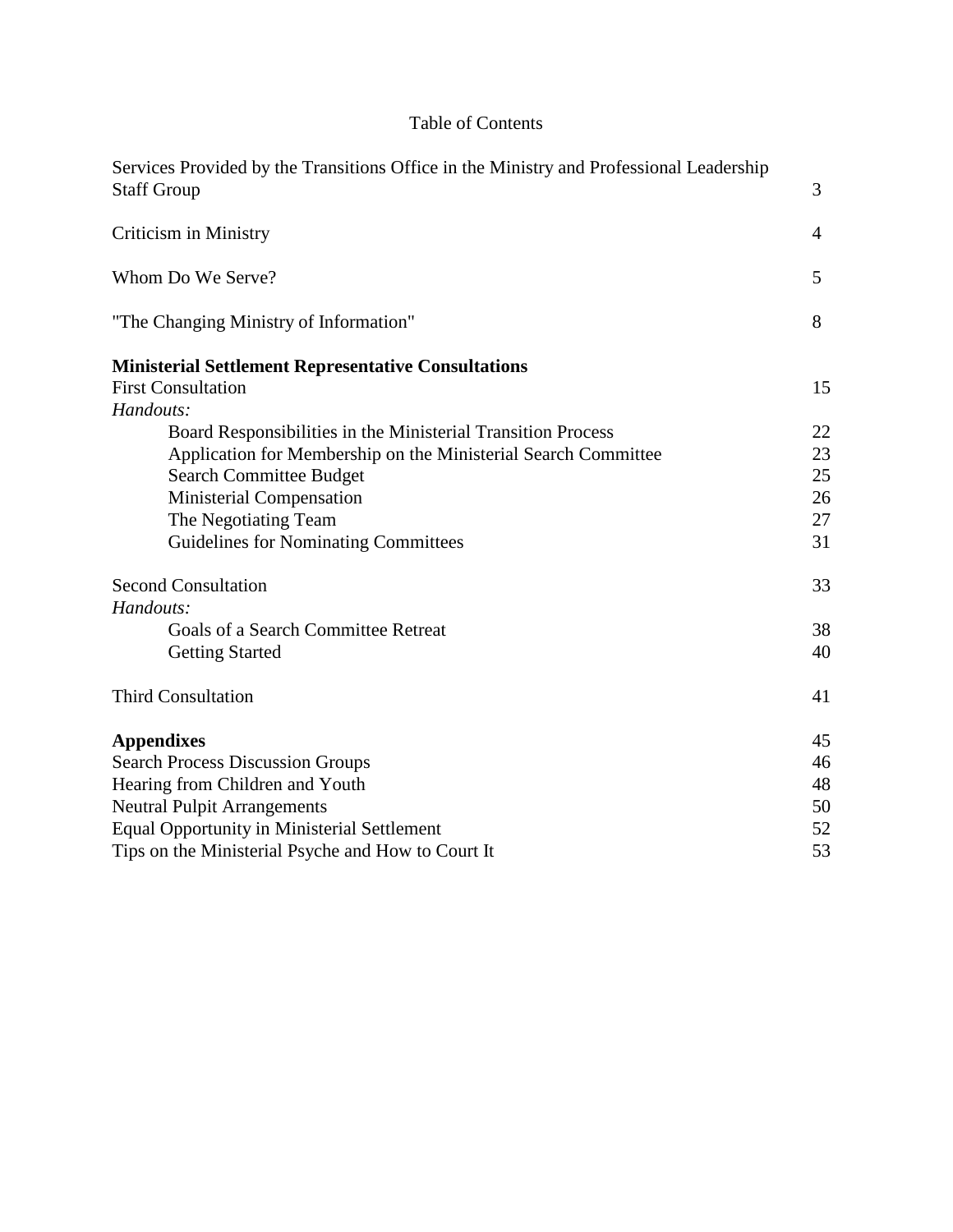# *Services Provided by the Transitions Office in the Ministry and Professional Leadership Staff Group*

- 1. By means of online materials, the annual GA Search Committee Seminar, Ministerial Settlement Representatives, and frequent communication, assist congregations in readying themselves for new ministry, presenting themselves openly and honestly, considering potential ministerial candidates, negotiating with their candidate, and settling their new minister.
- 2. By means of online materials, an annual GA workshops, and communication as appropriate, counsel ministers considering new ministry and assist them in presenting themselves openly and honestly to congregations of their choice.
- 3. Enable all ministers to participate in the "open market" of congregations in search, and encourage ministers who are especially likely matches to consider particular congregations.
- 4. Provide search committees with interpretive file summaries on their pre-candidates.
- 5. Provide rule interpretation on issues in ministerial transition.
- 6. Counsel ministers who are having difficulty in their ministry and work with ministers who are on hold for settlement or on restrictions.
- 7. Maintain, interpret and implement settlement policies and procedures; develop, maintain, and publish on the UUA web site the *Settlement Handbook*, the *Interim and Consulting Ministries Handbook*, all other publications and necessary forms; and maintain opportunity listings and records of settlement activities.
- 8. Appoint all Ministerial Settlement Representatives, plan and conduct their training seminars, and supervise their settlement activities and related expenditures.
- 9. Oversee the Interim Ministry Program by recommending appropriate interim ministers to churches in transition; plan and oversee the Orientation to Transitional Ministry and facilitate the Accredited Interim Ministry Seminar.
- 10. Share with other MPL staff attendance at collegial gatherings and the representation of MPL at General Assembly and other important and ceremonial occasions.
- 11. Advance anti-racist, anti-oppressive, multicultural policies and practices in all settlement and MPL work, and serve as a member of the Diversity of Ministry Team.
- 12. Maintain settlement information in the files of all living UU ministers, and current records of ministerial settlement on the departmental database.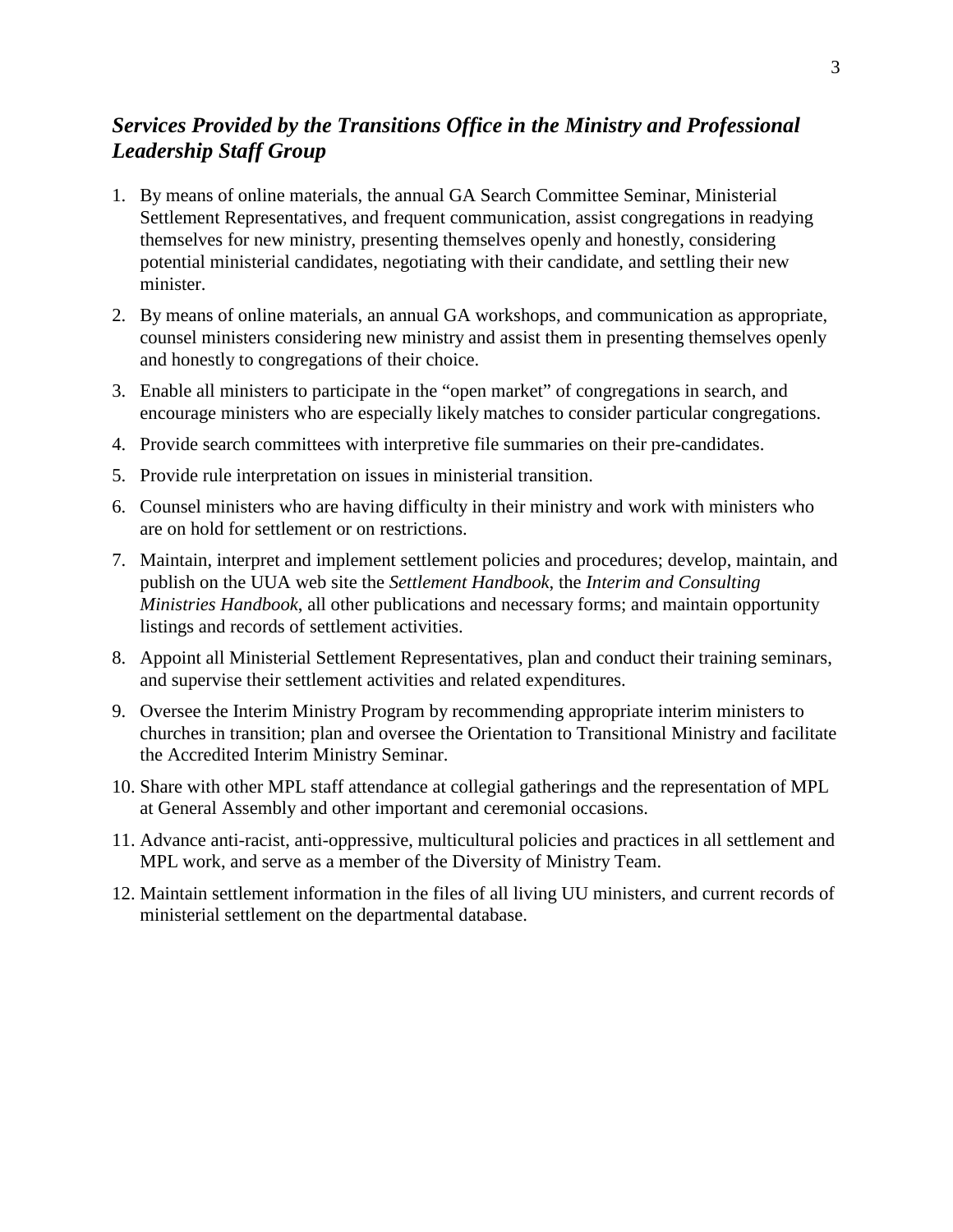# *Criticism in Ministry*

*The following piece may prove helpful to MSRs, both ordained and lay* 

 Criticism. It's continual. No matter how you pretzel-twist yourself to please people, you fall short. And there are always helpful, caring people who will take the time to tell you so.

 Most of us ministers are more affected by this than we show. The complainers, after all, are not mere customers. In our shop, there is no counter between us and them. With each concerned parishioner we connect in many ways. We pour ourselves out Sunday after Sunday, and sometimes they pour themselves out, too. So when "helpful feedback" comes, it can pierce our thin skin into the vital organs.

 The worst thing we can do is overreact. Whether by proclaiming innocence or by announcing full reform, too strong a response ups the emotional ante. The old ministerial lore speaks of blood in the water that attracts the sharks. More recently, Ed Friedman cautions us to be "non-anxious." It doesn't always feel good, but it is a good idea when criticism comes to contain ourselves, to underreact.

 Nor is it wise to enlist others to react in our behalf. This may be the chief mischief Ministry Committees get into. By setting themselves up as mediating bodies, by encouraging people to use them as a "conduit," they set up a classic triangle. No one (and certainly no committee) can be responsible for the relationship of two others. No one can respond to criticism of the minister except the minister.

 I used to say to Ministry Committee members that if a member of the congregation came to one of them with a criticism of me, they should suggest the person speak to me directly. More recently, I have asked committee members to say: "Thank you for bringing that up. I will speak to Dan about it, and he'll be in touch with you."

 If there is a magic formula for responding to criticism, I don't know it. It would require, I'm sure, perfect comfort with one's imperfections, utter common sense about what is real criticism and what is projection from the complainer's own life, and constant willingness to apologize. (Ministry, in my experience, means always saying you're sorry.)

 In the end, the only real response to criticism in the ministry is more ministry. How can we meet your needs? How can we move forward? Let's plan together to do better in the future.

 When we were ordained, we never promised to be perfect. But we promised to be faithful to our calling and to serve as best we can those who come into our care. Do that, and you're doing OK.

--Daniel D. Hotchkiss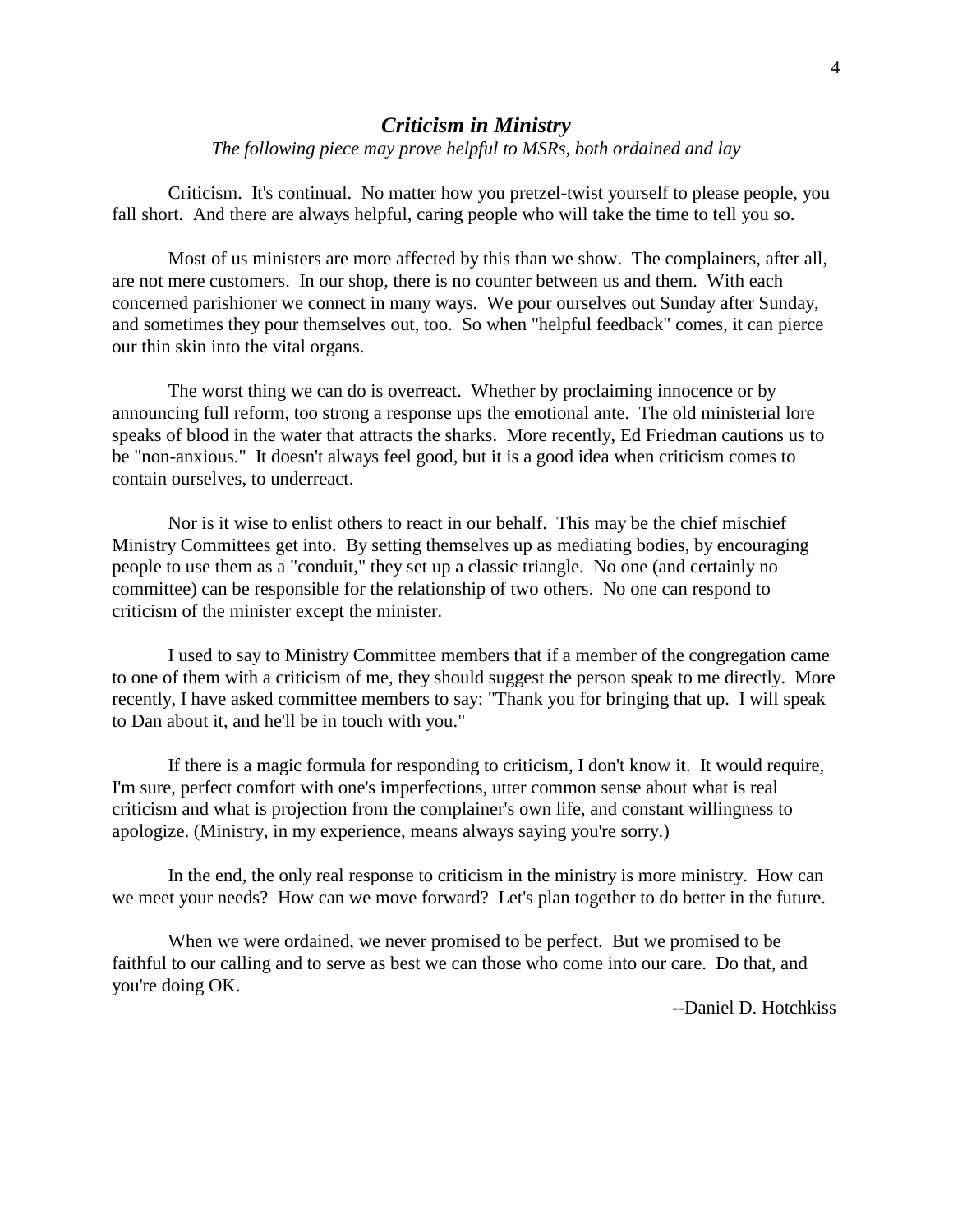#### *Whom Do We Serve?* a paper prepared by Dan Hotchkiss for discussion at the UUA February 8, 1994

*Dan's paper is helpful to MSR's as they consider their moral compass in this work* 

*No one can serve two masters: either you will hate the one, and love the other, or you will hold to the one, and despise the other. You cannot serve God and mammon. -- Matthew 6:24* 

 Soon after I began working at the UUA, Peter Fleck asked me, "Whom do you serve, ultimately: ministers or congregations?" As he often does, Peter in a few words pointed to a tension close to the heart of the Association's work. The tension may be more apparent to observers of the UUA than to us as staff members. Our work is so much to reconcile, to harmonize and to find common ground among conflicting interests that we take it for granted this is possible. To the conflicted parties themselves however our rationales sometimes sound glib, our motives self-serving. Especially in conflict situations, each player wants assurance that someone in the system speaks for him or her. The more intense the conflict, the less likely the parties will welcome even a neutral mediator, much less an agent of some greater good defined outside the local conflict. It is important, then, that we understand and express clearly what responsibilities we have toward each of the persons and constituencies we serve.

 This paper is an effort to define those responsibilities. While I will criticize some things I have heard or seen, most of what I have to say will simply clarify the way we operate already. I write in the belief that clearer conversation about roles and motivations will help us to communicate with one another and with our constituents what we are trying to accomplish, and for whom.

 The issue of the UUA staffs obligations toward various parties comes up continually. Here are a few recent examples:

- Some District Executives define themselves as advocates for congregations, in contrast to UUMA Good Offices Persons, who defend ministers. While the Department of Ministry has never accepted such a partisan role, lay leaders sometimes complain that we defend ministers, while ministers sometimes complain that we don't. Should we embrace an adversary system or resist it?
- A congregation in conflict with its minister received advice from its District Executive and the Department of Ministry that seemed biased toward the minister. An angry member wrote to the UUA Board of Trustees to ask, "Who represents the congregation?"
- The new Career Development Director position in the Department of Ministry revives an old question: Can the Department offer "counseling" to ministers when it exercises such strong influence on their careers? With so much of the Department's energy now going into disciplinary matters, with whom can a minister be candid about doubts, mistakes, and temptations?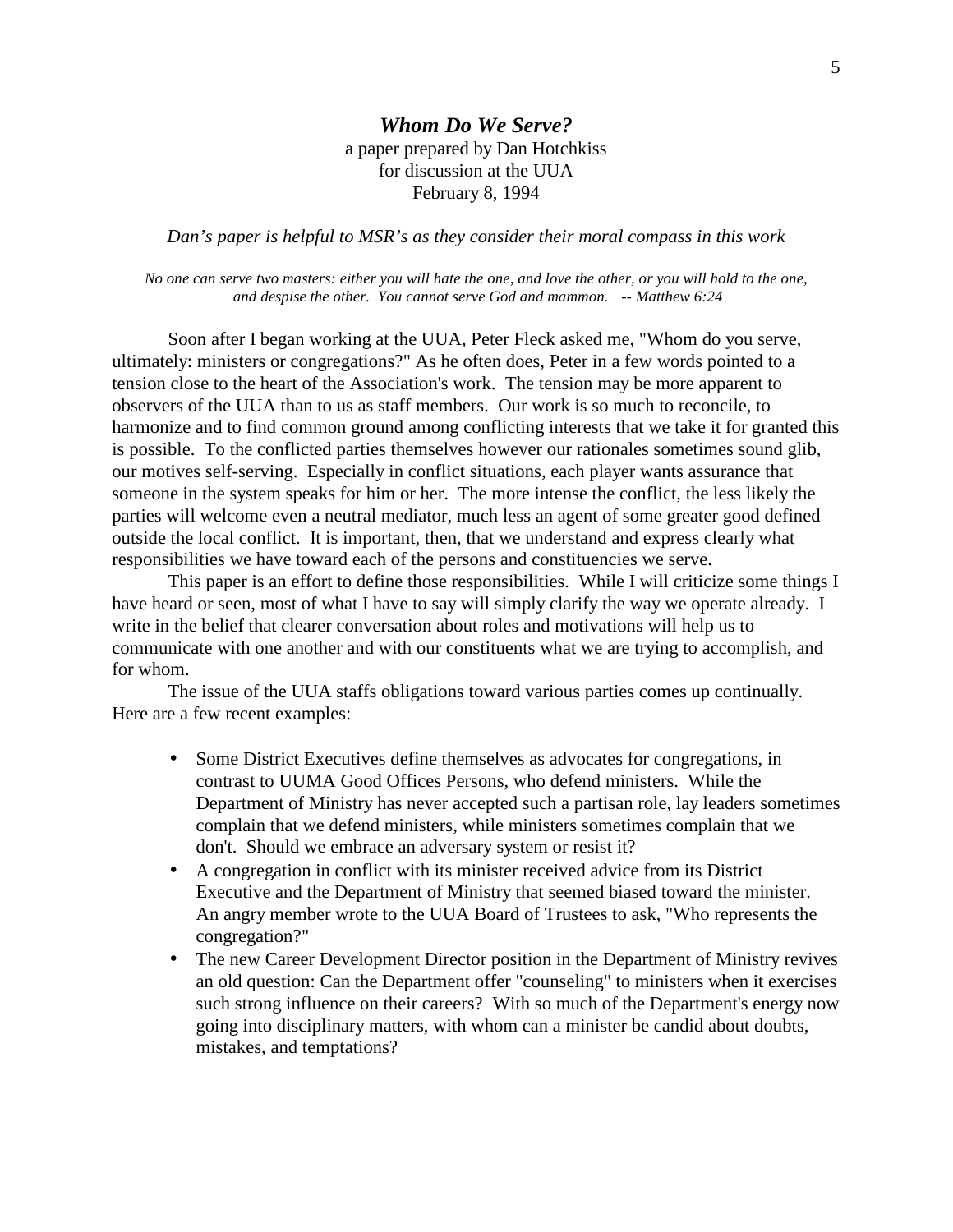In answer to these and similar questions, I believe it is important to be clear: the UUA's concern is for the health and effectiveness of the UU movement as a whole. This interest is not subordinate to the needs of any minister or congregation.. We should ground our work in a broader vision of the whole, and never hire ourselves out as "advocates" for ministers or congregations. The movement prospers only when it has effective congregations and happy, productive ministers. The Department of Ministry's mission statement commits us to promote "a ministry of excellence," and ministry is something ministers and congregations do together. Especially in conflict, when parties see their interests as opposed, the UUA's role should be to represent our common interest in a fruitful partnership.

 One easy answer to Peter Fleck's question, "Whom do you serve?" is that UUA ultimately serves congregations--but then so should ministers. A congregation ultimately should serve not itself but the faith. A congregation's final goal is neither its own corporate well-being nor the private interests of its members, but the fulfillment of its purposes through means selected in adherence to its principles. To supplant that goal with something smaller or more partisan sells the founding genius of our institutions short.

 Of course no one can quite define "our" purposes. Even the official, stated purposes we adopt from time to time are at best faulty approximations. Still, to paraphrase Paul Carnes, while we may never know completely what our purposes are, we can sometimes recognize what they are not. Accordingly, I have come up with the following three suggestions to guide us in balancing the UUA staff's responsibilities toward various pans of our clientele.

#### *Principle #I: We should resist defining ourselves as adversaries*

 We should resist any movement toward an adversary system where UUA staff become "hired guns" for churches or for ministers, for RE or music, or for any other interest smaller than the good of the whole movement. To do so undermines our power to be a third, uniting element in conflict situations. Even when we choose to press a minister to resign or a congregation to provide a generous severance package, we should be explicit that we do so for the health of the movement as a whole.

 It is easy to set ourselves up as adversaries, not only because the "adversary system" is part of our common culture, but because it simplifies each player's loyalties. A District Executive who vows always to be "for the congregation" never has to worry about the congregation's duty to help make our ministry livable. A UUMA Good Offices Person who becomes simply an advocate defaults on the collegial obligation to admonish and correct as well as to support and succor. Should the Department of Ministry become merely an agency for ministers, we offend the trust of congregations, without which we could do little.

 An adversary system simplifies hard choices, but the complex balancing of interdependent interests is important. The purpose of the UUA is to serve the whole UU community. In place of any adversary understanding, our watchword should be Jack Mendelsohn's familiar dictum that "great congregations and strong, effective ministers . . . create each other."

#### *Principle #2: We should avoid compartmentalizing care from power*

 I am distressed by the suggestion, made repeatedly, that we should assign the exercise of power separately from the responsibility of care--with some UUA staff members assigned to be the "heavies" while others get to be Mr. or Ms. Nice-Guy. At best, this idea embodies a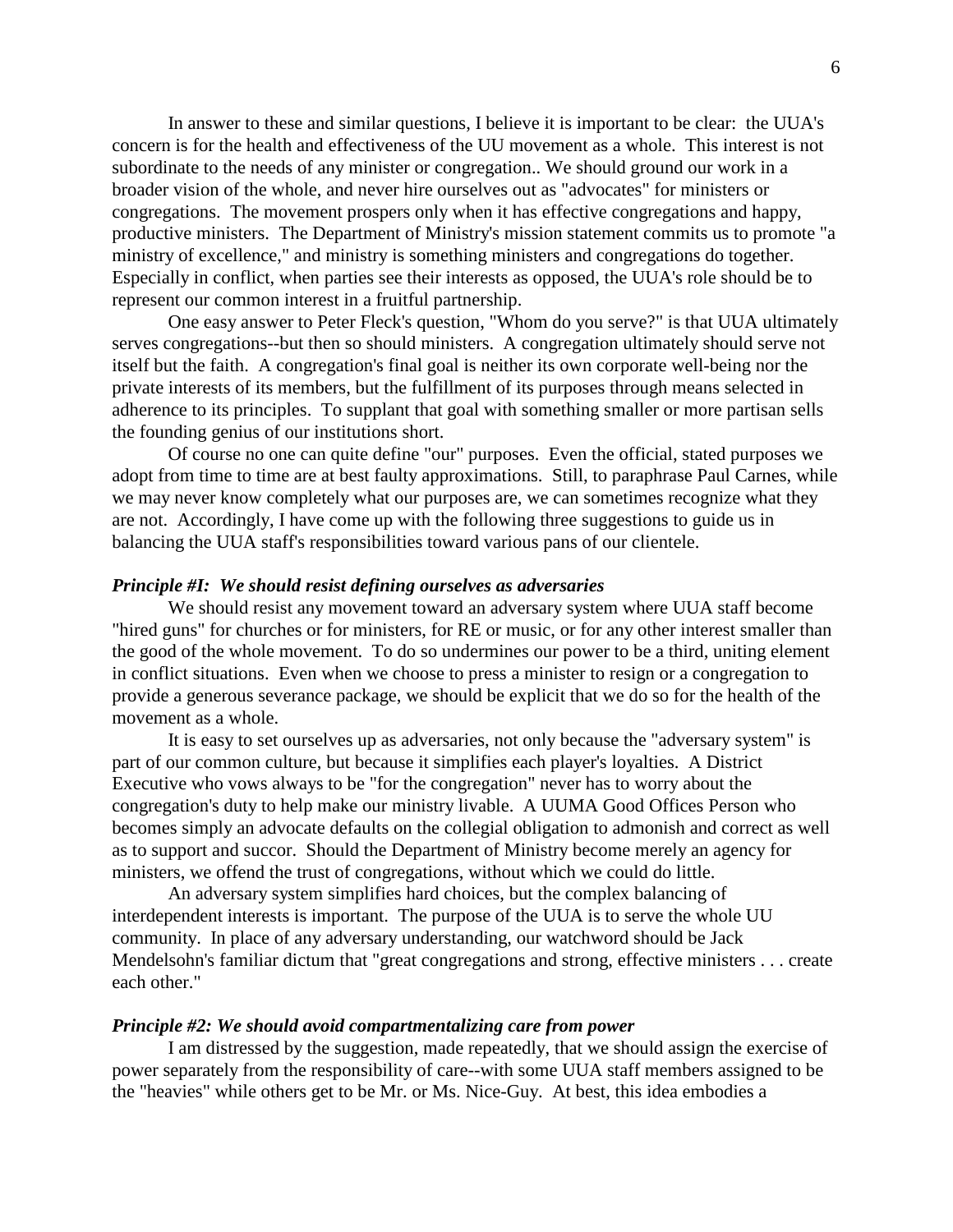fastidious dualism of sweet versus strong. At worst, it leads us into an unthinking game of Good Cop-Bad Cop, with the carer pretending not to have power and the power person free of the duty to be caring.

 A better starting point is the first principle as stated in our by-laws. Each person's "supreme worth and dignity" dictates that we should treat every party with respect and on terms of social equality. When we use power, respect for each person should temper the arrogance and presumption that so often go with power. It should also mean that we do not allow official roles and obligations to eclipse us as autonomous moral agents or as human beings. As we use power or balance power interests we should all offer support and empathy to those with whom we deal. I believe this is habitual with most of us, but it's worth stating because sometimes we are urged to separate the two.

#### *Principle #3: We should avoid making promises that conflict with our basic responsibilities*

 I am thinking here mostly of the promise implied by the word "counseling." In ministry, this word normally implies a confidential relationship where the client's interests are paramount. We would condemn a psychotherapist who sold securities to clients or reported to their employers: the counseling relationship should be free of conflicts of interest. No UUA staff member can be a counselor, in this narrow sense, to a UU minister. While we wish all our ministers well, we cannot honestly claim exclusive dedication to their interest. We balance the private interest of ministers against other legitimate claims. We serve ministers best when we are frank about this. Our basic commitment as UUA staff is to the health and effectiveness of the whole movement, not to any one person.

 Virtually all UUA staff provide "counsel" in the broad sense of information and advice. The new Ministerial Development Director will go further, discussing ministers' career plans in order to help them fulfill themselves as persons. But as a member of the Department, he will influence decisions and represent a larger set of interests as well. In our eagerness to court favor politically, we need to be careful not to promise that anyone on the LTUA staff is all grace and no judgment.

 Our basic loyalty as UUA staff is to the good of the whole movement. It would be disingenuous to pretend we were creatures of pure heart, immune from influence by worldly powers or the lure of mammon. Like other men and women, we have "laughed or wept, [been] married or in love, or commended, or cheated, or chagrined." These and other facts of our biographies make us partial in all sorts of ways. But in most situations, we are favorably placed to represent the larger view. Our private and institutional self-interest aligns well with the longrun health of our ministers and congregations. We see the achievements of healthy, effective ministers and congregations, and how at best they reinforce each other. Over time we see the consequences when any one legitimate priority prevails at the expense of others. We can, in this association of free hearts, speak for the common good. At least we ought to try.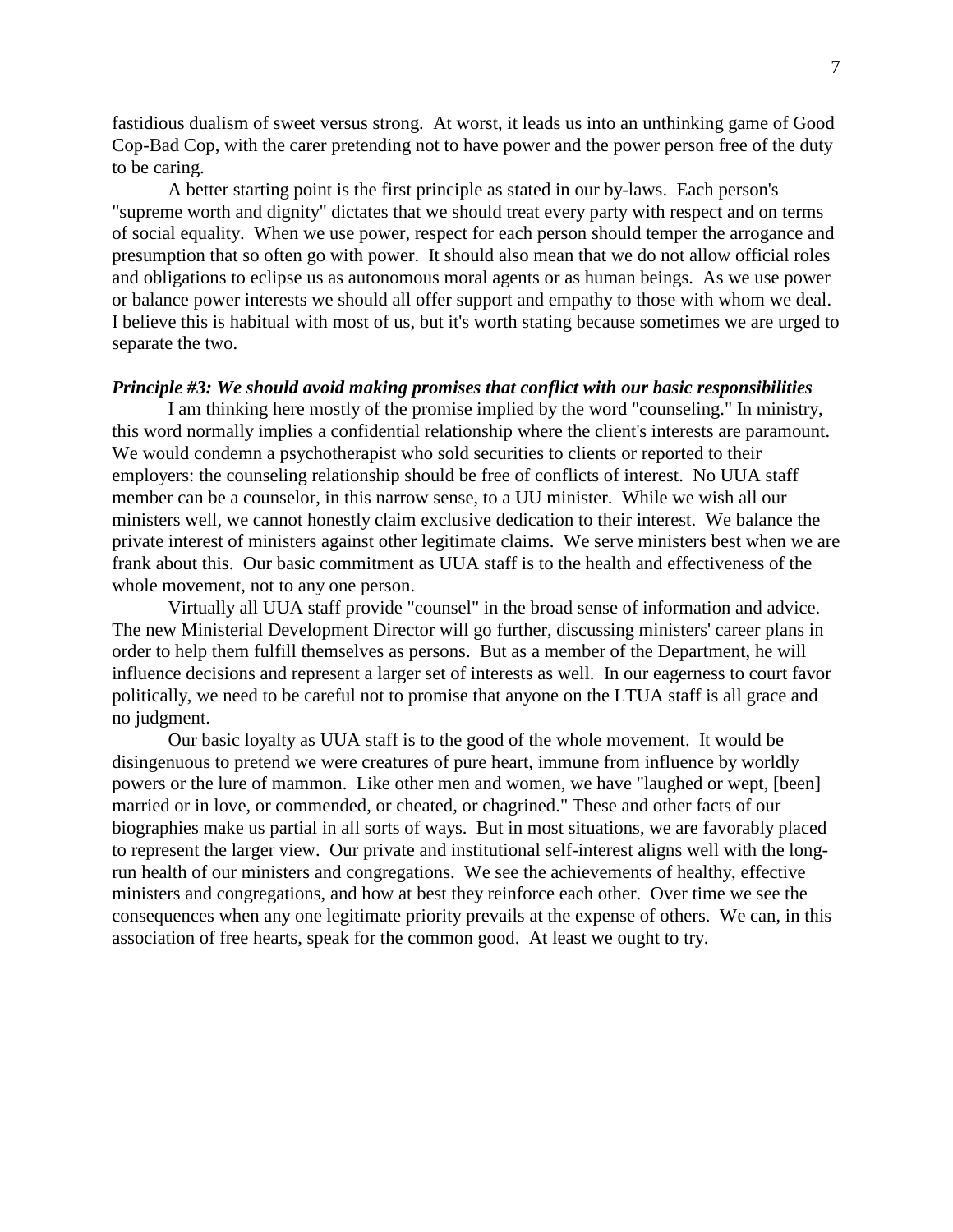#### *"The Changing Ministry of Information"*  John H. Weston<sup>1</sup> Originally published in *Journal of Liberal Religion (*Fall, 1999) Revised December, 2007

There have always been problems with the ministerial search and settlement process. Here's what the problem used to be. Many years ago a ministry staff member solicited the opinion of an influential minister of a prominent church. Was a certain young cleric ready to move up? Here is the reply he received in full, with a detail or two omitted or changed:

I have yours of the 22nd regarding the application of "Andrew Paul." Three years ago I helped to ordain him. He is a likable, little, colorless, well-meaning man. So far as I can see he has no brain at all. He is fond of music, and comes from a good family. I mean by that, they are good, earnest, hard-working, right-minded, humble people. The Council who ordained him did their work in a temperature of 17 degrees below zero, modified by such calories as a pot-bellied stove in the basement of the Church could furnish. The situation was not provocative of careful deliberation, but even so, his ordination was a touch-and-go matter so far as the Council was concerned. And one or two members have spoken of it to me since as a sort of joke, all of which means if I were you I would go slow. I don't know why he should not stay where he is.

Was ever a throat more elegantly slit? Issues of style and savagery aside, the presence of the letter in the young cleric's file raises hard questions. Search committees want to know, will the UUA foist off so hopeless an incompetent on them? Ministers want to know, how many (albeit more pedestrian) such letters lurk in their files, undoing their opportunities? And all who care for our ministry want to know, was the young cleric, even if only half so inept as presented, allowed simply to stew in his own juices in a long, lukewarm career? Were no correctives offered, no resources?

ii.

Now let me turn to more recent problems in four cases.

 $\overline{a}$ 

*Case 1*. A member of a congregation's ministerial search committee speaks bitterly of its unsuccessful search for a new minister: "We were told that there just weren't many ministers wanting to live in our community. Our group medical practice faces the same problem. But our medical practice is able to reach out and persuade physicians that they *do* want to live in our community. Why can't our search committee do that, too?"

*Case 2.* A minister recalls with anger and dismay the afternoon when, a congregation 's ministerial search committee becoming interested in her, a UUA staff member "sat me down and for half an hour told me all the reasons why I could not effectively serve that church." The minister is now one of the most widely admired in the Association, and her ministry with that congregation one of evident mutual regard. Is the error in prognostication due merely to inevitable human fallibility, or does it point to a systemic problem? How great a role should the judgment of a member of the UUA staff, substituted for that of search committees and ministers, play in the settlement process?

<sup>&</sup>lt;sup>1</sup> John Weston is Transitions Director in the Ministry and Professional Leadership Staff Group of the Unitarian Universalist Association. He welcomes responses at transitions@uua.org or 25 Beacon St., Boston, MA 02108.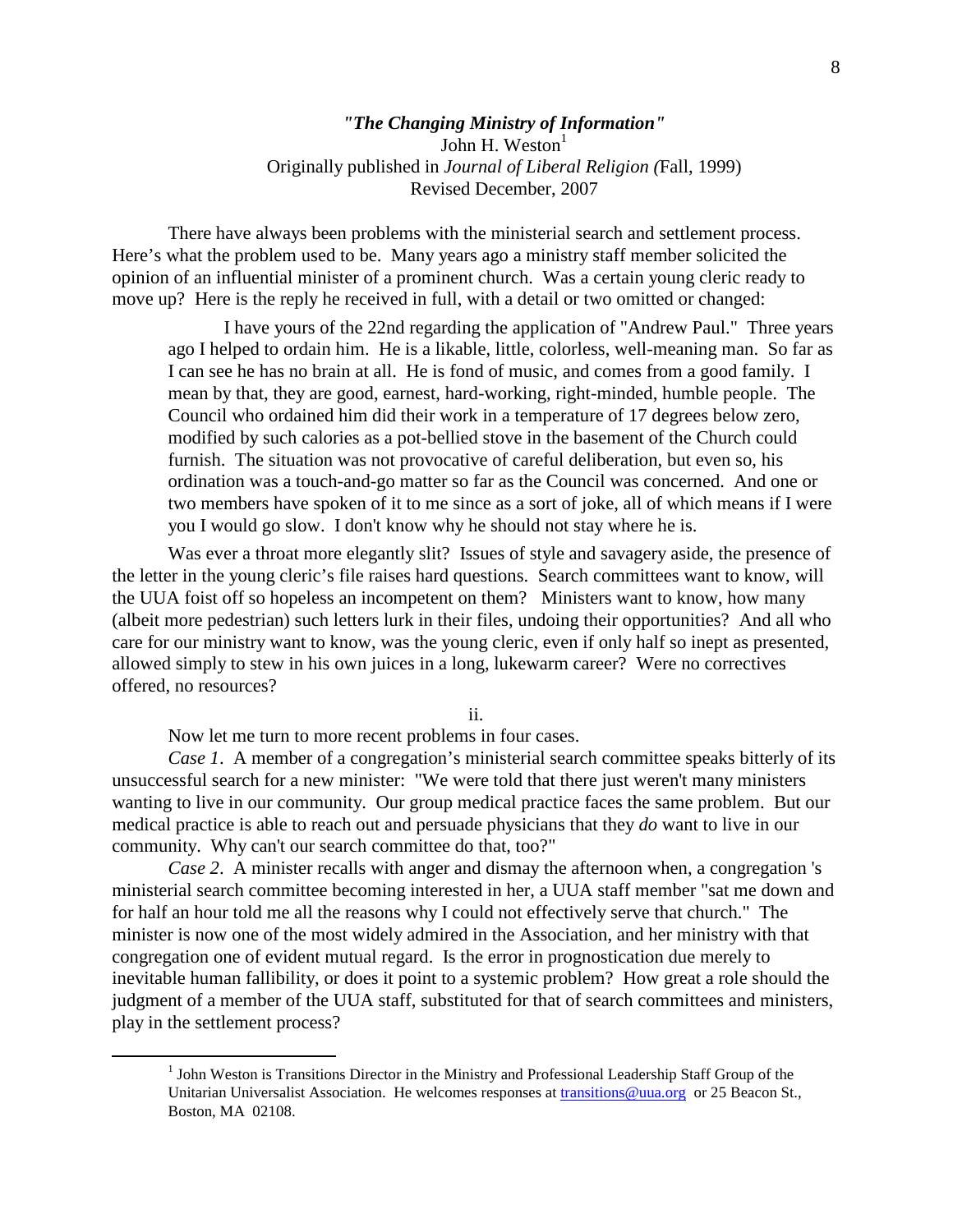*Case 3.* A minister who several times sexually misconducted himself in the congregation he served in the days before such behavior sparked Ministerial Fellowship Committee review was rusticated—sent to a little church in the country--instead. That's what used to be done. Despite the minister's acceptance of responsibility, his undergoing assessment and rehabilitation, the absence of repeat incidents, and demonstrated ministerial effectiveness, years later the odor of past insanctity still clings. A search committee, catching a whiff, raises questions. What should be said, and not said? And should the UUA wait for questions?

*Case 4*. In the three evaluations preceding final fellowship a new minister was consistently cited by her congregation's leadership for insufficient and empathy, defensiveness in the face of criticism, and lackluster preaching. The Ministerial Fellowship Committee concluded that the shortcomings were problematical, but not enough to delay her progress. The minister then went into search, and her congregation's leadership wrote and spoke of her warmheartedness, eager welcome of feedback, and in preaching second only to Channing. Is there collusion here, both parties seeking an easy way out? When the search committee calls, what should the UUA's response be? And what should the minister know about the UUA's response?

The common issue in these four cases is the proper dissemination of information in an association of free congregations. How can information be communicated to people who can use it? Where is the line between using information to counsel and using it to cripple? Should information be withheld from a committee with a "need to know" out of compassion for the minister or because a person in authority "knows better"? Should presumed attempts at concealment be challenged?

In the case of the search committee unable to get persuasive information into the hands of prospective ministers, the problem is now easily solved, thanks to new communications technology.

In the case of the minister counseled by the UUA not to take the challenging church, a less self-confident minister might well have withdrawn, and a less determined search committee backed off, in the face of consistent, presumably well-informed, authoritative skepticism. It takes courage to say "we know we're right" when the "expert" says you probably aren't. Yet it can be argued that the UUA was right on target, probing the soft spots, testing the depth of commitment. The fact is that the UUA put the minister's name on the search committee's list in the first place. But what if the UUA's skepticism about the match had run so deep that it withheld the minister's name? This, too, has become a soluble problem.

In the third case, is there any question that a search committee that asks a direct question—"is there any evidence of sexual misconduct by this minister?"—deserves a direct answer? What about the committee that fails to ask such a question: should the committee be allowed to identify its candidate publicly, and the congregation perhaps to call its next minister, only to receive through back channels disturbing information the UUA could have provided earlier? And should the UUA then conclude that past sexual misconduct, though it may not disqualify a minister for ministry in theory, in practice disqualifies the minister from being listed? I am sure this problem is not soluble to everyone's satisfaction. But there must be a consistent practice, widely understood, that allows enlightened and temperate decisions to be made in a context of trust by search committees and congregations.

And in the case of the glowing but possibly deceptive recommendations, what is the UUA's responsibility to search committees who may not receive candid reports from references? Here as in the item preceding, I would argue, the UUA is obliged to interpret and convey the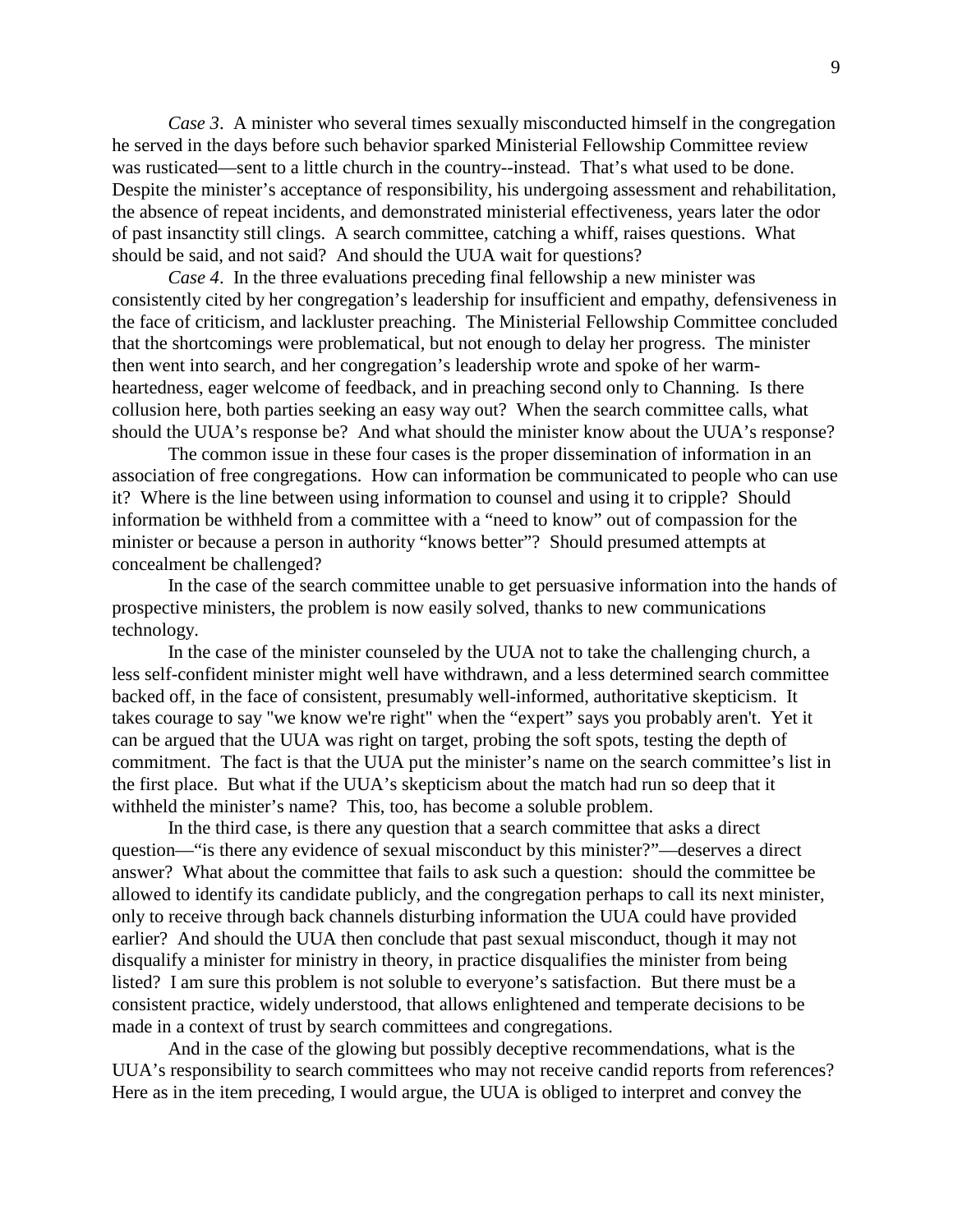information in its possession, always with the understanding that the authoritative interpreter of the information is the search committee initially and the congregation finally, *and always with the minister's awareness*. Ideally but also in practice, the UUA must inform search committees of its understanding of materials in its possession bearing on a minister, but only after informing to the minister exactly what it will convey to search committees and affording the minister the opportunity to correct the information and to include accompanying commentary.

The degree to which the changes in procedure with respect to the last two cases represent an increase in sharing with search committees of information about ministers is not great. There may be a somewhat greater increase in the UUA's candor *with ministers* about what is being shared. The change to note is an increase in openness in every aspect of the search and settlement process: openness by search committees about the congregations they represent, openness by ministers in search about themselves as persons and as ministers, and openness by the Transitions Office to ministers of information it is conveying to congregations. This greater openness is itself one element among many in the Unitarian Universalist Association's efforts to minimize triangulation and to enhance healthier, more direct interactions—"right relations"—in the complex system of systems which is an association of free congregations.

iii.

Why have these changes happened now, rather than ten or twenty or thirty years ago? The reason, I think, is that only those intended changes occur that can first be imagined. In our time, new communications technologies enable new imaginings, and new imaginings enable new intentions. For decades, East European communism placed severe restrictions on the individual and collective imagination of its peoples. Only one image of political economy was permitted. But once the fax machine and other earlier communications technologies enabled new imaginings to circulate among an image-starved population, it became clear to them that their national economies had been walking corpses for years. The fall came with unpredicted swiftness. The more recent East Asian economic crisis is another, related case. Governments and government-connected banks in the region had long cornered the market in information, shrouding their operations in secrecy. The global capital markets made possible by new, webbased communications media, however, require transparency as a condition of doing business. Once the veil was rent, and hitherto corrupt arrangements were exposed to the light of day, the old system went weak in the knees. In both instances, the functioning of political and economic systems was dependent on the choke-hold on information maintained by a well-placed few. Such systems could not survive the greater disclosure the new technologies permitted.

The most sweeping instance of a power structure's implosion due to the wider dissemination of information is the Protestant Reformation. The advent of the printing press and the rise of literacy gave the "end-user" direct access to the most important information then deemed to exist: the Holy Scriptures. In the process, the role of "middle-man" was, if not cut out, at least greatly weakened. Once a monopolist in the dispensation of salvation, the religious leader was relegated to the status of interpreter—of text, creed, and conduct. He, and eventually she, began their long journey toward the modern liberal ministry at its most effective--a combination of counselor, sage, motivator, and leader--and also at its most inconsequential: the spiritual equivalent of a "personal shopper."

If commercial banks and entire national governments are not immune from the contemporary information revolution, if Protestant Christianity itself is a result of an earlier version, how can the Unitarian Universalist Association's search and settlement procedures not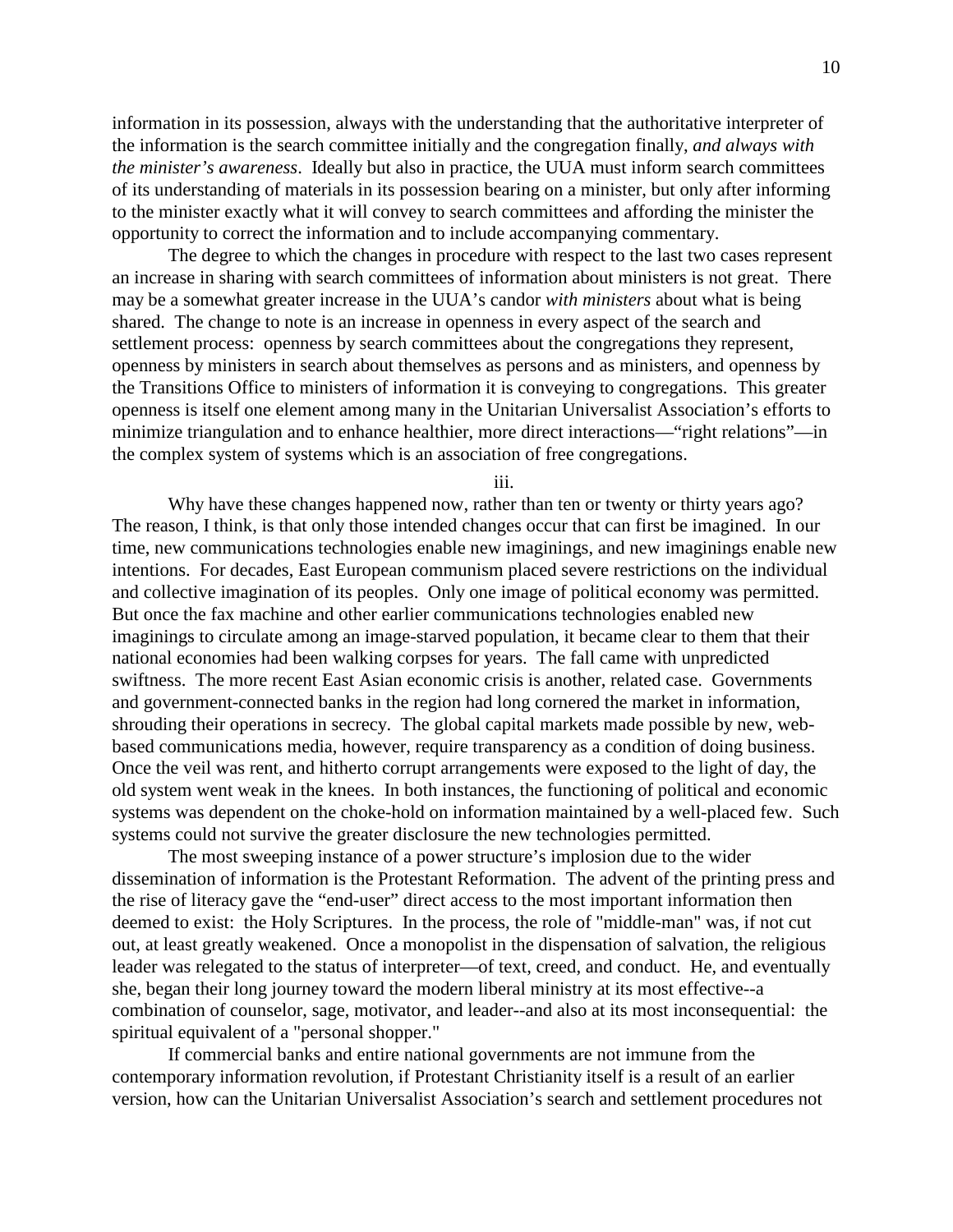be deeply affected? The important question, of course, is not, how can the Transitions Office maintain its existence? The question is: in the light of both age-old and new factors, how can the Transitions Office best serve both congregations and ministers and, through them, the future of liberal religion itself?

iv.

Let me describe the changes that have occurred. Perhaps the most important change, the adoption of the Congregational Record, could only be introduced once electronic communications had advanced to the point that virtually every search committee and the vast majority of ministers have easy access to the UUA website. Once this relatively straightforward, primarily technological improvement in the dissemination of information was accomplished, other changes--changes in patterns of communication, in frequency and fullness of communication, and finally in the locus of power--fell quite naturally into place. The presumption shifted: it is not what ought to be communicated, but what ought *not* be, that is the ever more pressing question. The quite legitimate pressure on the Transitions Office is what in banking circles is called "disintermediation," which means, more or less, "get out of the middle." The Transitions Office has become less a valve than a fairly complex network of tubes. Settlement work is what it has always been, a "ministry of information," but in this field, as in many others, as the volume of information and the velocity of its flow increase, the control exercised by the Transitions Office must decrease.

*Change no. 1: informing ministers about congregations in search*. Heretofore, ministers could only obtain much of the most meaningful information by the most unofficial, indirect, even privileged of routes. Ministers "in the know" knew a lot. New ministers, and ministers less adept at tapping into the ministerial "grape vine," knew far less. Furthermore, congregational search committees were not always candid about the conditions their next minister might face. But new technologies enable a wider dissemination of information. The Transitions Office is now asking each ministerial search committee to post a Congregational Record (CR) on a section of the website accessible to all ministers in fellowship, students in candidate status, and UUA and District staff only. The CR is designed to elicit much of the information ministers in search want to know. It will also provide search committees with a marketing tool by which they can reach the vast majority of ministers potentially interested. The wide accessibility of the CR should encourage search committee candor.

*Change no. 2: informing search committees about interested ministers*. There are really two changes here. The milder change is that ministers are now asked to provide enriched information about themselves on their Ministerial Records (MR; these were previously termed "Ministerial Record Sheets"—but "sheets" are history!). The goal here is to give search committees a livelier sense of potential ministerial candidates as persons and ministers, rather than as the sum total of schools attended, community and denominational work accomplished, and congregations served. The stronger change is that at the time of receiving its initial list of ministers to consider, a search committee is now given the Ministerial Record of every minister who indicates interest in considering and being considered for the position it offers.

Here's the way the information now flows. A minister, having surveyed the CRs of congregations in search, identifies to theTransitions Office, with the click of a mouse, those congregations the minister finds of interest (maximum of fifteen such indications in any year to start). When in the judgment of the Ministerial Settlement Representative the search committee is prepared to receive a list, the MSR informs the Transitions Office. The Transitions Office will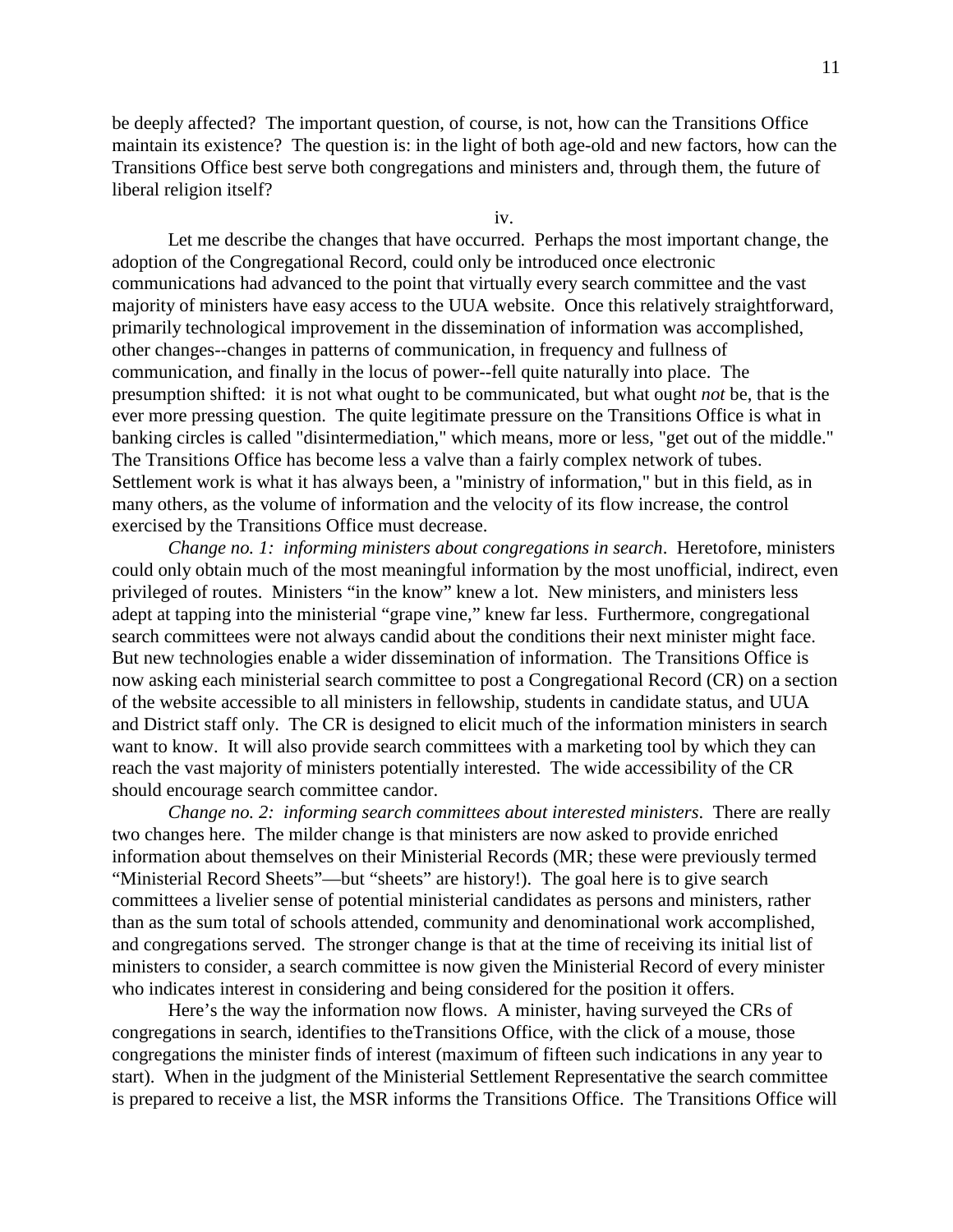make available to the committee on its section of the online settlement system the MR of every minister who has indicated interest.

*Change no. 3: empowering search committees and ministers.* Under the search and settlement process as it previously operated, a minister could only gain a place on a search committee's list by action of the Transitions Director,<sup>2</sup> and a search committee could only receive names as the Transitions Director recommended them.<sup>3</sup> In this respect the system was exclusivist, even Johannine: "No one comes to the Father except through me" (14:6). It will be no surprise that the result of such an arrangement was occasionally intense resentment and often unhealthy triangulation. Ministers could become convinced that the Transitions Director had it in for them; search committees could become persuaded that they were only being sent the dregs. By contrast, the settlement system has become resolutely pluralist, with as many centers of power and value as there are ministers and congregations in search. Any minister may assure that his or her MR goes to any congregation; all search committees will receive the MRs of all interested ministers.

*Change no. 4: placing the responsibility where it belongs--on search committees and ministers.* With power comes responsibility. Those ministers who may have depended on the Transitions Director to send their name to "just the right" congregation must now make their own selections on the basis of CRs. In fact, questions on the previous minister's application to enter the search process about the hoped-for financial package and geographical region no longer appear. Ministers take those factors into account on a case-by-case basis in deciding on the rings into which they will throw their hats. Ministerial requests to the Transitions Director to be listed for this or that congregation (the "Book of Hope") are likewise be a thing of the past: the choices are the ministers', not the Transitions Director's.

Similarly, search committees are now responsible for making their case directly to ministers through the CR, rather than indirectly through the Transitions Director. Too often, the ministerial profile drawn by a search committee is a compound of unrealistic fantasy and consumerist hunger, and the congregational profile a camouflaging of congregational problems. Unwillingness to engage in considered thought about the congregation's identity and its needs will very likely be met by a deserved lack of ministerial interest. Insistence on receiving a list even when the compensation offered is below ministers' expressed needs will gain no better a reception. The number of names a committee receives is no longer up to the Transitions Director.

Too, search committees of congregations of all sizes are also free to seek to recruit ministers directly, as committees of large congregations have often previously done.

*Change no. 5: informing search committees about pre-candidates.* One of the functions of the UUA is to credential ministers. Membership in the Unitarian Universalist Ministerial Fellowship is in one sense an historical event, and in another sense a current privilege. A minister whose conduct fails to achieve the standards required by the Fellowship may have the privilege suspended or removed by the Ministerial Fellowship Committee. At the MFC's direction, the Ministry and Professional Leadership Staff Group maintains exhaustive if not comprehensive records on ministers in Ministerial Fellowship to enable the Committee and the

<u>.</u>

 $2^2$  There was one exception. A minister could insist, in which case the Settlement Director was bound to include the name with the notation At Minister's Request, together with the reason the minister was not recommended.

 $3$  Here, too, one exception. A search committee could request that the Settlement Director seek to recruit particular ministers. See "change no. 4" below.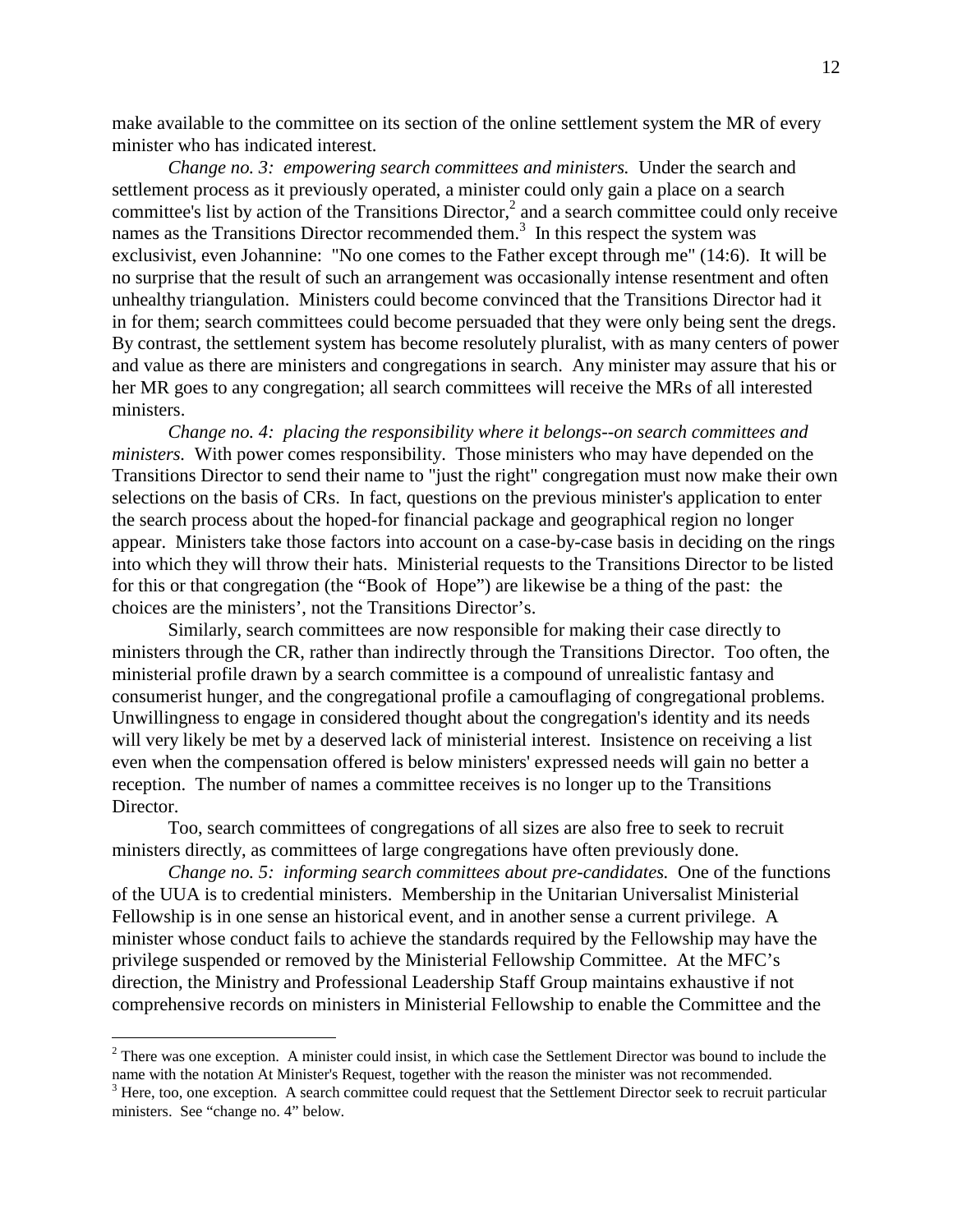Association to perform the credentialing function. "Ministers' files" are thus files about ministers, not files belonging to ministers, and are held in trust for the benefit of the Association's member congregations.

In the settlement process there are abundant opportunities to shade the truth. Opportunities available to search committees are now minimized by the accessibility of CRs. Opportunities open to ministers are now minimized by new Transitions Office practice: within two weeks of being notified of a search committee's pre-candidates, the Transitions Director will forward to the committee a brief interpretation of the contents of the minister's file. The statement will already have been viewed and perhaps corrected by the minister, who will have the opportunity to include comment, if desired. The point of this practice is to keep no secrets from those entitled to the information. Secrets--gossip, words about a person not said to the person--are the bane of our Association. Ridding our common life of secrets and the triangulation that permits them and flourishes on them, and entering instead on the path of openness, of right relations, is a task for all our congregations, our ministers, the UUA—and for the Transitions Office.

The most uncomfortable situations for all involved are those involving suggestions or documented cases of ministerial sexual misconduct and other impropriety--financial, legal, moral. A search committee may well conclude that even though a minister may have been blameworthy in the past, the minister has done the hard work of recovery and is, perhaps even in part because of this history, especially well-suited to serve the congregation. In that event, the Transitions Office will recommend that the committee share its knowledge with the governing board of the congregation, and that the committee and board consider making the information a part of the discussion during candidating week and in the congregation-minister covenant. In settlement as in all other dimensions of congregational life, one may hope for an environment in which misbehavior is named, consequences exacted, rehabilitation encouraged, and recovery respected, and in which covenants are authentic compounds of realism, respect, and redemption.

v.

Those are the changes. You will be glad to know that not everything is changing. The Transitions Office has earned a reputation for encouraging fairness, avoiding corruption, and advocating for ministers who may not fit the expected or, to some, the comfortable ministerial mode. It has been scrupulous, as well, in distinguishing between its counsel and its power, although that scrupulosity has not always been recognized. These commitments will not change. Speaking personally, I can hope to rival but never to exceed the dedication of David Pohl, Charles Gaines, and Daniel Hotchkiss to these essential values. My further hope and expectation is that as this "ministry of information" takes advantage of the changes just described, the Transitions Director may be able to devote less time to operational transactions and more time to the functions of guide, counselor, and coach.

The mutual election, the mutual choice, by congregation and ordained minister of one another is a complex one, both romantic and grave. If it is to have a reasonable prospect of enduring, the conditions under which the elections occurs and the process by which it is made must permit the future the congregation and minister may share to be as accurately imagined as possible. No one wants candidating week surprises. Still less welcome are surprises in the first few years of a ministry, as the pretenses drop away in the stress of common life. But of course hidden truths will out: truths concealed intentionally, and truths no one thought to bring to light.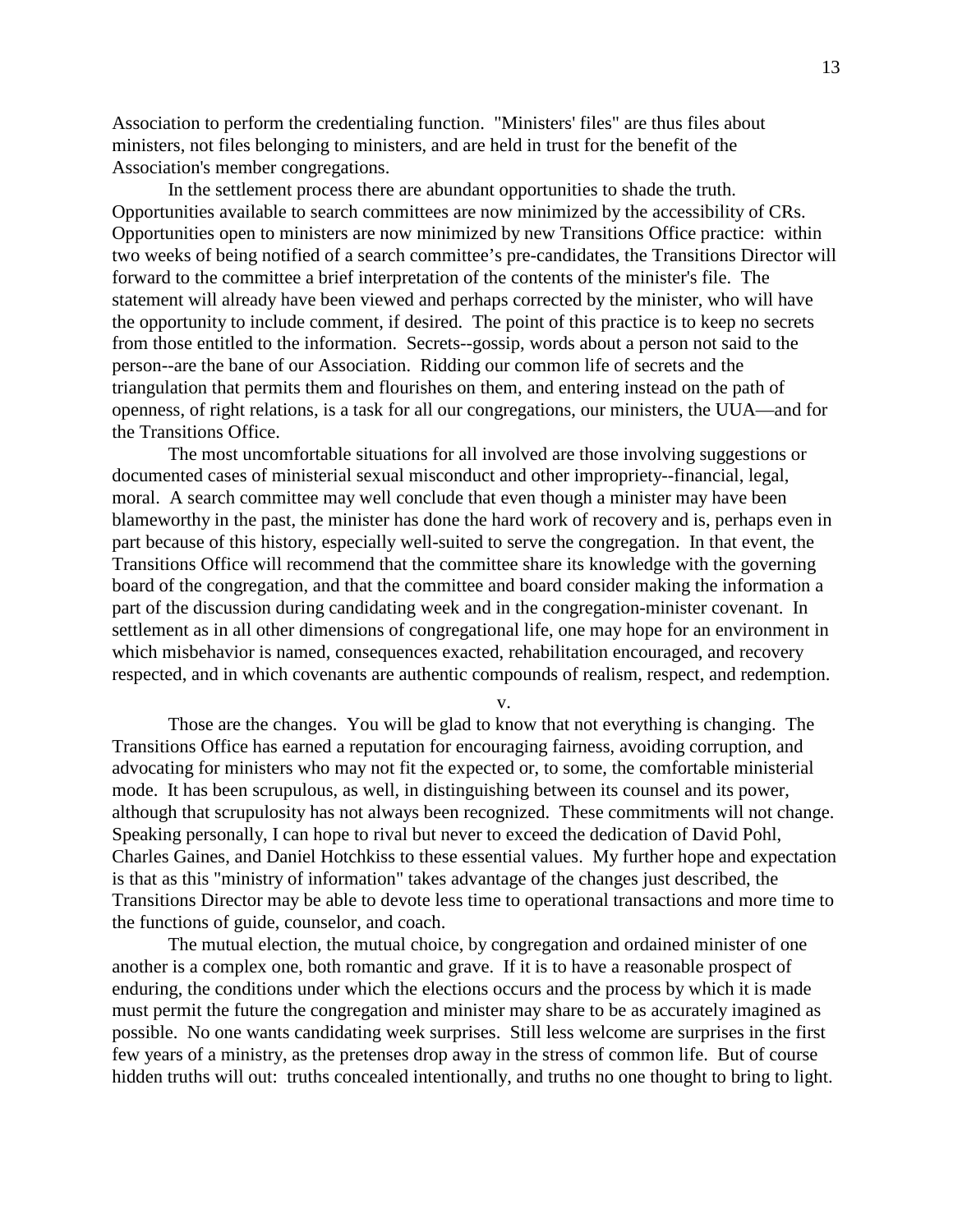A prime function of the search and settlement process, as a committee and a potential candidate explore and then confirm their mutual interest in a life in common, is self-disclosure: *this is who I am, or we are, and how I am, or we are*. In this process as in courtship, not all disclosures should be made at once, much less in the first moment. They can only be made in a context of deepening acquaintance and growing trust. But they must be made. The Transitions Office can assist ministers and search committees by creating conditions under which acquaintance may deepen and trust may grow, and by advising on the process as questions are raised and obstacles encountered. Its presumption will always be that concealment—whether intentional, or thoughtless, or unconscious—will do harm, and that the truth that comes with openness and self-disclosure will set us free.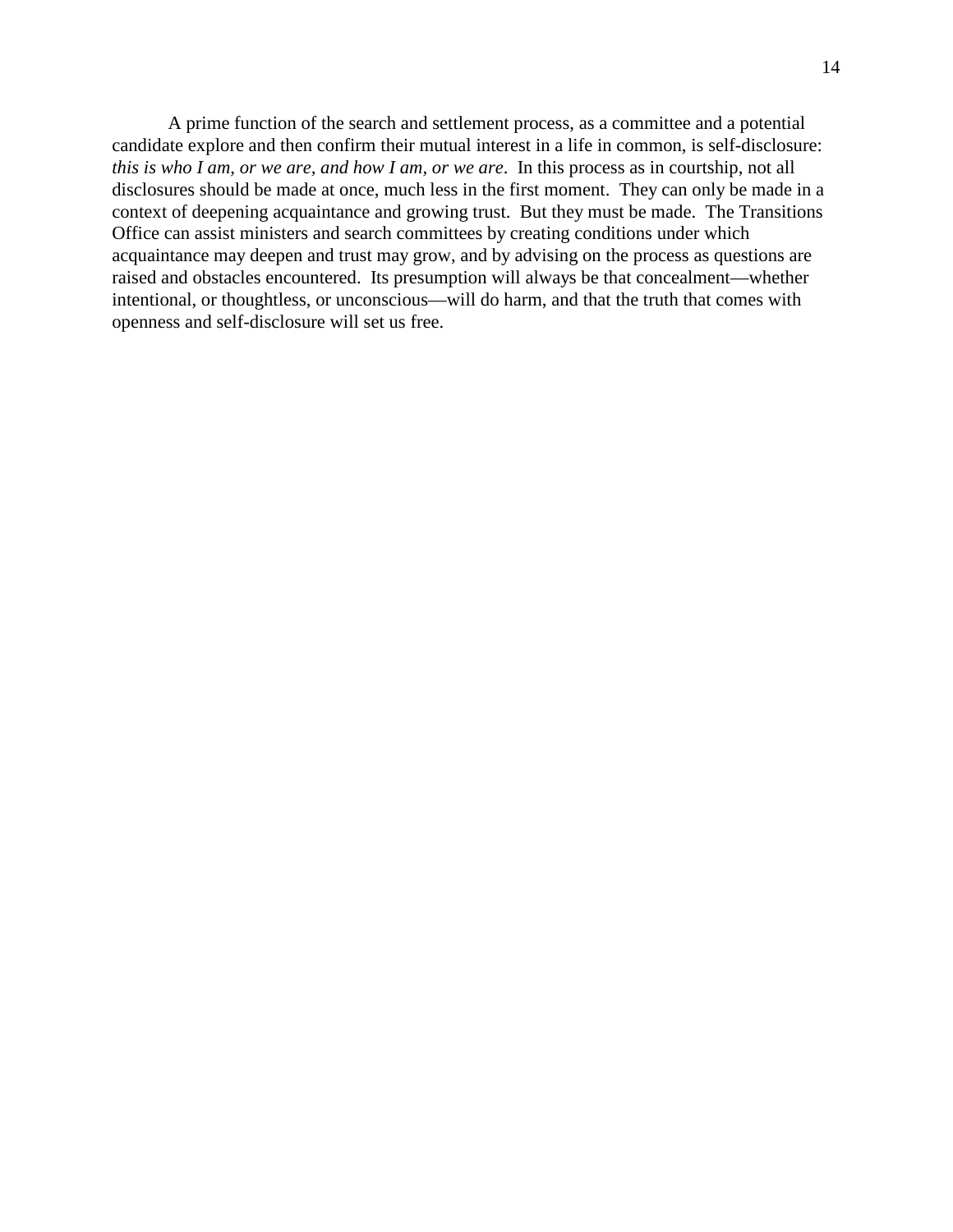# *Ministerial Settlement Representative Consultations The First Consultation*

**Objective of this consultation**: to get the congregation and its leadership off on the right foot as they begin their search by describing to as much of the congregation as possible the theory and process of the UUA's ministerial settlement process, and by describing to the board its responsibilities during the search

**Send ahead**: MSR I, for completion by the chair of the governing board of the sections noted

# **Documents the chair of the governing board should have already reviewed**—available at

http://www.uua.org/transitions except as otherwise indicated:

- *The Settlement Handbook for Ministers and Congregations*
- *Resource Guide for Search Committees*
- *Joint Recommendations Concerning Letters of Agreement between Ministers and Congregations*
- *Succession Following Meritorious Ministry*
- "Beyond Categorical Thinking" information and visit request form—available at http://www.uua.org/leaders/leaderslibrary/beyondcategorical/index.shtml
- *Guidelines for the Unitarian Universalist Ministry* and *Code of Professional Practice* published by the Unitarian Universalist Ministers Association (UUMA)—available at http://www.uuma.org/main/docindex.htm.

# **Documents to be completed (electronically if at all possible) in connection with this consultation**:

- MSR I form
- Travel & expense form
- Honorarium request

#### **Before you arrive**:

- review the report of the Transition Interview conducted by the District Executive or his/her designee
- review *When a Minister Leaves*
- review the *Settlement Handbook*

**Take with**: enough copies for all members of the board of the documents that follow . . .

- "Board Responsibilities in the Ministerial Transition Process"
- "Application for Membership on the Ministerial Search Committee"
- "Search Committee Budget"
- "Ministerial Compensation"
- "The Negotiating Team"
- "Guidelines for Nominating Committees"

#### **Talking Points with the Congregation:**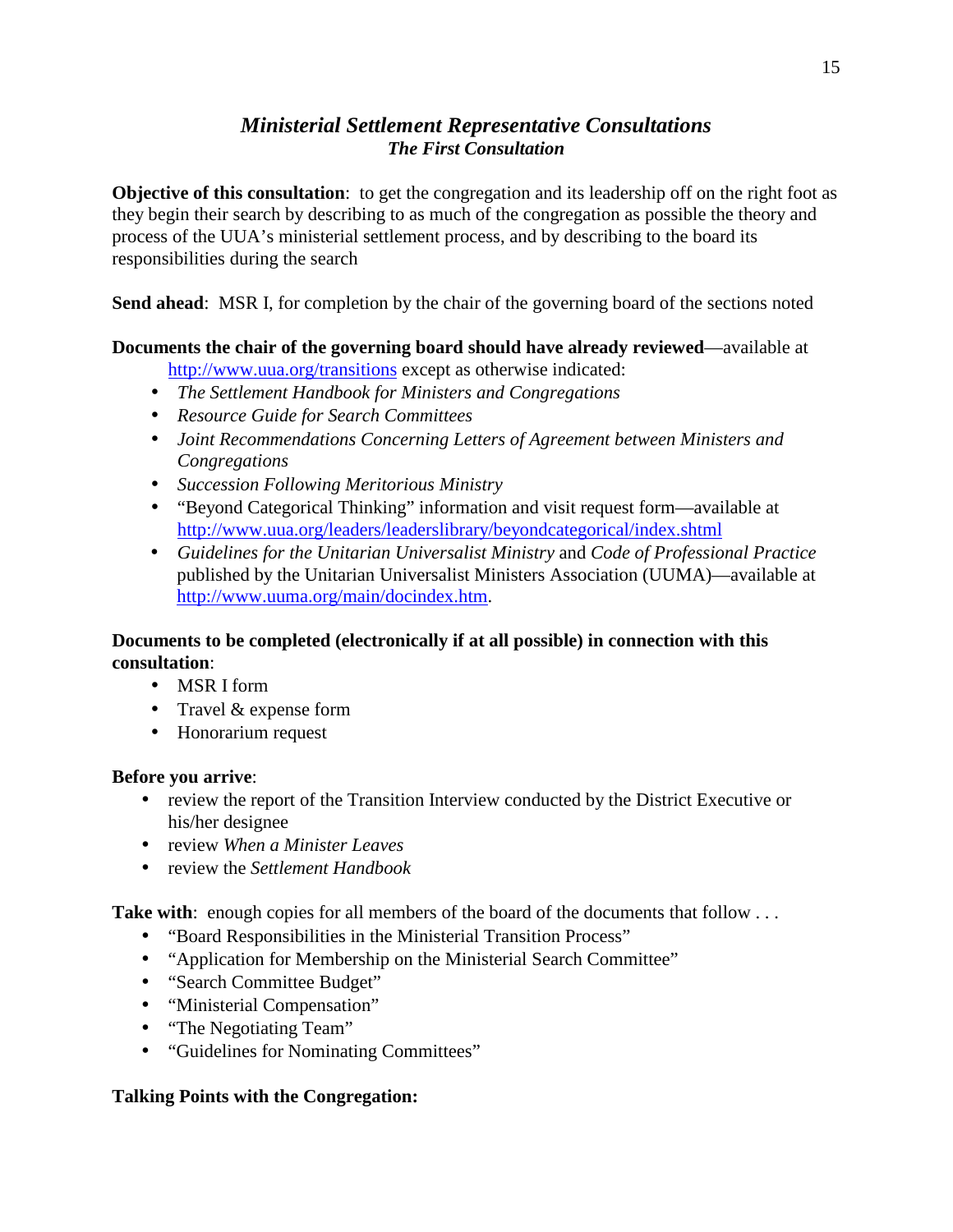# Introduction:

- 1. What is a Ministerial Settlement Representative?
	- I am the nominated by your District and the UUMA Chapter together and appointed by the UUA Transitions Director to assist congregations in their process of locating and securing a minister.
	- My services are provided to member congregations by our Association. I receive an honorarium for the work I do, and my travel expenses are reimbursed. There is, however, no cost to you beyond your contribution to the UUA Annual Program Fund.
	- I will meet with you three times, at least this once and very likely a second time in person, and a third time probably by phone. The second time will be with the search committee after it has been elected, and the third when it receives names of prospective ministers.
	- My role is to coach, guide, and consult; I participate in the annual training conducted by the Transitions Office for me and my counterparts in other Districts.
	- I am always available to the board president and the search committee by e-mail and phone when necessaryt
- 2. Why am I a Ministerial Settlement Representative?
	- I am proud of being a member of a UU congregation and a part of our Association
	- I enjoy working with UUs
	- I believe in the importance of a good church/minister match to the health of our cause
	- I enjoy being of assistance
- 3. The *Settlement Handbook* and Not Reinventing the Wheel
	- You are autonomous: you can call any person you wish as your minister
	- The Transitions Office does its best to assure that you are getting the minister you think you are getting; it cannot assist you in vetting ministers not in UU Ministerial Fellowship
	- But this outlined procedure is the product of many years experience of many churches, and many ministers
	- The bible of the search process is the *Settlement Handbook for Ministers and Congregations*, available on line for all to see
	- Ministers in fellowship pledge to abide by this process
	- It is a good process. Its serves both ministers and congregations by providing information, counsel, structure, and resources. Its purpose is to bring about the best possible match between minister and congregation. One of the two major goals is to provide committees and ministers alike with the greatest possible flexibility and range of choice, and with access to as much useful information as possible
	- The second goal is to encourage procedures that are fair, thorough, nondiscriminatory, and efficient
	- You could spend less time, less effort, less money . . . and perhaps make a big mistake!
	- Follow this . . . and you could still make a mistake!
	- But . . . follow this process with honesty, insight, care and you will most likely find a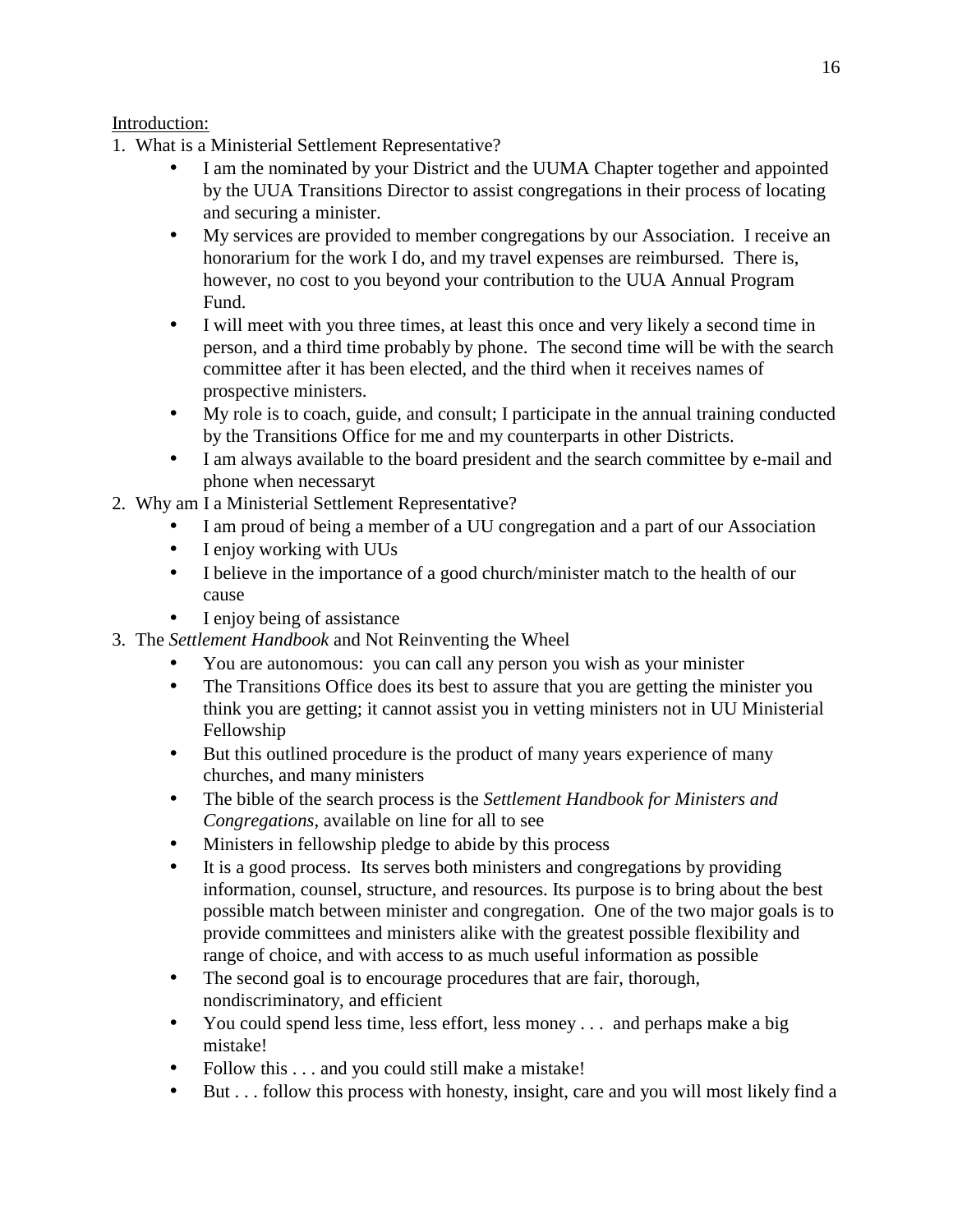good match of church and minister

First Step: I want you all to know the basics of what is to happen and so I will outline the whole procedure for you. Ours is a democratic faith (without bishops and superintendents) and the entire congregation will be much involved in selecting a new minister.

Second Step: The congregation holds one or more meetings to approve the financing of the search process, to approve compensation for the new minister, and to select a Search Committee

- 1. Search process: Those of you who have been involved in searches in your profession or business know that they are not cheap. This one will probably cost you at least \$8,000- \$10,000—postage, telephone, costly materials, lots of travel by both the search committee and potential candidates
	- The expenses of moving your new minister or ministry team here from wherever she or he or they may now be are on top of that
	- You can probably spread it over two budget years
- 2. Compensation: The Board bears the responsibility for recommending compensation for your next minister. The District Compensation Consultant can assist the Board in thinking through its compensation plan for your entire church staff.
- 3. Search Committee: this is one of those times when the results of a committee's work are a direct outcome of the quality of the people you put on it
	- This is not the time to make a disaffected member feel better by putting him or her on the committee. They should not be chosen to advocate for RE or music or social action or adult programs or monetary concerns—not people with an axe to grind. Use all your wisdom to elect five to seven people who love and care for the congregation as a whole
	- Serving on a search committee is a rewarding task, but it requires a lot of time and effort. Anyone you elect should resign from everything else except the choir and frequent Sunday morning attendance
	- Fairness plus Loyalty plus the Time to give—these will serve you well
	- We recommend that the Nominating Committee or the Board request nominations and self-nominations, and that it interview these people and present a slate to the congregation in open meeting. Here as in so many other areas the *Settlement Handbook* gives valuable advice

Third Step: The Search Committee works hard to get to know each other and to get to know you—your preferences and hopes and dreams for the future of the congregation and your next minister

They will go on retreat. Think about it: the responsibility they take on a responsibility nothing less than awesome. If they are going to perform their task—the recommendation and presentation to you of the best minister for the congregation's future—successfully, they must strive to become a seven-person reproduction-inminiature of the entire congregation. To begin this process, a one- or two-day retreat away from home and church is not merely desirable: it is necessary. They must become deeply acquainted, and they must be able to talk candidly with each other about attitudes, values, and biases. If they are going to be able, as they must, to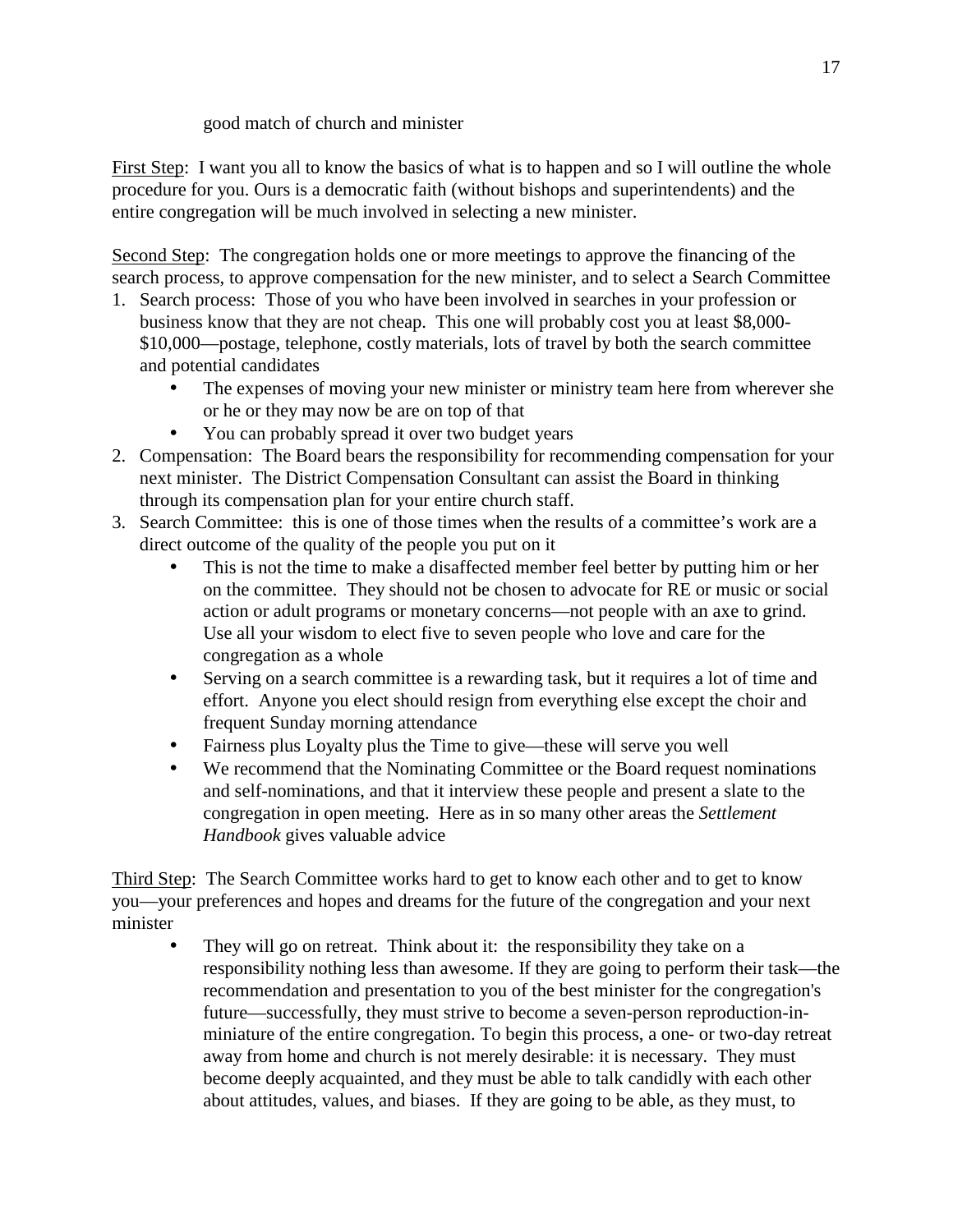dispute with each other without breaking covenant with each other, it is crucial that they get to the feeling level during the retreat. Therefore we recommend that an honorarium for an experienced facilitator be included in the search committee budget. This is a good example of a small expense now paying big dividends down the road

- They will survey you, to find out who you are as a congregation. The more of you that participate, the more trustworthy the results. Who are you demographically? Who are you as a congregation? What sorts of minister will work together with you well?
- They will listen to you in cottage meetings and focus groups, to better understand the soul and spirit of this congregation, and to begin to envision with you how your potential is affected by the next minister you call
- I encourage you not to limit your thinking beforehand about this; the person ideal to work with you may be of color, a member of a historically marginalized group, handicapped, older than you anticipate, or younger, or male, or female, or gay, or lesbian, or transgender. Like the rest of Unitarian Universalists, UU ministers come in a wide-array of styles and identities. Our practice of affirming the dignity and worth to be accorded all persons has real consequences!

Fourth Step: The Search Committee in effect publishes an open offer, describing the congregation, its setting, history, and current circumstances, the hopes you have for the future, and the desires and expectations you have for the skills, interests, and character of your next minister

- They publish a short form what they have learned in the form of a Congregational Record. This goes on the Transitions Office's webpage, to be read by every minister who has even a passing interest in serving with your congregation
- They prepare a much-enriched, fully detailed compendium of information in the form of a "packet," to be exchanged with ministers with whom they decide to enter into mutual consideration

Fifth Step: Usually a few weeks after the Congregational Record goes up on the Settlement System site, the Search Committee gains access on line to the Ministerial Records of ministers who have indicated some interest in mutual exploration with this congregation

- I work with the Search Committee on its plans for contacting, sifting and winnowing, interviewing, and making decisions
- The Transitions Office pledges to make available the Ministerial Record of every interested minister who is in good standing with the UUA. There is no editing here
- The Committee exchanges its longer packet with those ministers in whom it is interested in return. They, too, have assembled packets, full of things like sermons, newsletter articles, references, and so on
- The selection process is extensive, and intensive, and it is also, of course, two-way. Like your Search Committee, the ministers, too, are making judgments.
- In any year there are likely to be fifty to seventy congregations in search, and two or three times that many ministers who are at least interested in exploring a new position, everyone from the newest theological school graduate to a minister who has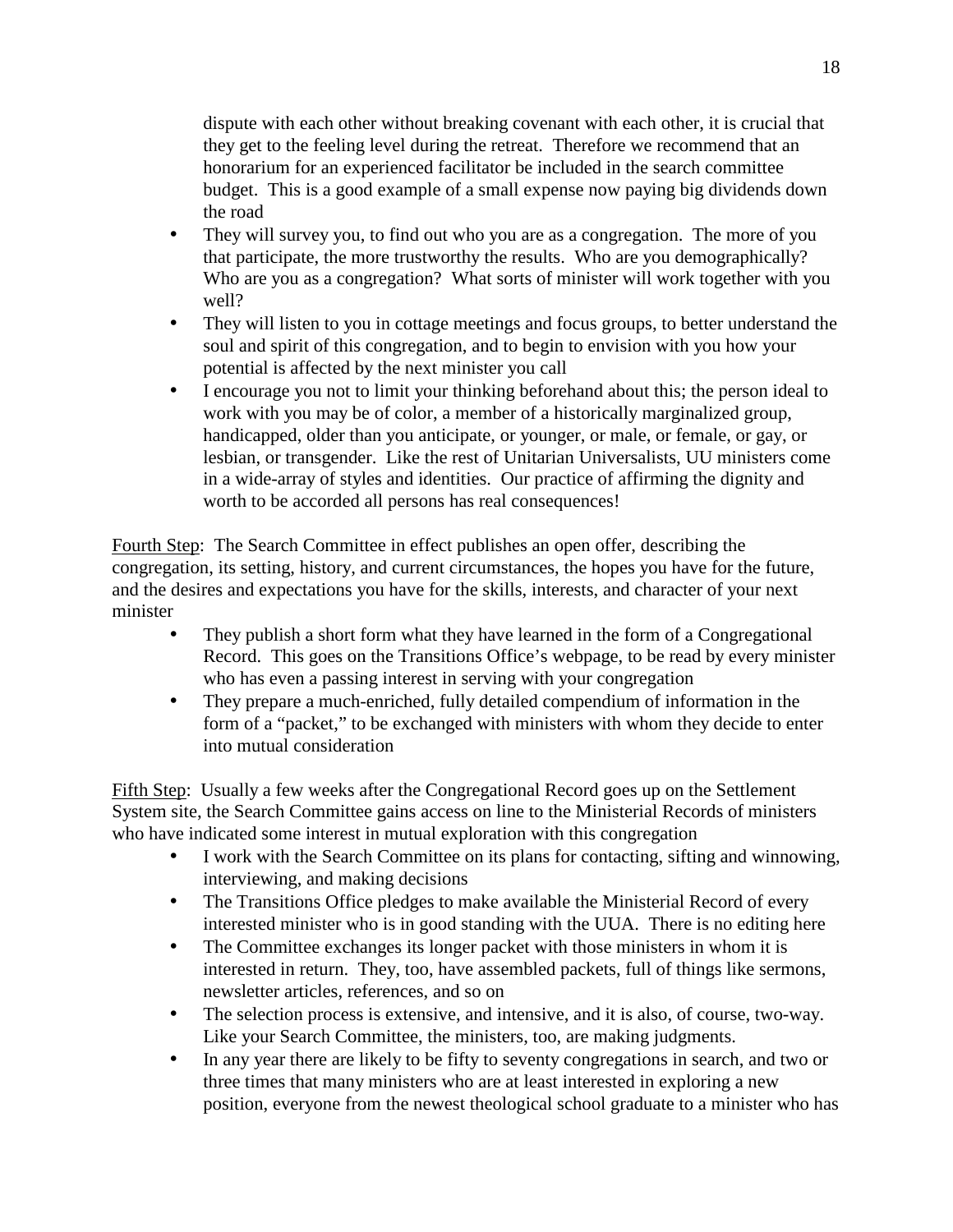been serving for twenty or thirty years

- The Search Committee is welcome to seek out other ministers that it feels may serve you well, and to try to recruit them
- The Transitions Director, too, puts a lot of effort into encouraging certain ministers to consider certain congregations

Sixth Step: The Search Committee spends a weekend apiece with the top three or four ministers under consideration

- Not here! And not you! Can you imagine how divisive it would be for different groups in the congregation to take sides! Don't split the church! Trust your committee to do this painful selection themselves.
- While the Search Committee will keep you informed of what is going on, they will keep the identities of their prospects entirely confidential to avoid this sort of inner turmoil
- Seventh Step: The Search Committee asks the minister who will in their judgment serve the congregation best, now and for the foreseeable future, to be their candidate. If that minister does not agree, they may or may not be comfortable asking another one of their pre-candidates. The candidate is brought here for an intensive nine days of getting acquainted: Candidating Week. You will vote on whether to accept this candidate at the end of the week. The Transitions Office advises ministers not to accept a call of less than 90 percent. Most ministers hope for a vote of at least 95 percent

Things to Note:

- 1. Time: this will not be fast. Note all the work of the SC above, then note that your candidate will likely go back to resign, giving three months notice
- 2. MSRs don't: become a candidate, offer opinions on candidates, read Ministerial Records, recommend candidates
- 3. MSRs do: help you use this selection procedure
- 4. Secrecy: the Search Committee isn't trying to be sly; it is committed to confidentiality, to protect employed ministers, to prevent upsets within this congregation, to not disturb other congregations. Select the Search Committee, then trust them to be representative
- 5. Honesty and realistic expectations:
	- This is a time to explore carefully who you are, what you need, what directions you wish to go, what your limitations and faults are--and to present yourselves thus to prospective ministers
	- Be assured there is no superperson out there who will give you the sermons, counseling, bedside care, social action leadership, and presence in the community each and everyone wants. Consider how much experience and what skills you want and can afford
	- Look for someone you can work with whom you can grow. Expect not so much great leadership as cooperative potential.
- 6. Institutional wisdom: The *Settlement Handbook* may be the bible of the search process, but we are religious liberals, not fundamentalists. The Transitions Administrator and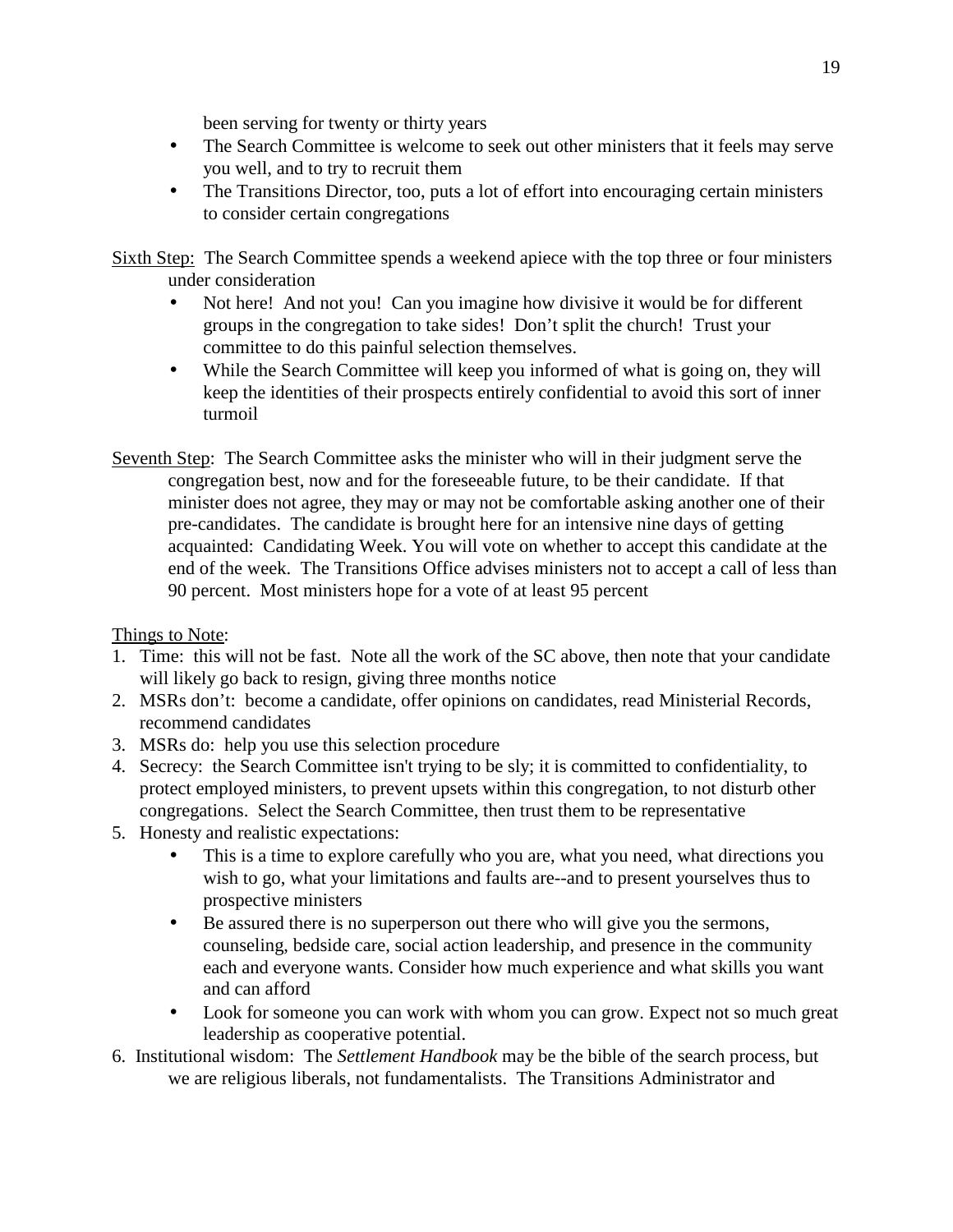Transitions Director are always available to the Search Committee to discuss special circumstances and sensitive or perplexing issues.

#### **Talking Points with the Board:**

- Repeat requirements of work load and representative character needed in Search Commitee candidates
- Bring up the fact that, like the Nominating Committee (probably), the Search Committee is a committee of the congregation, not a committee of the Board. There are thus abundant gray areas in the relations of the Committee with the Board. Both bodies can serve the congregation best by keeping each other up to speed and airing concerns early
- It's time to look at the by-laws, to make sure there is nothing to run afoul of in the way of ministerial termination, call, and the Committee on Ministry
	- o With ministers coached to expect a vote of at least 90 percent, shouldn't the congregation put itself beyond the harm of a desperate minister?
	- o Shouldn't bylaws acknowledge, too, that a minister can't last with 30 percent of the congregation or more against?
	- o Bylaws that mandate a Ministerial Relations Committee assume congregationminister conflict, and may help to create it
- Budget: walk them through expenses to be incurred: they must n't think cheap
	- o Communications: phone, stationery, stamps, secretary
	- o Church Packet and its mailing
	- o Pre-candidating expenses (travel, meals, and lodging for three ministers)
	- o Committee expenses at pre-candidating (travel, meals)
	- o Candidating week expenses (travel for candidate and family, lodging, all meals, entertainment, special printing materials)
	- o Settlement expenses (moving; assistance in housing; welcoming entertainment)
	- o Start-up
- Be prepared to talk with minister about contract in UUA language: "agreement" or "covenant"
	- o There must be prior agreement on who talks with minister about finances and negotiates contract: recommend negotiating team made up of board member, Search Committee member, wise and trusted "elder"
	- o Point out *Joint Recommendations on Letters of Agreement between Ministers and Congregations* on the Transitions webpage; remind the President of the documents already reviewed
	- o Encourage the Board to expect good assistance from the Compensation Consultant
	- o Note: you probably aren't rewarding your minister as highly as some figures suggest
- Time Line and Realism: work backwards--for a September placement April-May—candidating week March 15 ate the earliest-April—candidate choice February- March—pre-candidating weekends November-January—packet exchanges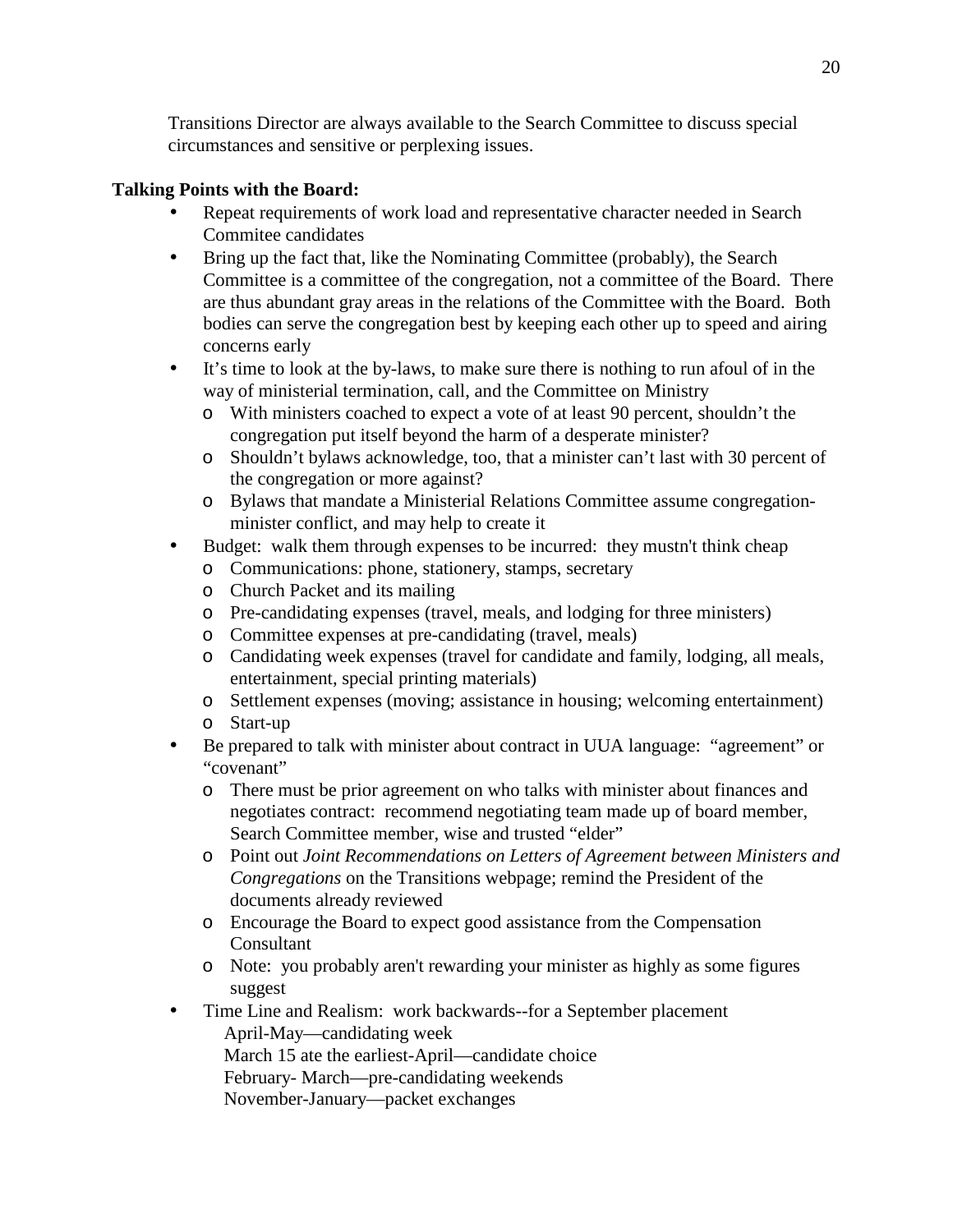November-December—complete packet, receive list September-October—self-study March-June—direction-finding

- Execution can drag; the example given is without hitches: it is common to go longer than a year
- Refer to the publication, *Succession after Meritorious Ministry*: let them know that if they want to honor their outgoing minister for a lengthy (generally ten years or more) and successful ministry, the time to do it is during the good-bye process, but that the definition of the relationship between the outgoing minister and the congregation must be most carefully considered
- Leave Board President with copy of MSR II to know budget expectations for next visit
- Make sure MSR I items are all filled in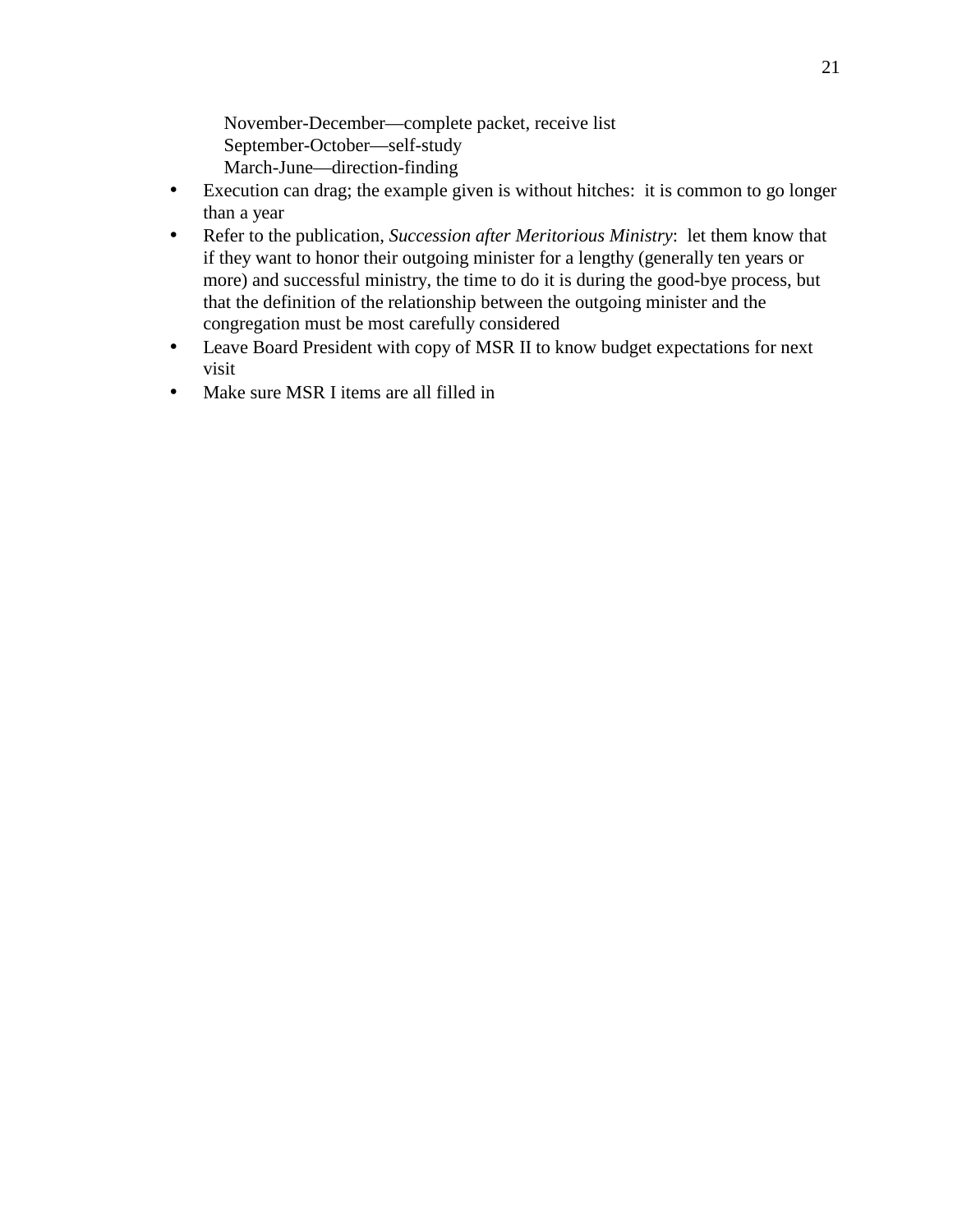# *Board Responsibilities in the Ministerial Transition Process*

 The Board of Trustees has a critical role in the ministerial transition process. Its principal tasks are related to finances and the ministry agreement that will be established between the congregation and its new minister. If the ministry now coming to an end has been a successful one, there is sensitive work to do in preparing for such continuing relationship as may occur. Information on the following areas follows:

- Preview of the Search Year
- Search Committee Budget
- Minister's Compensation
- Negotiating Team
- Refer to *Succession after Meritorious Ministry*

# *Preview of the Search Year*

- a) Things that need to be completed soon:
	- Receive visit from Compensation Consultant
	- Fill out checked items on "MSR Report Form I" and return to me.
- 2. Choose a Search Committee of seven members.

3. Work out a draft Letter of Agreement or contract. This can best be undertaken by appointing a Negotiating Team that is able to prepare such a draft agreement and be ready to negotiate its terms with the search committee's candidate.

4. After the list of possible candidates is delivered, consider aiding the Search Committee in identifying assistants, coordinators, and hosts for various activities during Candidating Week. At the end of the Candidating Week, a congregational meeting to consider calling the minister is the culminating event with a 90% to 95% vote minimum usually expected.

5. Often a Search Committee member or two becomes a member of the Committee on Ministry if both they and the minister agree.

6. The Installation of your new Minister should be put into your society's schedule for the following year and a budget of between \$500 to \$3,000 included.

7. The Search Committee will keep you and the congregation posted on their progress, but when they start dealing with the names of ministers they must maintain strict confidentiality. This protects the ministers from having the news reach their present churches, and it protects your society from the nightmare of different factions advocating different candidates.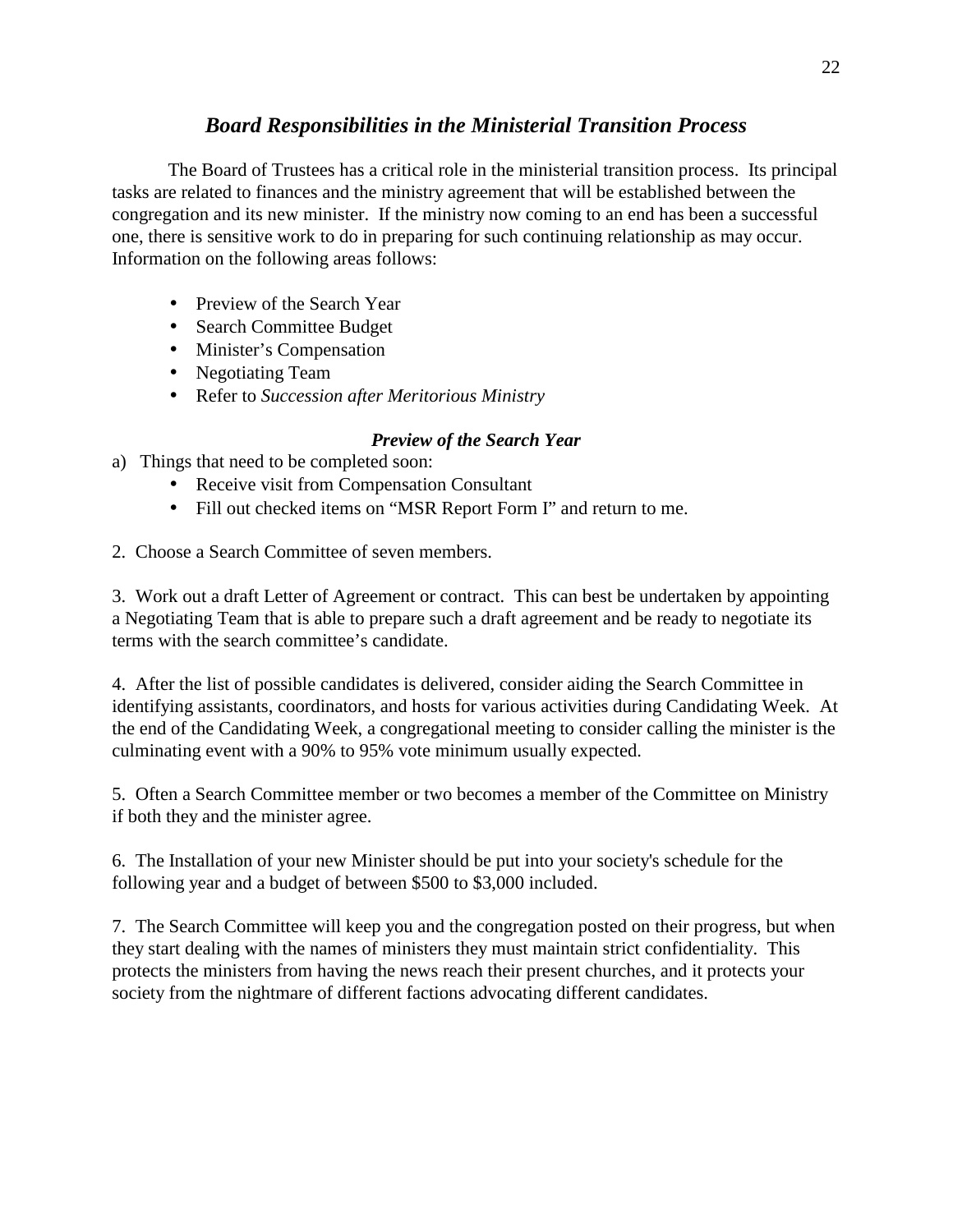# *Application For Membership on the Ministerial Search Committee*

| Name                 |                                |
|----------------------|--------------------------------|
| Address              |                                |
|                      |                                |
|                      |                                |
| Years in this Church | Years a Unitarian Universalist |
|                      | (place photo here)             |
|                      |                                |
|                      |                                |
|                      |                                |

I believe the purpose of our church is:

#### **The characteristics most important in the minister who will serve this congregation are: (number 1-5)**

| Age                                            | Sexual orientation |
|------------------------------------------------|--------------------|
| Marital status                                 | Gender             |
| Attitude toward diversity in church membership | Sexual identity    |
| Previous experience                            | Leadership style   |
| Denominational involvement                     | Theology           |
| Ethnicity                                      | Other              |
| Race                                           | Other              |

#### **The areas of expertise most important in the minister who will serve this congregation are: (number 1-5)**

| Administration                      | Pastoral care         |
|-------------------------------------|-----------------------|
| Community outreach                  | Preaching and worship |
| Counseling                          | Religious education   |
| Finance                             | Social justice        |
| Knowledge of Unitarian Universalism | Fund-raising          |
| Other                               | Other                 |
| Other                               | Other                 |
|                                     |                       |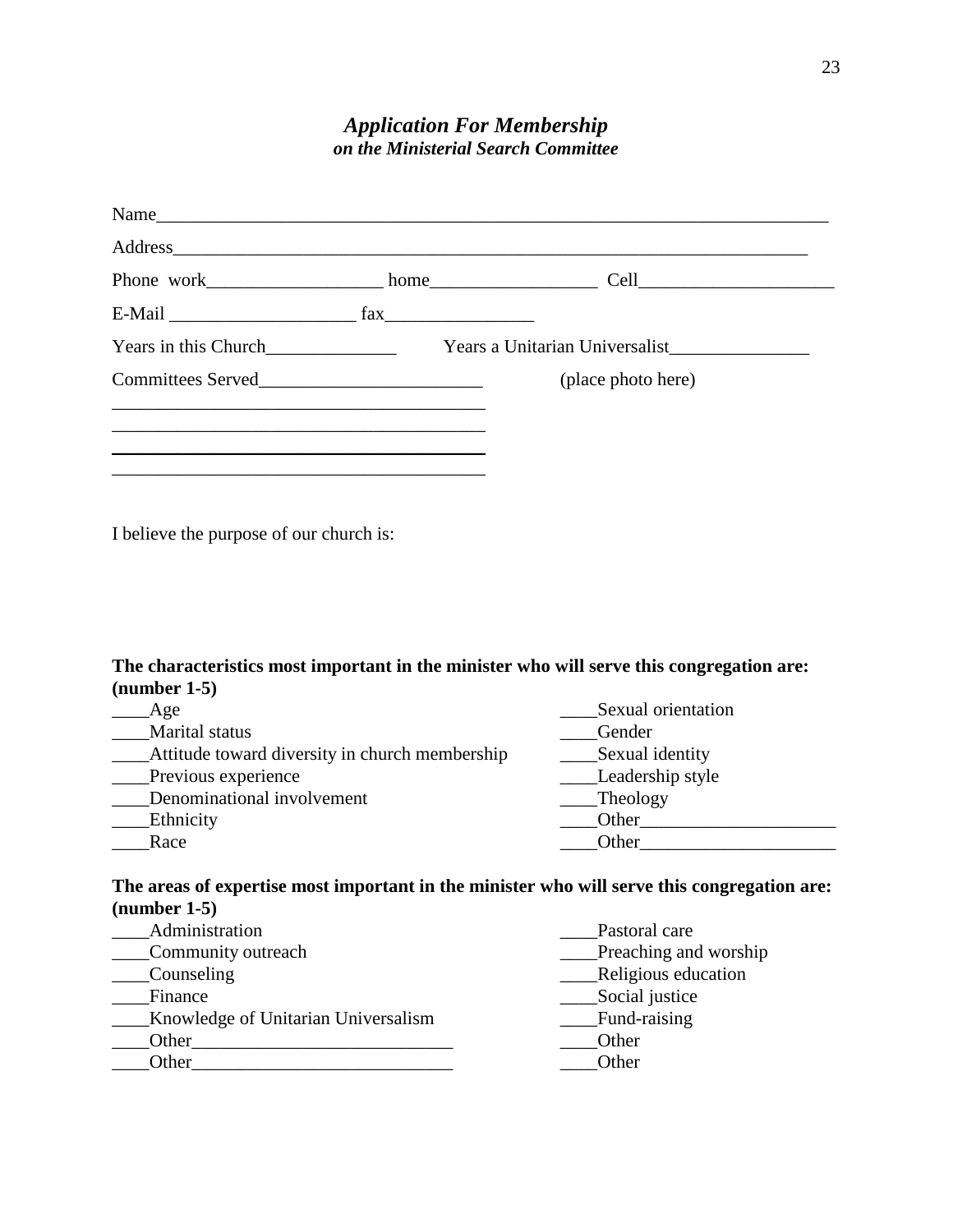If I am elected to serve on the Ministerial Search Committee, the special gifts, skills, interests I bring are:

I am prepared to make the significant commitment of time and energy that I know this responsibility will require

Signed\_\_\_\_\_\_\_\_\_\_\_\_\_\_\_\_\_\_\_\_\_\_\_\_\_\_\_\_\_\_\_\_\_

**Deadline for applications - All applications will be posted in the church**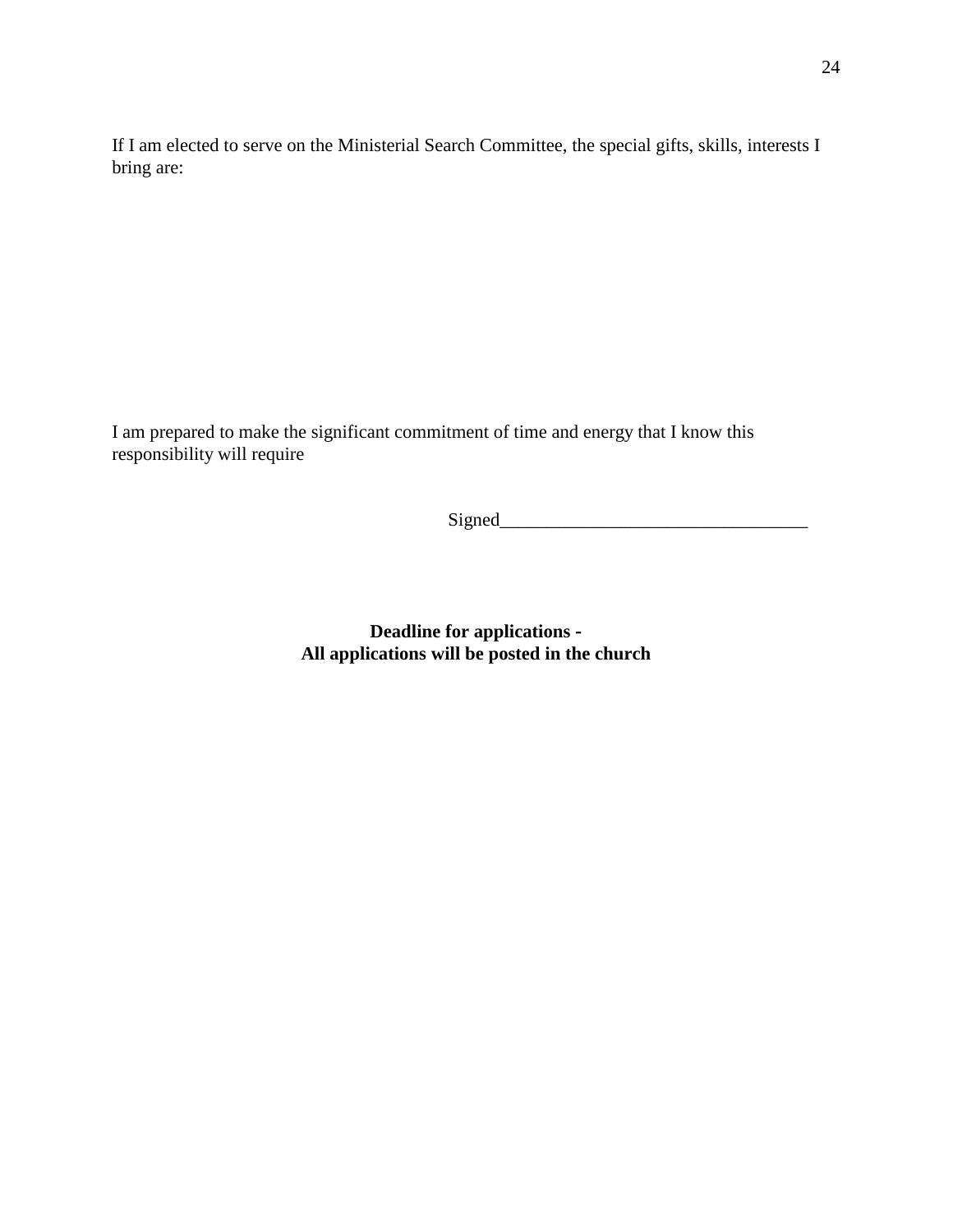# *Search Committee Budget For the Board and Search Committee*

 The general rule of thumb on the amount needed to carry out a successful search is \$8,000 or 18 to 20% of the projected S&H (Salary & Housing), whichever is greater. The budget is best worked out between the Board and the Search Committee. The categories below indicate the major search expenses, though the specific costs will of course vary from society to society.

| Search Committee Retreat (including site and facilitator)   |       | 500     |
|-------------------------------------------------------------|-------|---------|
| Church packet—printing and other costs                      |       | 750     |
| Postage, telephone, miscellaneous                           |       | 400     |
| Committee members' expenses—mileage to pre-candidating      |       |         |
| sites, meals and lodging as required                        |       | 1,000   |
| Pre-candidating visits—travel, housing, meals for candidate |       |         |
| and committee                                               | 3,500 |         |
| Candidating week—nine days, candidate and family            |       | 1,500   |
|                                                             |       | \$7,650 |

 Be sure to determine which budget year(s) the expenses fall in. Once the minister arrives, the following expenses will also soon come due:

| Moving expenses                                         | \$5,000 to \$20,000 |             |
|---------------------------------------------------------|---------------------|-------------|
| Installation of your minister                           | 500 to              | 3,000       |
| Start-up Seminar in Boston for your minister if his/her |                     |             |
| first settlement (on top of package)                    |                     | up to $400$ |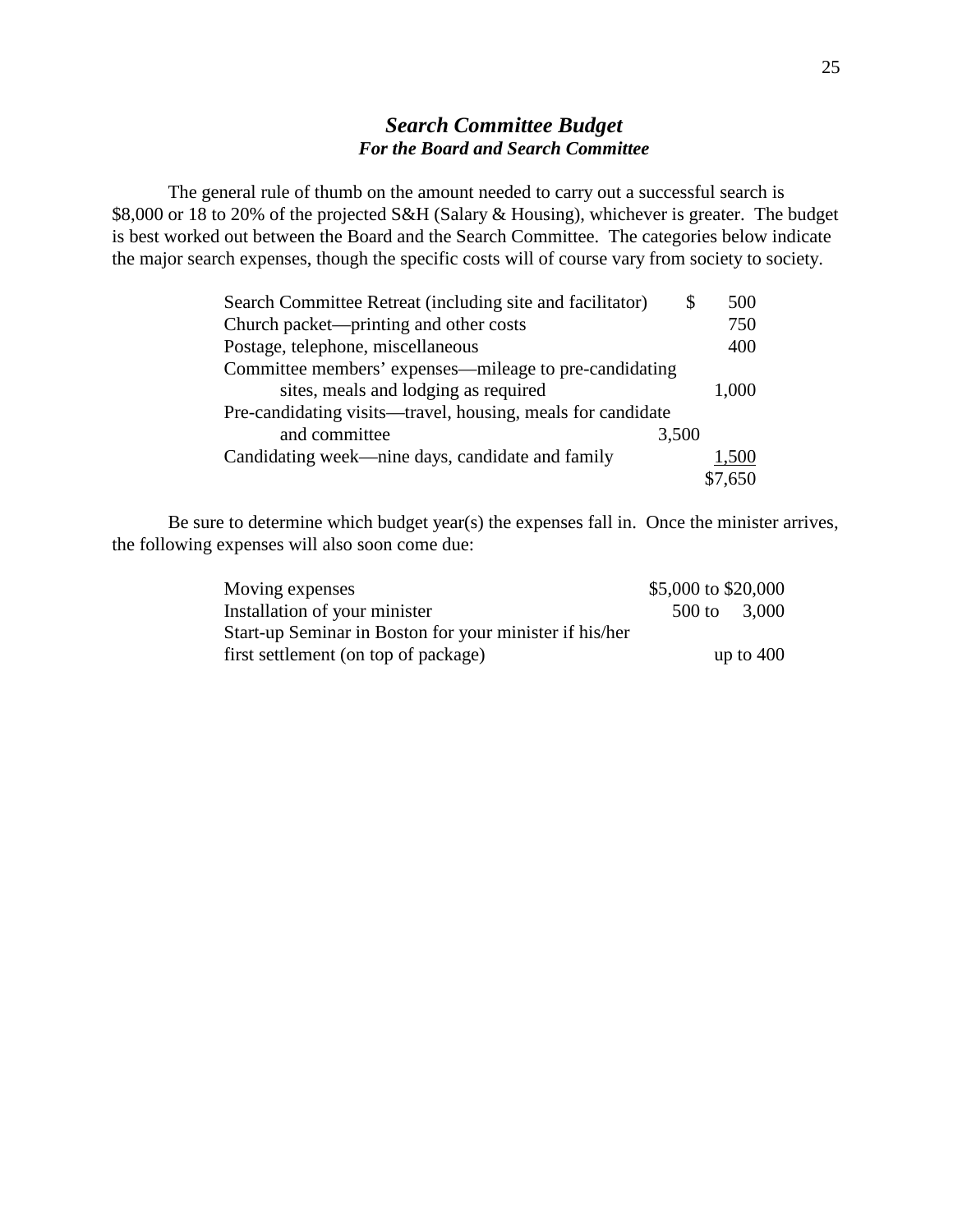# *Ministerial Compensation For the Board, Search Committee, and Negotiating Team*

Before a church can be officially listed as looking for a minister, an *"*Application for Minister" form must be submitted on line to the Transitions Office. The key item on this form is the Salary & Housing your congregation is offering. The S&H determines the alphabetic "Salary" Code" by which your congregation is designated, and thus indirectly the number of ministers interested in being considered for your position.

The compensation you offer your next minister is one of the most important elements in attracting candidates. These guidelines may help you arrive at the amount:

- It should be adequate, as reflected by its position on the UUA Guidelines for Basic Compensation Ranges for Professional Staff Positions most recently approved by the UUA Board of Trustees.
- It should likely be higher than you first think. Most congregations (like many businesses) fail to keep up with current standards over the years.
- It should be reasonable relative to comparable positions in your community: other ministers and rabbis in congregations of similar size, teachers and school administrators, college professors, and so on.
- It should be competitive with salary packages offered by other similar UU congregations looking for a minister next year.
- It should be generous, above the median of your congregation members' own economic position, reflective of the perception and respect you wish your minister to be accorded in the community.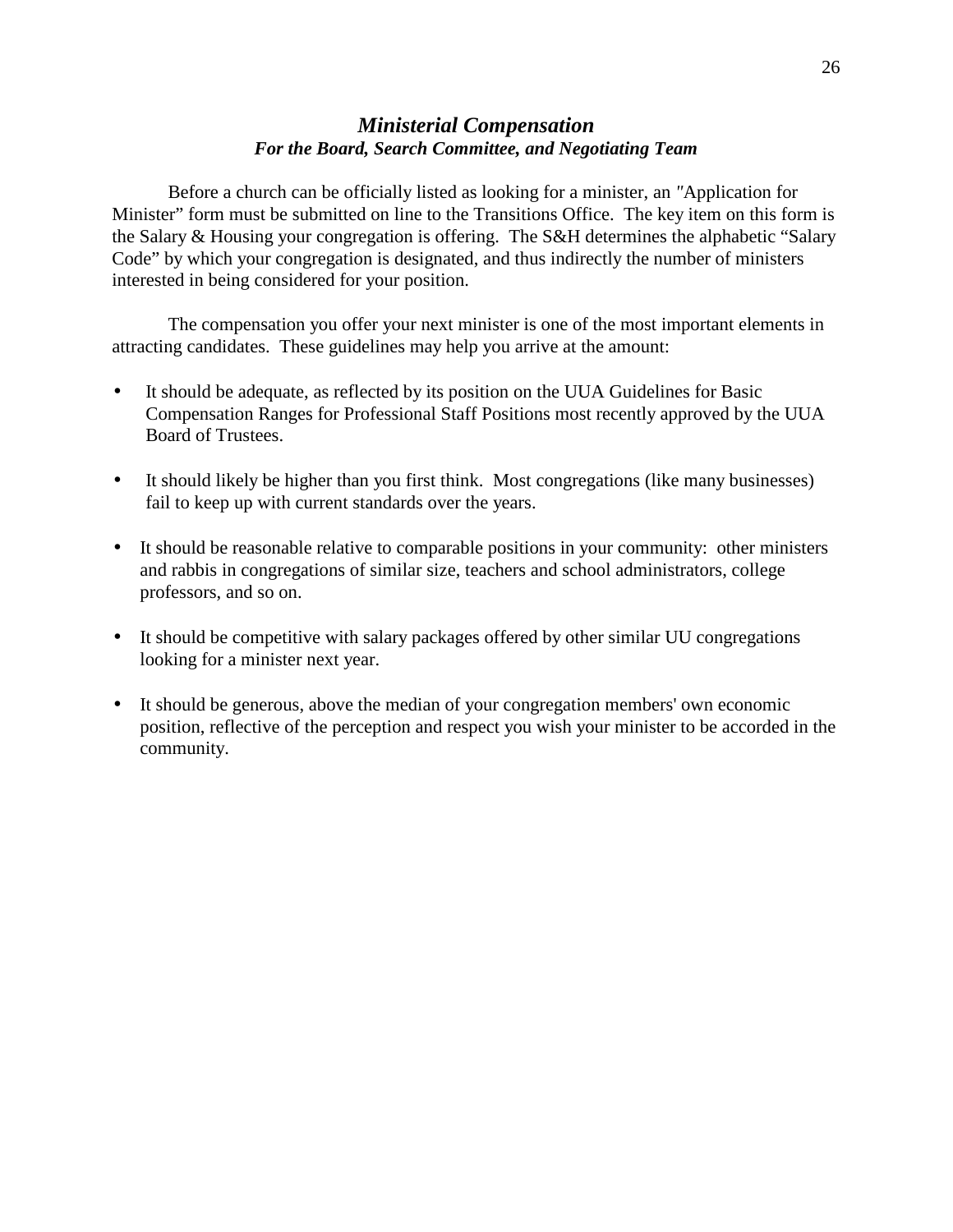# *The Negotiating Team For the Board, Search Committee, and Negotiating Team*

 A team to work out and negotiate the agreement on expectations and compensation with your new minister should be established shortly after the Search Committee and the Ministerial Settlement Representative have met for the first time.

Membership: The three member team should include: a Board Member, a Search Committee Member, and a Senior Statesperson from the congregation. At least one member should understand financial matters.

#### Schedule:

 The team should begin meeting as soon as it is constituted. The draft agreement must be sent to the Transitions Director (along with other information from the Search Committee) before a list of prospective candidates can be provided. It should also be included in the packet that is sent to prospective ministers.

 It is important to have the provisions below clearly decided upon before beginning serious dialogue with potential candidates. Ministers need to gain a clear understanding of your expectations and your offer. They are impressed with Search Committees that have things in place and know what they are talking about. Prospective candidates and the Search Committee should reach a clarity approaching agreement in principle during the pre-candidating weekend. The agreement should be fully worked out in writing and signed by both parties (such to a vote to call by the congregation and decision to accept by the candidate) before you release the name of your candidate to the congregation. Candidating week is no time for negotiation!

The *Settlement Handbook* contains all necessary information, including links to crucial pages maintained by the Office of Church Staff Finance.

Getting Started: the following items should be helpful:

- 1. "Application for Minister" (available at the Search Committee's web page in the Ministerial Settlement System at http://www2.uua.org/ministerapp.asp)
- *2.* Your congregation's current agreement or contract
- 3. Model ministry agreements and related resources in *Joint Recommendations Concerning Letters of Agreement between Ministers and Congregations* (available at the Transitions Office website at http://www.uua.org/transitions)
- 4. Materials to be brought by the Compensation Consultant from the UUA Office of Church Staff Finances, available at http://www.uua.org/leaders/leaderslibrary/compensation. Contact the Administrator at 617) 948-6421
- 5. *Church and Clergy Tax Guide* by Richard Hammar. Call 1-800-222-1840 or go on line to purchase.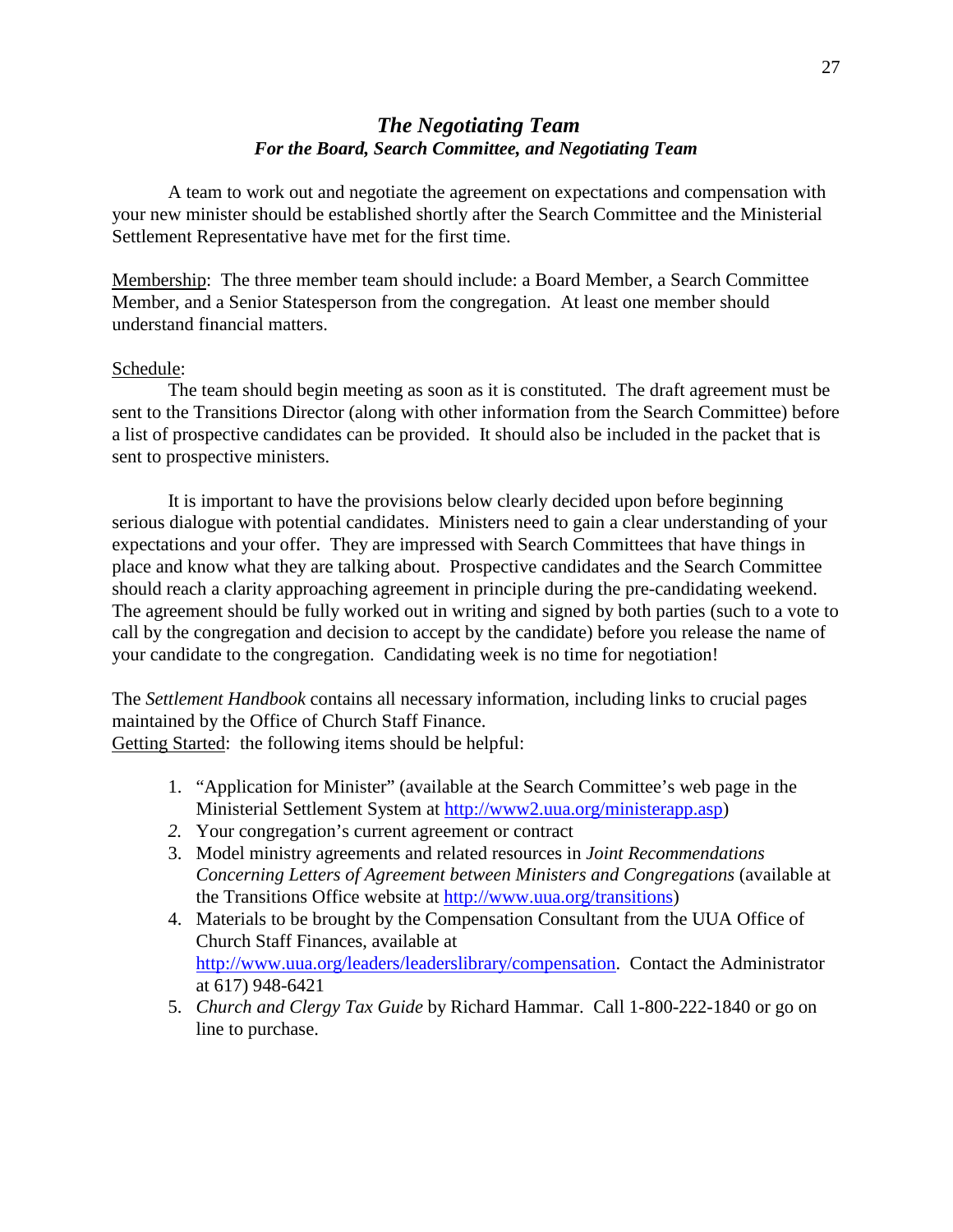What Should the Agreement Include? Review *Joint Recommendations*

Whatever form your agreement takes, there are three basic groups of elements that will be included: 1) Salary plus Housing Allowance, 2) benefits and professional expenses, and 3) expectations of each party.

#### *Salary plus Housing Allowance and Benefits, and Expenses*

The Board will determine Salary & Housing (S&H). To provide benefits and expenses at the Transitions Office-recommended level, figure another 35-40 percent. To be included in the latter group:

- 1. Health insurance—the UUA recommendation is that the congregation cover 80% of the minister's premium. It also recommends that the congregation cover 50% of the premium for dependent children and spouse and partner. What will be done in this congregation?
- 2. Life insurance—the UUA recommendation is that the church insist that the congregation "make available" life insurance at two times S&H) for the benefit of dependents and the relief of the congregation in the event of the minister's death. Should the church pay for it?
- 3. Disability income insurance—the UUA recommendation is that the church "make available" disability income insurance at 60% of S&H with a 90-day waiting period, How else will the church avoid being put in a moral bind in the event of the minister's disability? How else can a disability provision in the agreement be crafted. Should the church pay for it?
- 4. Pension contribution: at least 10% of S&H unless you want your minister to work forever.
- 5. Social security: Your minister pays Social Security at the self-employed level of 15.3 percent. The UUA recommends that the church pay monthly to the minister a 7.65 percent (taxable) "contribution in lieu of FICA," thus putting the minister's compensation pretty much on the same footing as everyone else.
- 6. Professional expenses allowance: the Transitions Office recommends 10 percent of S&H.

One of the decisions needed: if the candidate can establish no need for certain coverages that the church is willing to fund, should they be added to salary?

#### *Expectations*

Both the congregation and your ministerial candidate are likely to have thoughts on the topics listed below. It is helpful if both know their thinking on each, particularly when the positions are strongly held. Nothing crystallizes thinking like drafting an agreement. Generally, the more flexible you are, the better. It is not healthy to expect your new minister to conform to your last minister's style or to suppress the gifts s/he can bring to you. Discussing expectations is a fine way for a minister and search committee to learn more about each other and move the relationship along. All of the following should be negotiable: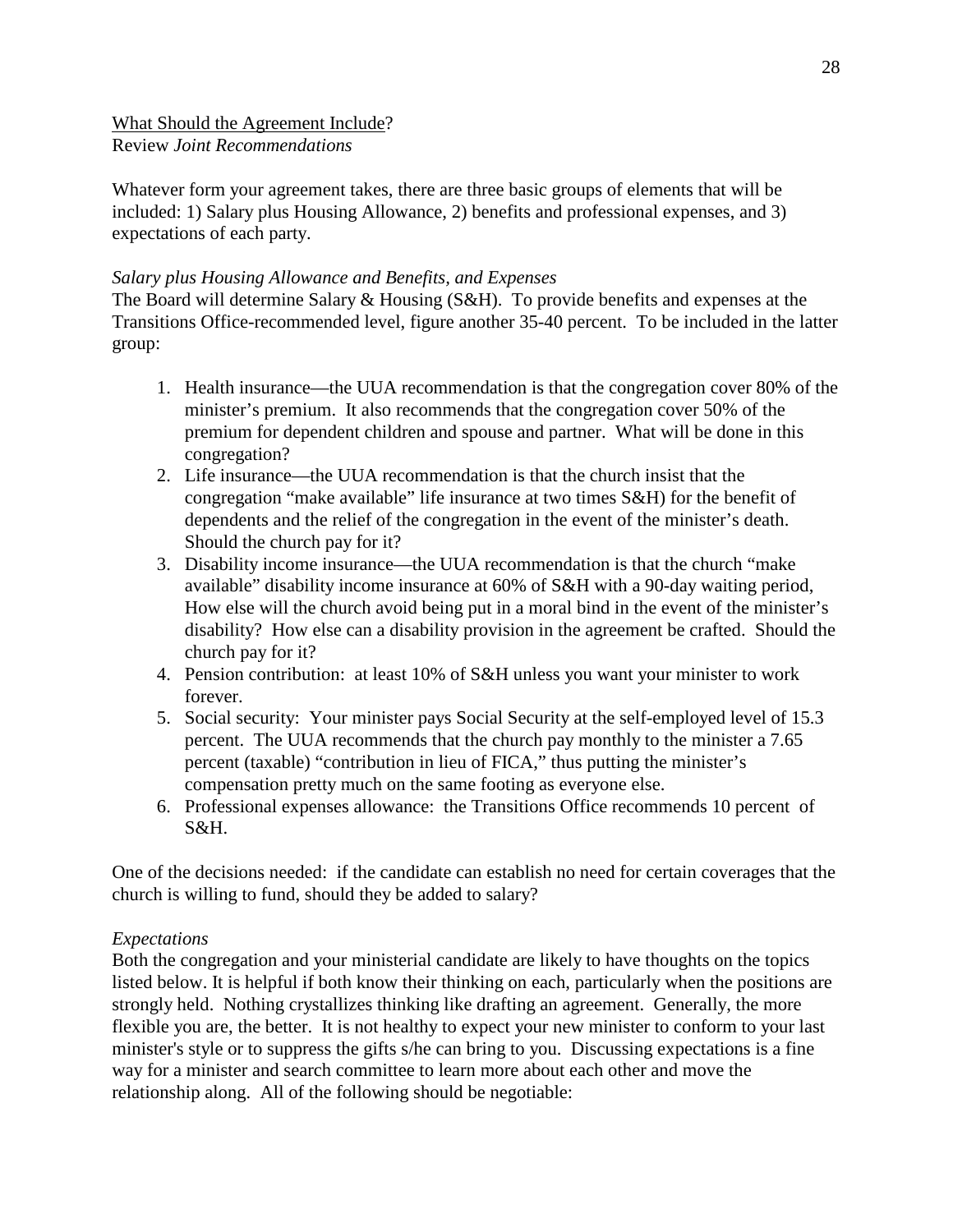Sundays: how many and how specified (e.g., 30 out of 40)? What does "Sunday off" mean? Are professional or denominational meetings on duty or off?

Office hours: what expectations and how rigid?

Day off: what expectations are most reasonable?

Minister's relationship to other staff: what makes the most sense? A clear delineation of who's responsible for what saves a peck of trouble. The other view: let the parties work it out among themselves.

Minister's relationship with children and youth: there is no right answer here, or in any of these areas, but what do the parties expect?

Evaluations: how often, and conducted by whom? (See the helpful publication, *Assessing Our Leadership*, http://www.uua.org/documents/mpl/assessingleadership.pdf

Vacation, study leave, and continuing education: how much of each? Who pays when minister is called back from any of these?

Sabbatical leave: what are the conditions?

Sick leave: what is a reasonable understanding on this?

Starting date: reach a decision about this. If the church is on a "church year," the UUA recommends August 15.

Moving expenses: what will be covered and what is the amount available?

Housing: if you have a parsonage, what are the provisions for privacy, utilities, repairs and maintenance? If you do not, will you subsidize the cost of additional trips for house hunting?

Termination provisions: what are the by-law provisions, including termination pay?

 The above topics are not exhaustive. There is obviously enough suggested that it behooves the Negotiating Team, in consultation with the Board of Trustees and the Search Committee, to begin working through the various elements as soon as it can.

#### A Final Word

 It is not necessary—in fact it is likely counterproductive--to have everything worked out in final detail. There is, of course, a commitment regarding the salary provisions, but there should be room to negotiate on most issues as you and your candidate develop together the relationship you wish to forge for your longstanding relationship.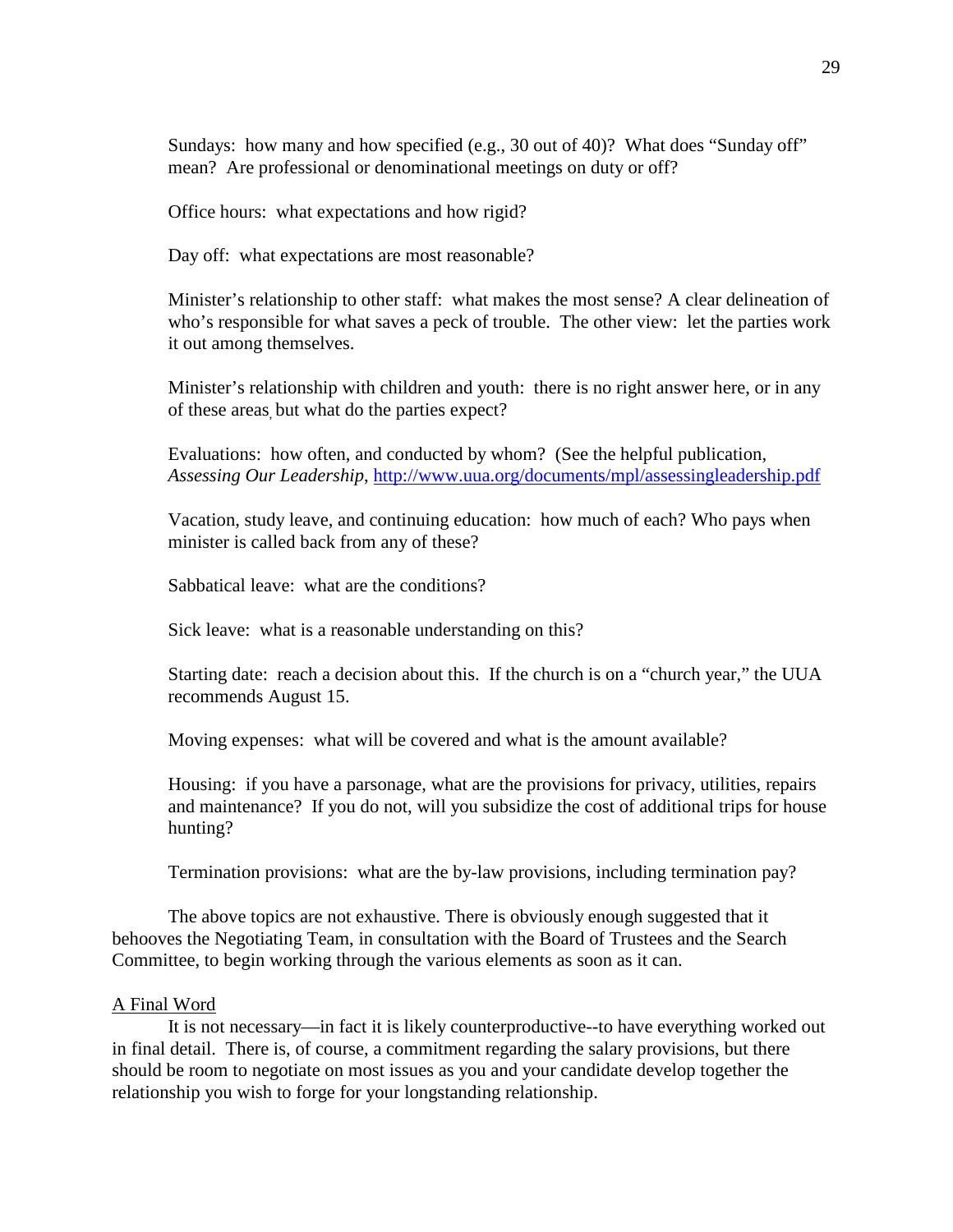Not feeling required to have thought of everything may remove the pressure a bit when the Search Committee member of the Negotiating Team begins discussions with prospective candidates, but it is helpful then to state that "this is an area we are still working on--do you have any thoughts?"

 Following the selection of your candidate, the minister and your Negotiating Team should finalize the agreement and present it to the Board for approval before announcing the candidate's name to the congregation.

Good luck!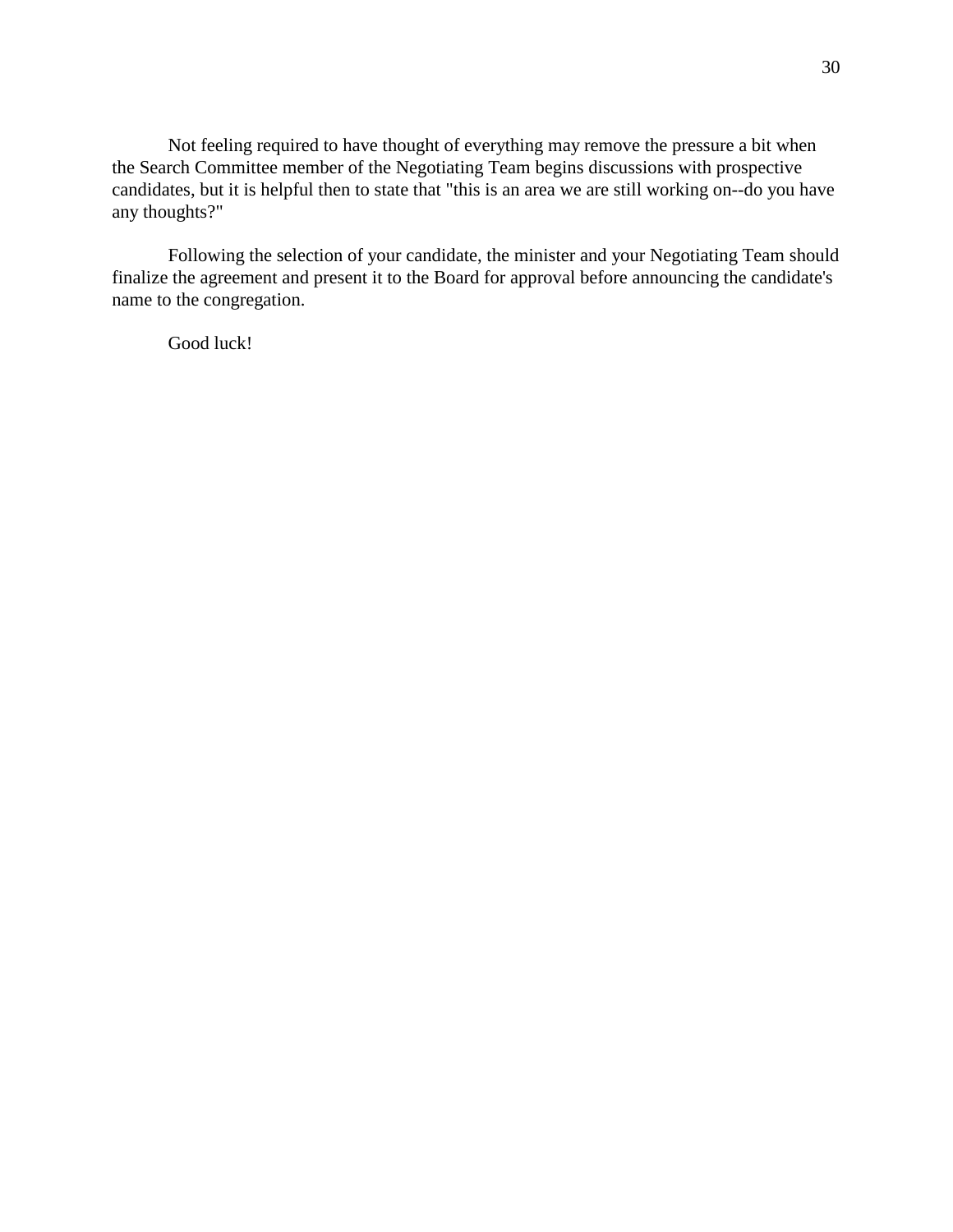#### *Guidelines for Nominating Committees with Regard to Ministerial Search Committees For the Board and Search Committee*

#### **The kind of person to seek:**

 1. One who has an overall perspective and commitment to the nature, purpose and activities of the Church. Contrary to what might be expected, we do not recommend that Search Committees be made up of representatives of special interests with the Church. This tends to create unnecessary conflict and to have people looking for "one issue" candidates. So instead of looking for "representatives," we recommend looking for "senators."

 2 . One who is committed to UU pluralism in every area: theology, life styles, social concern, etc.

 3. One who is patiently able to work for consensus rather than insisting upon majority rule or minority tyranny.

 4. One with time to be thoroughly and continually involved.. Members of the Committee may well devote a minimum of 20 hours monthly for ten months or so, to say nothing of the added time involved when the pre-candidating interviews get underway. Searching for a minister must be a top priority for members of the Search Committee.

5. One without rigid requirements regarding ministerial state, sex, marital status, age, etc.

 6. One who constantly remembers the wishes of the Congregation, who will not permit the Search Committee to become an autonomous, independent (and finally irresponsible) entity.

 7. One with a history of UU involvement. This does not necessarily mean long-term involvement, but it does mean that people new to our religious community ought not to be asked to serve. It takes time for people really to accept and embrace our diversity.

8. One who very evidently has the confidence of the Congregation.

 9. One who can respect the confidentiality of the process, but who, nonetheless, is eager to keep the Congregation informed regarding the progress that is being made.

10. One of irenic, cooperative disposition: not disputatious.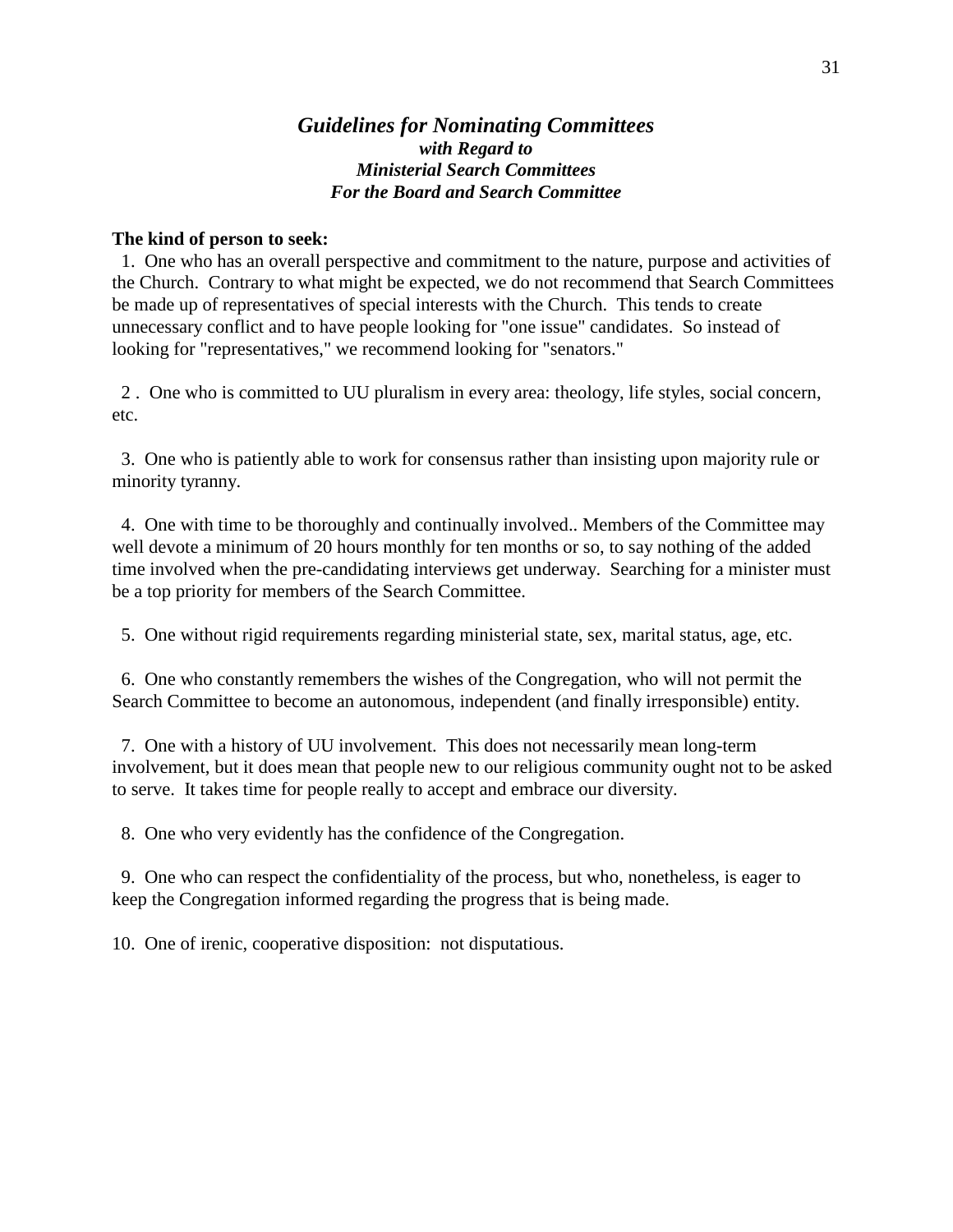#### **The kind of person to avoid:**

(This is really the flip side of the suggestions on the other side; still, it may be important to be explicit regarding a few characteristics)

 1. One with limited and high-intensity interests; one who defines the Church in narrow, exclusive terms

 2. One with rigid, authoritarian ideas coupled with little respect for differences, e.g. the militant Humanist, the intolerant Christian, the rabid Peacenik, the gadfly

 3. One who readily accedes to any request, but who is unable, either by temperament or timelimitations, to follow through

 4. One who feels that "we know best," thus urging the Search Committee to ignore the expressed wishes of the Congregation

5. One who has a genius for stroking the cat from tail to head just to see the sparks fly

 6. One who is actively disliked by many people in the Congregation. Gadflies have their places, but not on Search Committees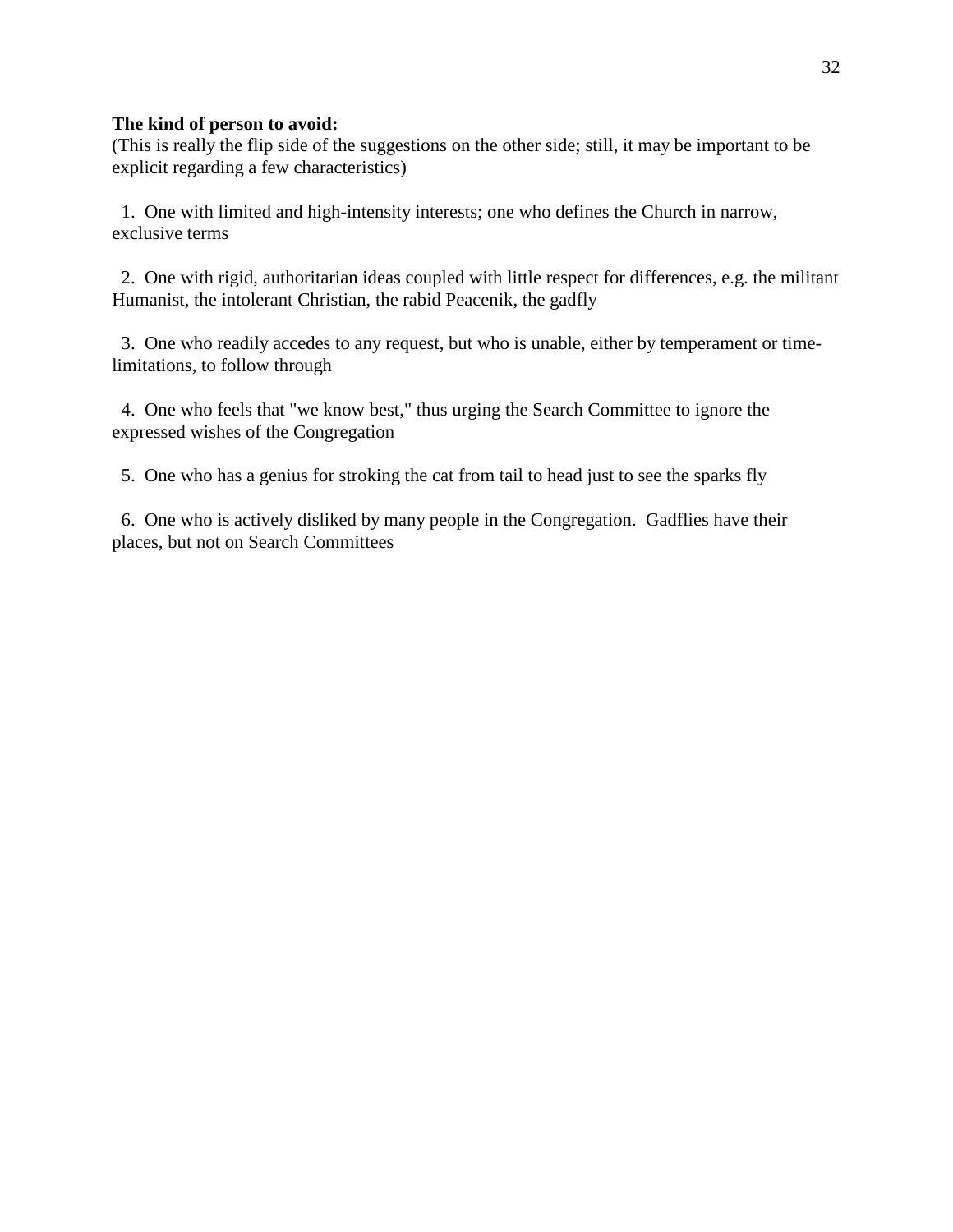# *Ministerial Settlement Representative Consultations The Second Consultation*

**Objective of this consultation**: to review the ministerial search process with the Search Committee in such detail that questions are stimulated and new understanding provoked. Now is the best time for any Search Committee members who feels in over their head to withdraw.

#### **Documents to be completed, electronically if possible, in connection with this consultation**:

- MSR II form
- Travel & expense form
- Honorarium request

#### **Before you arrive**:

- Get "recent settlement statistics" from the Transitions Office (see "The Current Placement Scene" below)
- Ask that a search committee member make a copy of the *Settlement Handbook* for every member

#### **Take with**:

- Two or three congregational packets to show the committee. If you don't have any, your MSR predecessor or the District may. As a last resort, churches in your District that were recently in search certainly will.
- Seven copies of the two handouts that follow this section of the *MSR Guide*
	- o "Goals of a Search Committee Retreat"
	- o "Getting Started"
- perhaps a few copies of the "Ministerial Search Checklist" in case the *Settlement Handbook* copies prove unavailable

#### *A. Preliminaries: Persons, Purpose, Players, and the Process*

- Persons: Briefly review "Guidelines for Nominating Committees." Then ask: "Why do you believe you were elected to this committee?" Make each person respond out of their depths. Help them hear each other.
- Planning: Review "Goals of a Search Committee Retreat." Don't let them beg off on this crucial step.
- Purpose: Verify the following: "To find the minister who will best serve your congregation as you move into the next decade." In other words, this is not about the best minister in the abstract, but the best for your congregation, given its strengths, weaknesses, history, commitments, budget, capacity to compensate, etc.
- Players: This a productive partnership involving at least nine parties who are united by the same purpose. They include:
	- Ministerial Transitions Office: the office at the UUA whose purpose it is to provide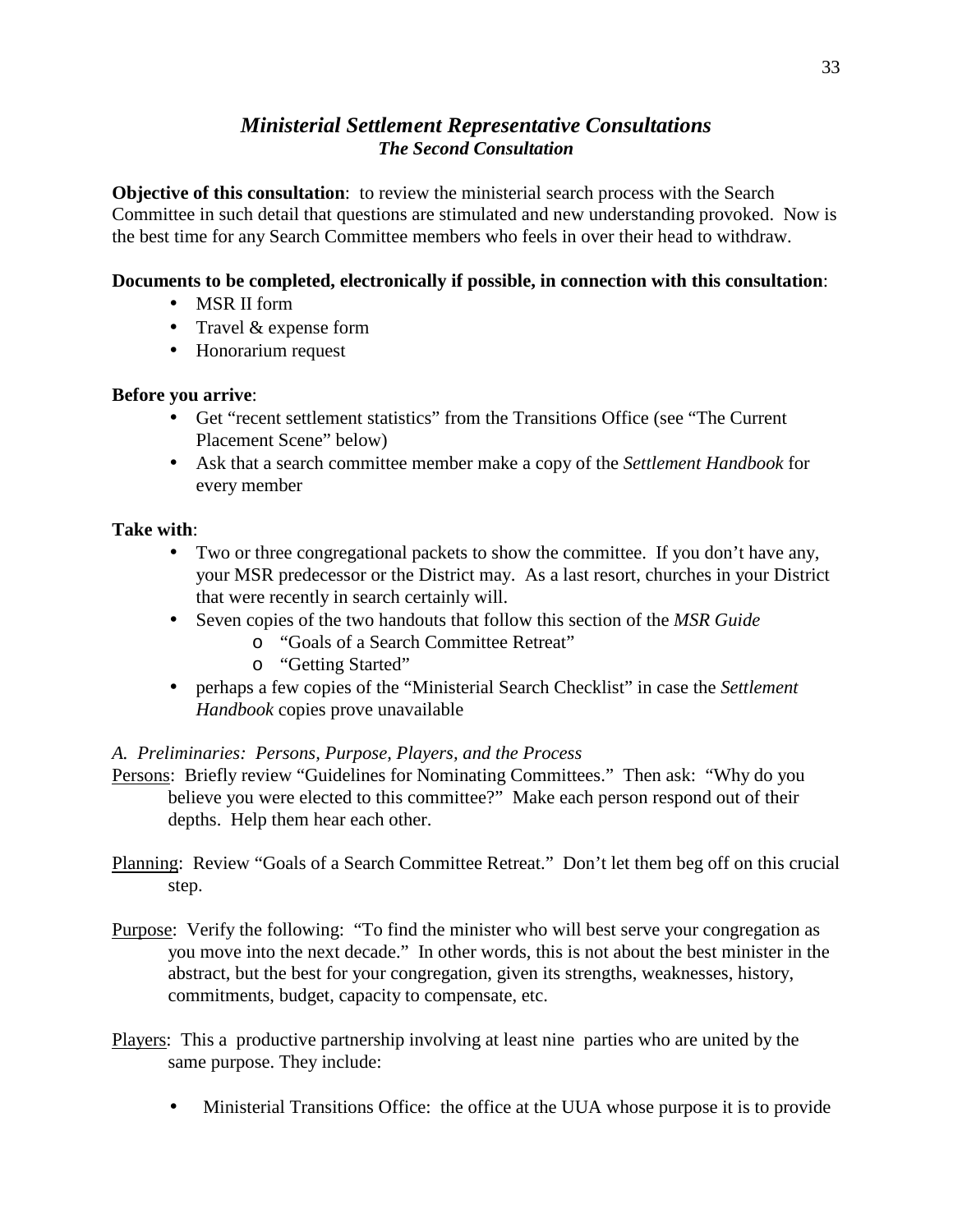a process by which the best minister-congregation matches are arrived at. The Transitions Director seeks to perform the role of honest broker with both congregations and ministers. He has been in the position since 1998. The Transitions Administrator is completing her second year. This office has already provided a number of documents to this congregation and very likely counsel on the interim ministry process as well, and looks forward to providing abundant support. I am part of that support. The Search process for your congregation represents a \$3,000 per congregation commitment by the UUA to support your efforts.

- Ministerial Settlement Representative: I am your consultant, nominated by the District Board and Chapter, appointed by the Transitions Director, and trained by the UUA. My role is to coach and guide you toward success in your efforts. The UUA provides three consultations with me. This is the second. The third, to take place when you receive the Ministerial Records of ministers interested in serving with you, will likely be by protracted phone call. I am also available by phone or e-mail whenever needed.
- District Executive (DE): a good resource throughout the process. The DE can be especially helpful to you as you review your list of potential candidates.
- Congregation: in our Association the ultimate human power in our congregation. The congregation chooses the minister. They will be involved in making themselves, their needs, and their wishes known early in the process by means of the survey and other avenues of expression. They will be involved in the candidating week at the end. Their final, conclusive act is their vote on calling the minister.
- Board of trustees: has a critical role in the appointment of a new minister. It makes key financial decisions on the search committee budget and on ministerial compensation at the start of the process and fleshes out the compensation package and the contract with the minister well before candidating week.
- Negotiating Team: works out the Ministry Agreement and the financial package. Consists of 3 members: a search committee member, a board member<sub>1</sub> and a senior statesperson, with one of these individuals being adept at financial matters.
- Search committee: responsible for accomplishing the task. You will be working with the others players in this drama. Let's deal with how you might get started with your work. (Pass out the "Getting Started" sheet and go through it.)
- The District Compensation Consultant: will or already has provided the board with helpful information on planning the compensation package to be offered to your next minister.
- Interim minister: see "The Role of the Interim Minister in the Search Process" in the *Settlement Handbook*
- Process The process has evolved over the years, improved by the recommendations of the hundreds of search committees, ministers, and MSRs involved, and by Transitions Office initiatives. Historically, for 90 percent of congregations in search in any year it *works*- almost like Swiss clock!

Do you have to follow it? No. Slavish attempts to do so would be foolish. Equally foolish is inventing your own process: it will probably cost you both time and money.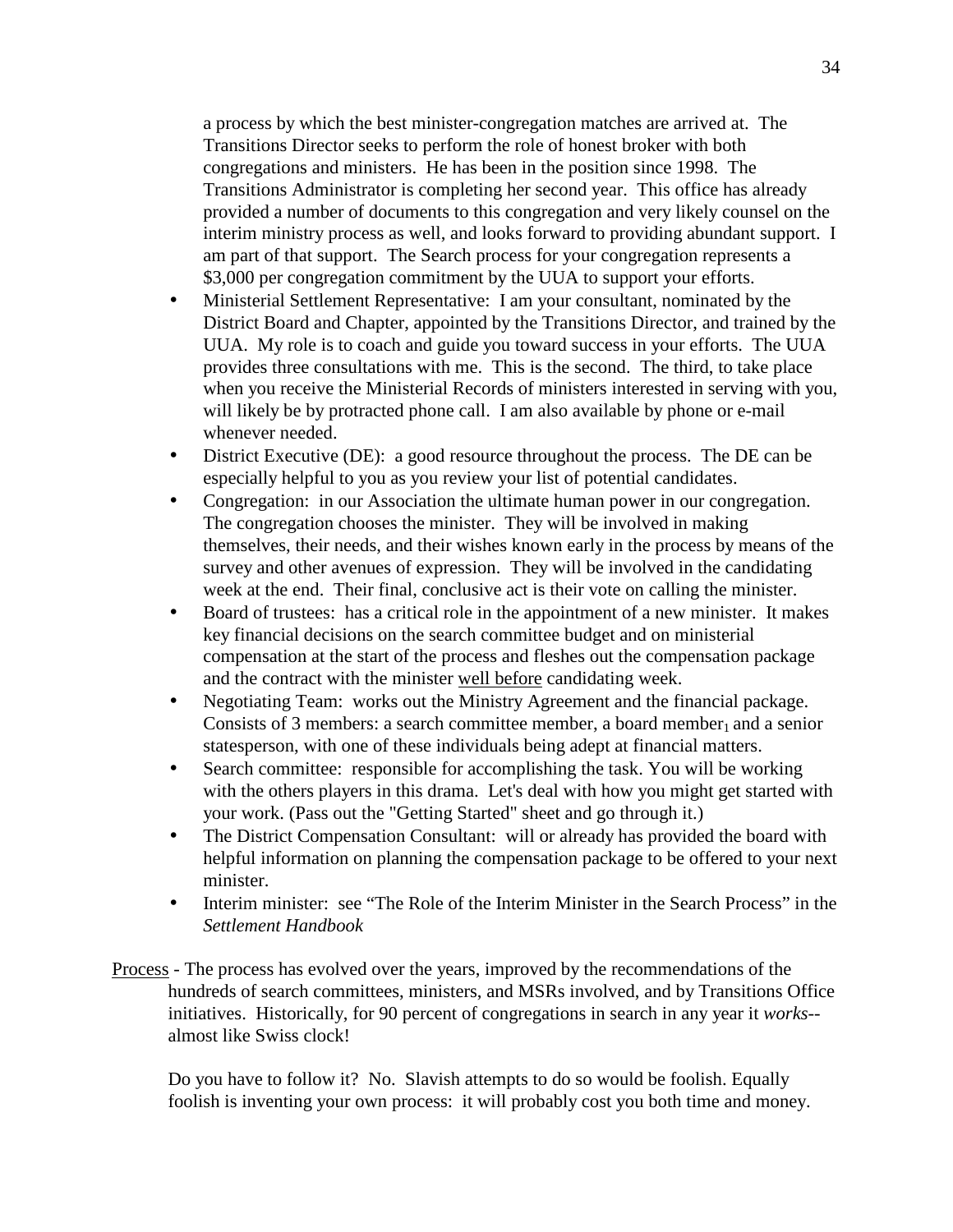*B. Search Time Line* (distribute "Ministerial Search Checklist" from the *Settlement Handbook* to those who don't have the *Handbook* at hand).

#### *C. Congregational Self-Study*

Consider using online tools such as Survey Monkey for which the Transitions Office has made a template available for your use. See the *Resource Guide* Chapter 14. Other examples of summaries can be found in the sample packets from other congregational search committees. Adapting the survey to your congregation is important. The advice in the *Handbook* is solid. For any question you ask, think about how it will be tabulated and explained.

- 1. Set up a process of producing, distributing, and analyzing the survey. Establish a schedule with deadlines.
- 2. Non-committee help is fine up until the final interpretation, but this must be done by you and is absolutely critical to the process.
- 3. Our ministry has been expanded because we have opened up the process to every minister without regard to age, race, color, disability, sex, affectional or sexual orientation, age, or national origin. The *UUMA Guidelines* reject the legitimacy of gender identity, too, as a basis for discrimination. In your survey you need to include the bylaw expressing this and the following question:

The UUA General Assembly adopted an equal opportunity policy in 1989 which states "ministerial settlement procedures without discrimination because of race, color, disability, sex, affectional or sexual orientation, age, or national origin." Do you have any reservations regarding the appliction of this policy in regard to our church?

Even if your congregation has recently done intensive work with a professional facilitator around Welcoming Congregation issues, arrange for a "Beyond Categorical Thinking" team to visit the congregation. This will be provided at minimal cost by the UUA. You can understand the importance of this by considering what might happen if you learned during the candidating week that you had selected a candidate unacceptable to a hitherto quiet group within your congregation. You and the UUA are the ones that oversee this value and commitment. It is important that you be clear about your own concerns and feelings and put them

behind you. You must be what a jury should be—fair and impartial—and thus free to select the best candidate without prejudice, either negative or positive. 4. Congregations with a multicultural leaning have the opportunity to open a conversation that allows the next called minister, whether a minister of color or not, to step more readily into the multicultural realm

Caveat: Don't plan to leave this topic to a first-year minister, esp. of minister of color! The minister, especially the new minister, cannot do the congregation's ministry solo: this is shared ministry. The new minister's first ministry: to come to know and love the congregation.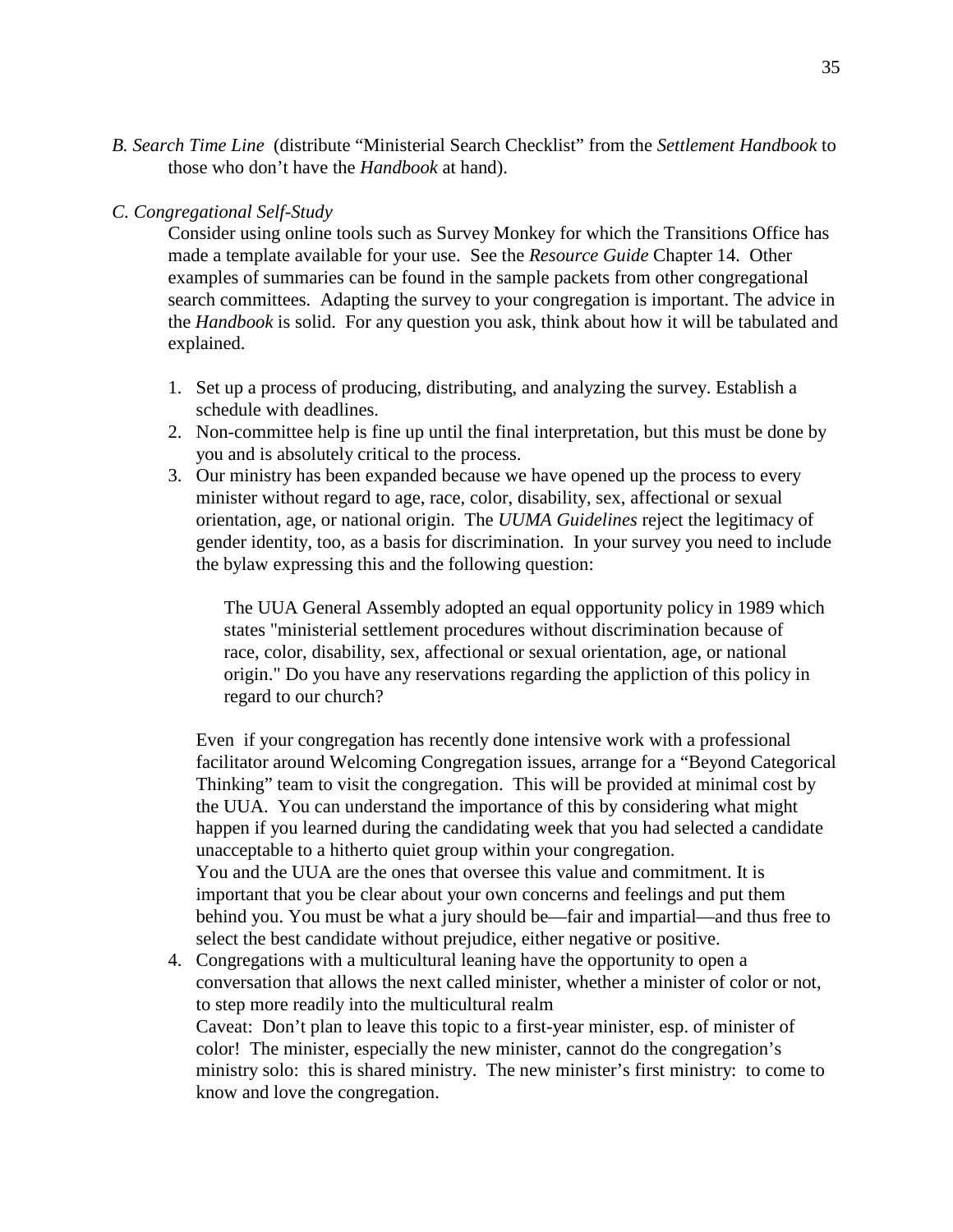The search committee should be an engine of congregational conversation, not the engine pulling the multicultural train: risk of separateness from the congregation Resources available:

- Readiness survey (integrated in search committee survey? Earlier availability for interim minister's use?)
- Beyond Categorical Thinking (Search Committee as a whole needs to complete application)
- JUUST Change Consultancy
- Jubilee 1 and 2
- "Now Is the Time" DVD/Discussion Guide
- 5. Cottage meetings are as important in the self-survey process as surveys. Listen your congregation into the kind of clarity you need to reflect them in the search process.
- 6. Craft the history of the church—its needs, wants, weaknesses, and its relationships to its ministers—as honestly as you can.
- 7. Create the profile of the minister you desire. To do so, interpret the survey results, don't simply summarize them. It is very easy to describe a minister who can leap tall buildings and walk on water. The challenge is to state what may not be of greatest importance. For assistance in accomplishing a "differential diagnosis" of the mode of minister your congregation may best benefit from, visit "Conducting an Effective Ministerial Search Survey" at http://www.action-research.com/uua/minsurvey.html
- 8. Ministers will indicate interest in you based on everything they can learn about you, from every source, accurate and inaccurate. It is thus most important to be disclosive (but not confessional) in your CR, and to indicate your willingness to discuss absolutely everything about your congregation with ministers in whom you become interested.

#### *D. Church Packet*

- 1. Show samples.
- 2. Can range from simple to pricey, plain to artsy, black and white to use of color. Audios and videos are sometimes used, and Internet-based packets are common. What best expresses your congregation?
- 3. *Settlement Handbook* has clear instructions. Think about what a minister would be interested in seeing and knowing? What are your strengths and assets? What are your "growing edges," things to work on?
- 4. Make it effective. Sell the church. This is your first impression. But be honest. (Press ministers to be honest too--they're good at first impressions.)
- 5. You can involve others from the congregation in this effort.
- 6. Start getting your color photos as early as possible, knowing what you want to show and having someone who knows how to take good pictures involved.
- 7. Work out the details of producing and sending your packet and the associated costs. Plan on producing a dozen copies at least. The exclusively online or on CD packet meets with mixed results among ministers.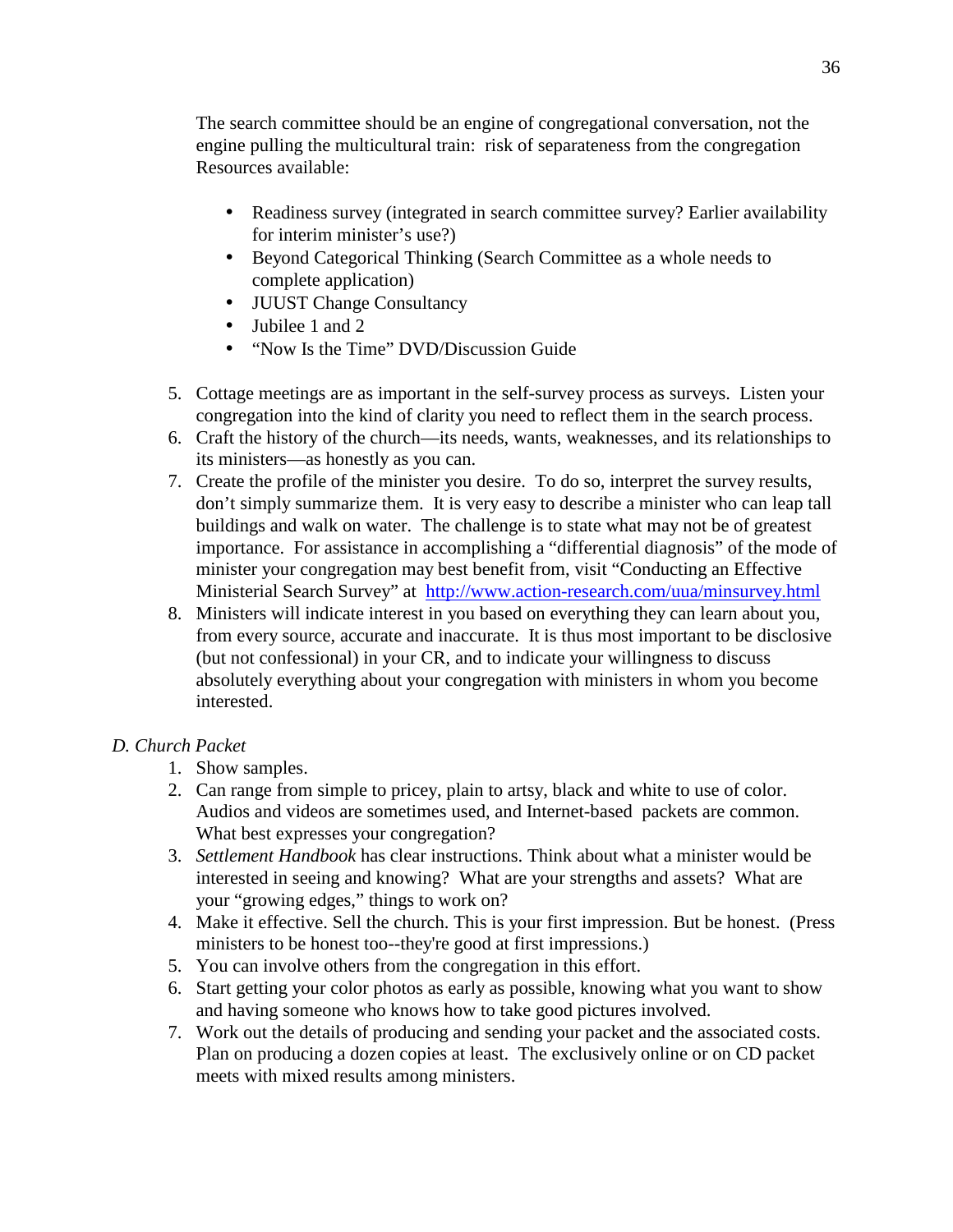#### *E. General Advice*

- 1. Share all information. It is important in this process for every search committee member to know fully what is going on. Set up procedures to keep the Board and congregation aware of what you are doing.
- 2. Keep confidential the identities of ministers you are considering at all costs. No one other than search committee members should have any idea of who is being considered as candidates—not even spouses. This is not easy. Many will be curious and there are many ways the names of prospective candidates can leak out: letters passing through the church office written to them, reimbursement checks drawn to them, newsletter announcements of their appearance at churches where they preach pre-candidating sermons, and so on. You also must be very sensitive in your interactions with your candidates and their current societies.
- 3. Keep the congregation well informed about where you are in your process and present a united front. Resolve your differences privately until you are all comfortable with your selection as the best possible choice for the congregation, and then be unanimous in your support of your candidate. If you cannot be, strongly consider going into a second year of search. It is done about 10% of the time.
- *F. The Current Placement Scene* 
	- Recent statistics
	- Willingness to go "beyond categorical thinking" widens the field
	- Be realistic about talent available, what money you have, and what you will get
	- Know what the Board has allotted to S&H vis-à-vis UUA recommendations
	- Some search committees go back to Board and argue that for the minister wanted more money is necessary
	- Rich competence is rare. In its absence, pick someone to work with, grow with
	- You will receive the MRs of all ministers indicating interest. You may prospect for and seek to recruit specific ministers, if you wish. But it must all go through the Transitions Office in fairness. Talk with me if such situations come up; I'll help.
	- Once your CR is ready to go "live" on the Settlement System, let me know. They like me to see it first.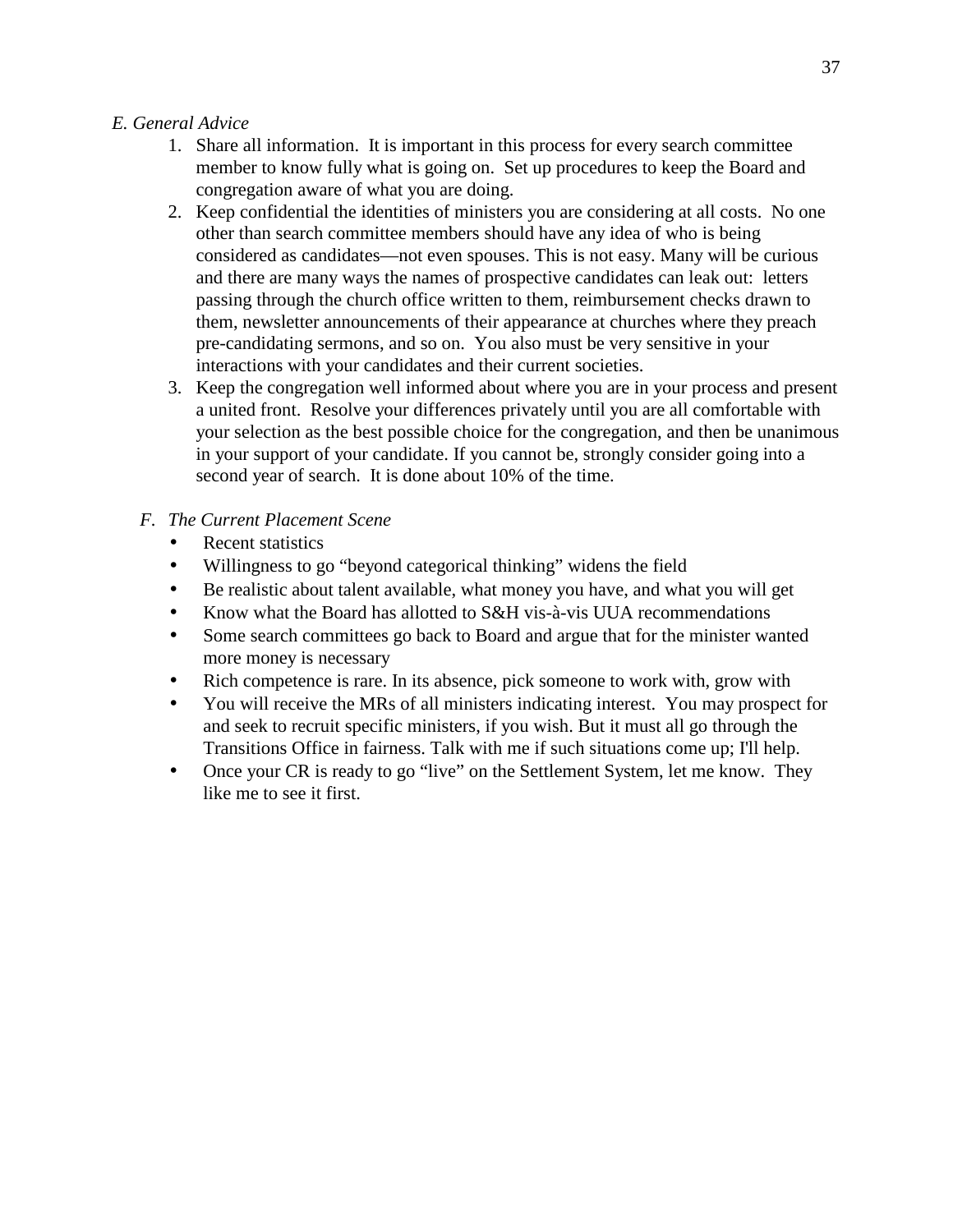# *Goals of a Search Committee Retreat*

*Every year one or two search committees crash late in the process. The result—a second year in search with a new committee. Lots of vexation and no small expense. Almost invariably, the committees that crashed and the committees on which serious conflict develops short-circuited the retreat. It is not a luxury—it is a necessity!* 

- 1. Get better acquainted—deeply acquainted. You will be going on a long, sometimes tortuous journey together.
- 2. Build trust. There will be issues, principles, processes, and people about which you will disagree, sometimes intensely. You need to develop the trust and mutual understanding now that will hold you together then.
- 3. Learn about each other's skills and interests so that you can begin blocking out and dividing up the tasks ahead.
- 4. Develop a timeline for your search process.
- 5. Develop your bases for making decisions. Consensus is to be hoped for, but a back-up procedure is wise to have in place.
	- When is total agreement necessary; when not
	- When and how to eliminate candidates
	- How to decide on pre-candidates
	- How many reserve slots to leave for late applicants
	- Rules and when to change them
	- Confidentiality details and questions
	- Communications with Board and Congregation
	- Listening to one another and how to argue
	- Roles for process observer
	- Dealing with disagreements
	- Places for unanimity
	- How to keep the church "up"
- 6. Plan how you will include key leaders in your congregation and continuing staff members. It is reasonable to have certain church staff provide input into the search process. Each search committee needs to decide when and how this can best be done. These are the most common ways of involving such staff as other ministers, RE Directors, and administrators:
	- Search committee interviews the staff members early in the process to gain views on the society, the new minister, their hope for salary parity and their role in the future. One search committee member may serve as liaison with each staff person.
	- Valued staff persons, ordained or not, should probably have time with each pre-candidate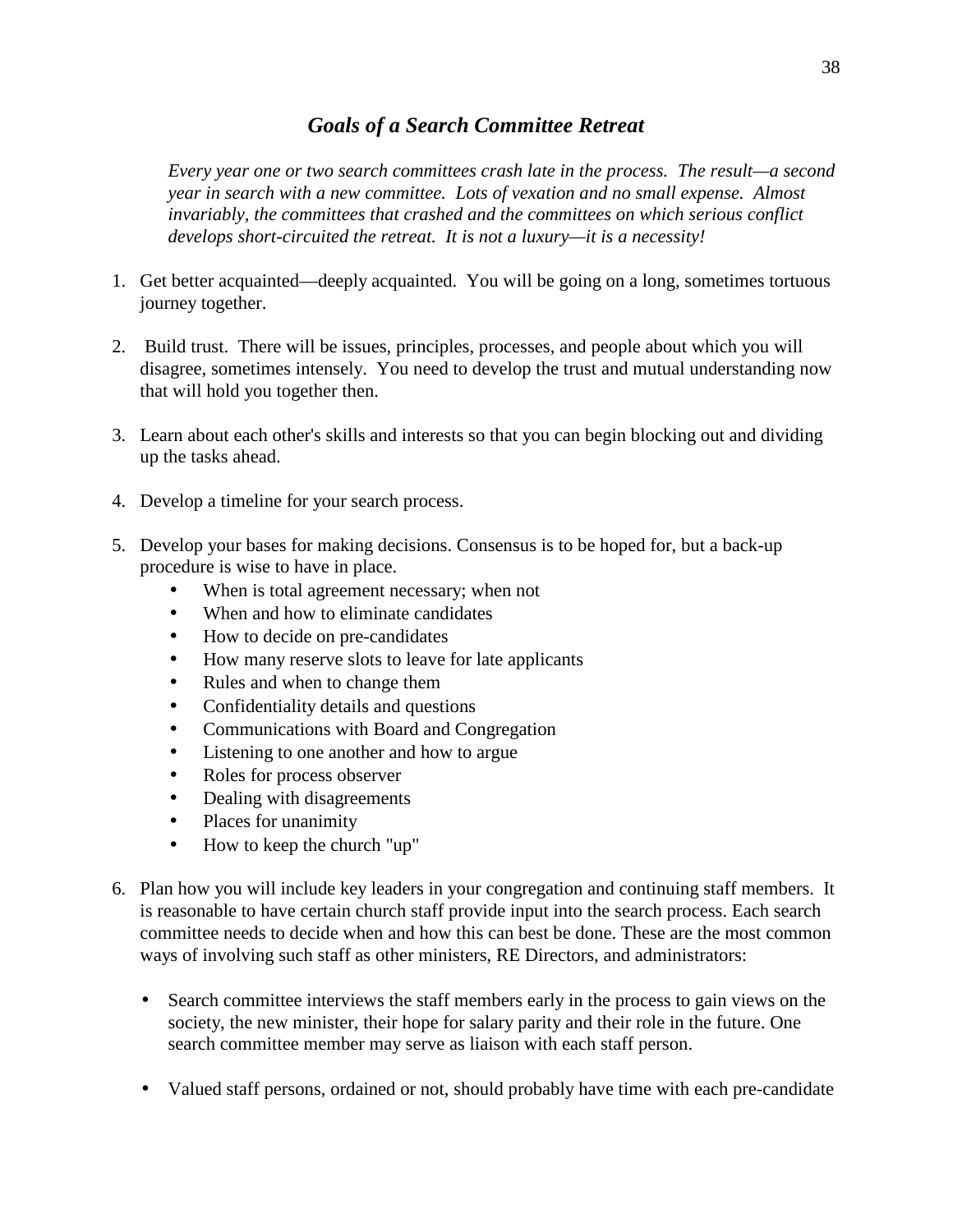during the weekend. Afterwards the liaison should meet with the staff person and gather his/her impressions to share with the full committee.

• Such staff persons should have time with the minister who is selected during candidating week.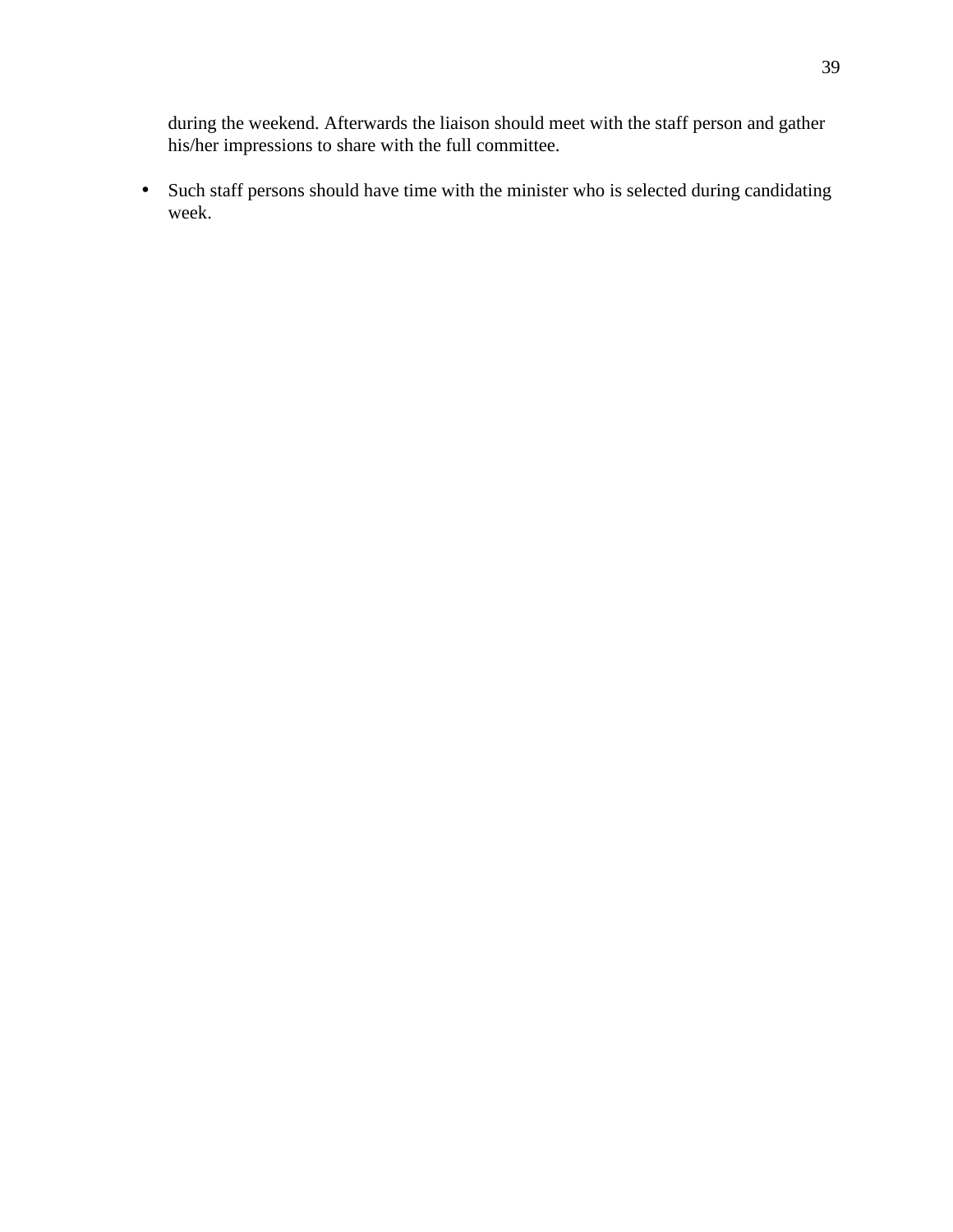# *Getting Started*

 You are beginning an adventure that may be among the richest, most challenging you have experienced in your congregation. Most search committees have found the following suggestions helpful to get launched:

- 1. Select a chair and certain other positions as described in "Roles to Fill" section of the *Settlement Handbook*.
- 2. Take time to do team building. Usually, a retreat of one or two days has proven the most effective way to accomplish this.
- 3. Each of you read the entire *Settlement Handbook for Ministers and Congregations* (including the section for the ministers!) and *Resource Guide*. You can do this on line, but even better, print both of them out and reread them, or sections of them, from time to time.
- 4. Establish a meeting schedule that everyone can make. Initially, most committees have found meeting once a week to be useful. (Since you will be putting in probably l0-12 hours a month on committee tasks—more in heavy periods—it is best to not be involved in other major church responsibilities.) It is vital that every committee member attend each meeting.
- 5. Some committees (and boards) find it worthwhile to do "centering" at the beginning of each meeting, often with an appropriate reading.
- 6. If the committee receives nominations of prospective candidates from within the congregation or from other sources, inquire as to nominator's reasons. If you then wish to pursue the nominated minister, do so. Feel free, as well, to recruit on your own. Either way, be sure any agreeable minister completes his/her MR through the Settlement System and "clicks" to have it transmitted to you. This is an essential step in quality control.
- 7. Be in touch with the Negotiating Team and the Board to be informed of their progress on dealing with the agreement and with compensation. Include the draft agreement in the packet.
- 8. Keep your own fantasy lives in check. Since this is a minister you are searching for, and not a romance, don't look for the one-and-only. Search instead for three or four terrific precandidates, each of whom could serve the congregation very capably, but each of whom, because a unique minister and human being, would over time develop the congregation in a unique direction. After the pre-candidating weekends you need to decide which direction will serve the ministry of the congregation best.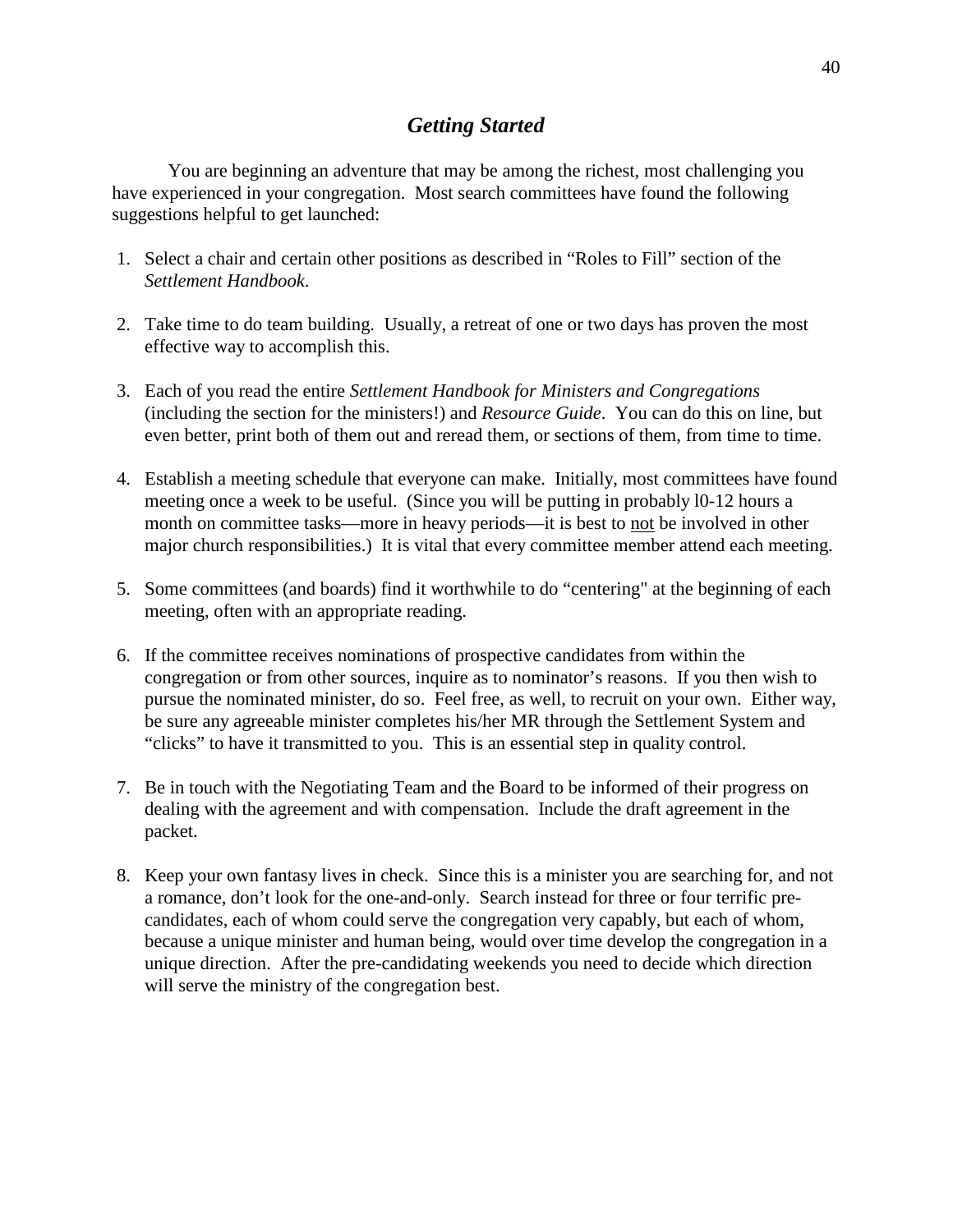# *Ministerial Settlement Representative Consultations The Third Consultation*

#### **Overview**

This is it, the final stage, what you have been working towards. Now that you've received the Ministerial Records of ministers who have indicated interest so far, it's time to go over: followthrough, confidentiality, sifting and winnowing, pre-candidating weekends, candidating week, and post-candidating wrap-up.

# **A. The List**

- The ministers whose MRs you have received are interested in you.
- Each of the ministers whose MR you have received knows of the fact. They will be expecting a call.
- I am not permitted to make any comments about potential candidates.
- Review appropriate sections of the *Settlement Handbook*.
- Go through the Ministerial Records over the next few days. Use a rating sheet. Reach out and focus on the positives. Remember that each minister has spent a great deal of time and effort to become a professional, so give them a fair hearing.
- The MRs can be photocopied, as long as confidentiality is safeguarded. You can share only the most general information about the list with the congregation, and keep them posted about your progress.

# **B. Follow-Through:** immediate contact, rapid packet exchange

- Each minister has indicated interest in you. Consider each of them fully and exchange packets with each in whom you, too, are interested
- Sometimes a minister is no longer interested—has changed mind about moving, issues have come up regarding a spouse's work or other family considerations, geography, even compensation
- Find out where each minister wants to be contacted—home or office
- Packet exchanges are just that: exchanges. Don't bother sending your packet to a minister who "won't show you hers before you show her yours"
- This first phone call is your initial opportunity to present your society in a positive light *and* to pick up a feeling about how each minister presents her/himself.
- Send your packet without wasting time
- Pass the ministers' packets around, with a 24-hour per member turnaround and a traffic cop in charge. *Make no marks* on the packets.
- **C. Confidentiality**: ask for a discussion of how the committee now understands this issue amongst themselves.
	- Confidentiality protects the committee ("Why didn't you select \_\_\_\_\_\_\_\_?!")
	- Confidentiality protects the ministers ("We heard you were looking! Don't you love us?!")
	- Confidentiality protects the local congregation (embarrassment of being turned down by a pre-candidate, infighting about candidates, full church split)
	- Confidentiality protects other churches (panic and confusion based on incomplete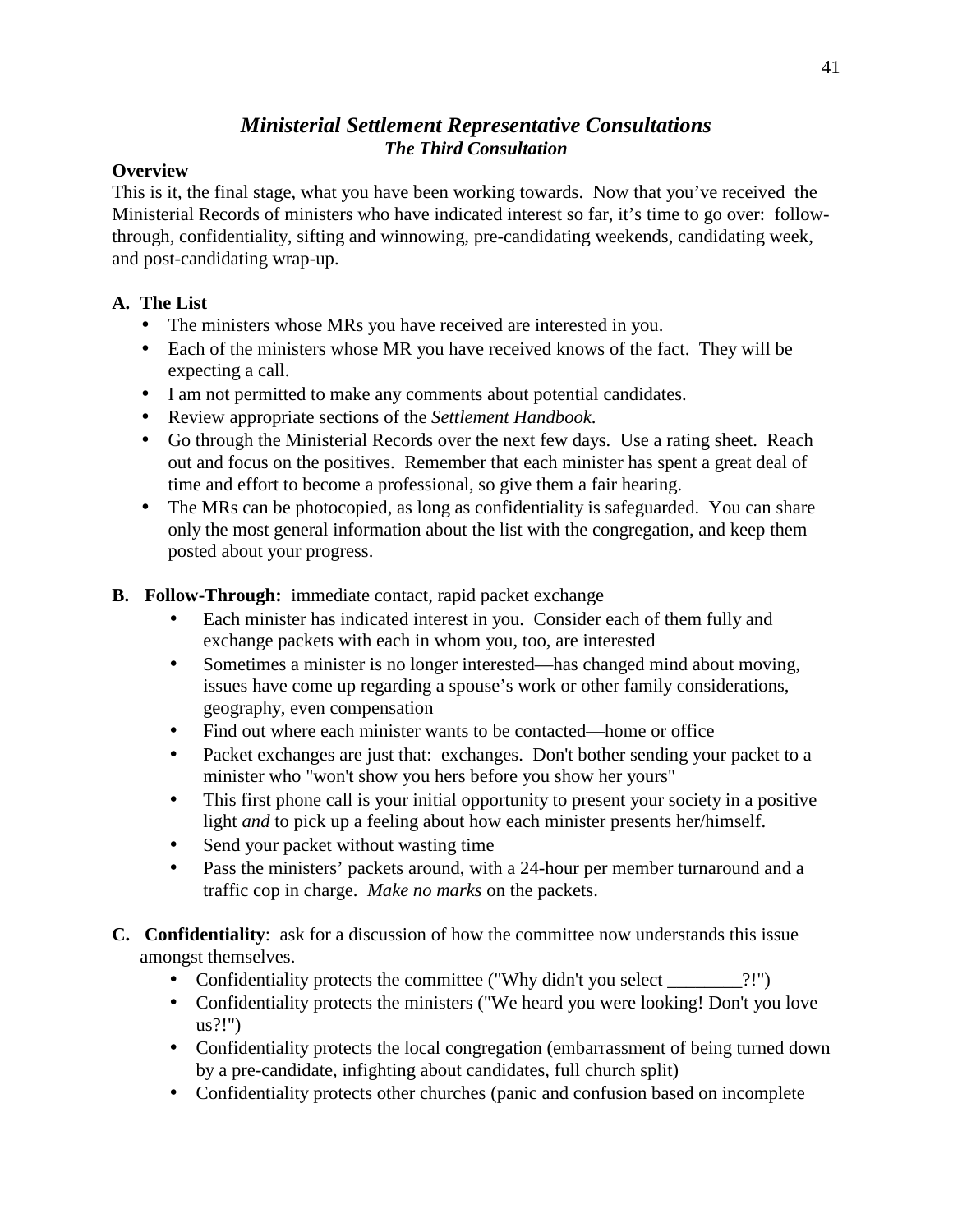information that they may lose a minister)

# **D. Sifting and winnowing**

- References: Develop and hone your questioning of references. You can get advice from experts in your congregation. Questions such as these can be used in inquiries about previous internships and ministries:
	- What did the minister do especially well?
	- What were the most common criticisms?
	- How did the minister respond to criticism?
	- How did the ministry end?
- If you don't check references carefully, probingly, and if you don't ask for other references to speak with subject to asking a minister to be a pre-candidate, you are irresponsible to your task of finding the best available minister for your situation. This is all your judgment call: on what basis will you make your judgment?
- Be nosy. The congregation depends upon you to find things out, and to make good judgments
- Get beyond the first impression. If a minister has any skill at all, it is in making a good first impression. Get under the cover to other skills and substance!
- Divide responsibilities for questions in particular areas; also have set questions that each will be asked, in addition to spontaneous questions, so all interviews have some uniformity of process to make judgments easier
- A good place to start is with District Executives, including your own, to ask about ministers who are or have been in their district. Listen carefully for their coaching on questions to raise. Again, be nosy, probing, and assertive, and follow leads. However, under no circumstances contact a member of a minister's own congregation without his express permission.
- When convenient and with the minister's permission only, discreetly visit a Sunday service. Be aware that this puts one potential candidate in a different perspective than others you are looking at; for good or bad you now compare flesh and blood with paper people. And if the whole committee is not in attendance the burden is large upon the one or few to observe and judge for the whole committee; it may not be worth it if considered carefully together.
- Phone interviews: these can be done after packet exchange and review. Prescheduled conference calls are best, with two or three or even more members on the phone and the minister informed of that arrangement ahead of time. (No committee should depend on the insights of one member alone.) It is helpful to ask the same basic questions—and not too many—to all candidates. Make certain the minister can ask questions of you!
- Additional Ministerial Records: the Transitions Office will make them available as ministers indicate interest. Keep a watch on your list of interested ministers on the Transitions website.
- Eliminated candidates: as you become convinced that some prospects are not a fit, let them know immediately, thank them for their interest, and send their packets back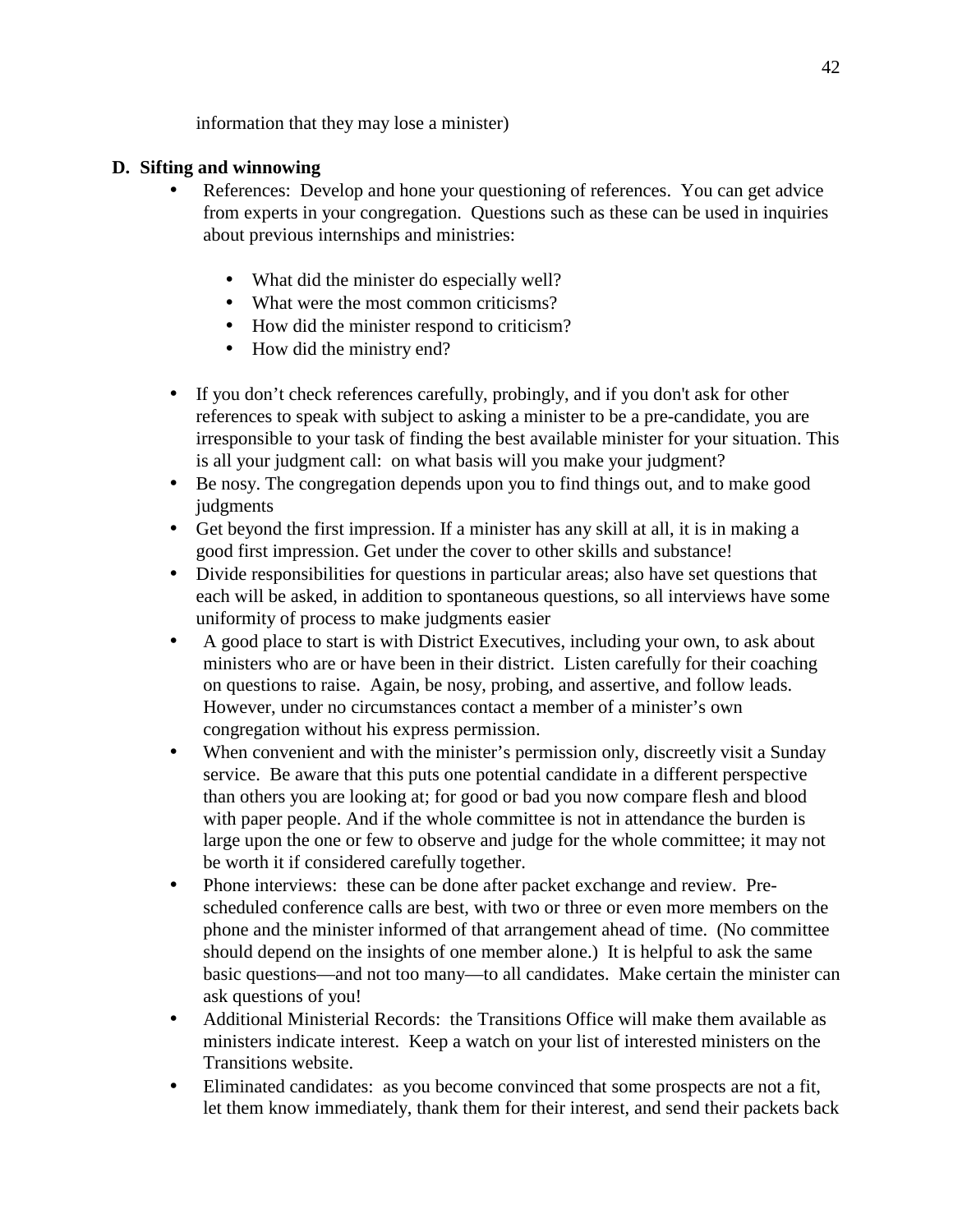immediately, in mint condition. Ask them to do the same.

- Mock interview: do one with your interim or with a neighboring minister. Be sure you have not only your questions and questioning process squared away ahead of time, but that you have anticipated questions that your "candidate" might ask and are prepared to answer them.
- Neutral pulpits: you should already have set these up, along with provisions to ensure confidentiality. Have a contingency plan ready for filling the pulpit if for some reason you are not using it for a pre-candidate.

# **E. Pre-Candidating Weekends**

- Final check: once you have pre-candidates in mind, ask the Transitions Office for interpretive file summaries. Allow two weeks. Be aware that although there is a lot the UUA does not know, the Transitions Director sees himself as bearing a fiduciary obligation to search committees about what it does know
- For your pre-candidates, and only with the minister's permission, speak with three *named* references (references whose names the minister has given you in confidence) in the minister's current ministry setting and with both named and *developed* references (persons whom you identify in speaking with named references) in previous settings. Essential to trust-building with each pre-candidate is that you keep the minister apprised of whom you plan to call.
- Weekend planning: have your weekend laid out!
	- Friday evening: informal dinner, get acquainted, early to bed
	- Saturday: interviews both ways, discuss letter of agreement, meet with professional staff members, sneaky tour of church, excursion around the community, free time, and dinner (nothing more in the evening).
	- Sunday: Church service at the "neutral pulpit" (don't blow your cover!), then lunch with the candidate, candidate's departure, and perhaps a quick debriefing by the committee.
- Confidentiality: How are you doing? Any near misses? Review your procedures and perhaps refine them.
- Interviews: have set questions, perhaps assigned to individuals, so interviews have some uniformity. There will be spontaneous questions as well, of course. Remember to give your prospects ample opportunity to present themselves fully and to ask questions of you.
- Agreement: go over the draft agreement fully, both compensation and expectations, to see what needs further exploration. Don't be afraid of tough questions, but do remember that you should be creating a favorable impression of your congregation and, potentially, the basis for a long-term relationship.
- Voting: review your decisions about voting to eliminate candidates and for choosing the minister you will present to your congregation. Allow yourselves sufficient time to make these most important decisions, which will affect your congregation for years. It used to get pretty frantic, with congregations making unwise choices in order to be in first with an offer. The Transitions Office asks that no offers be extended or accepted prior to March 15. Give the minister some time to think it over.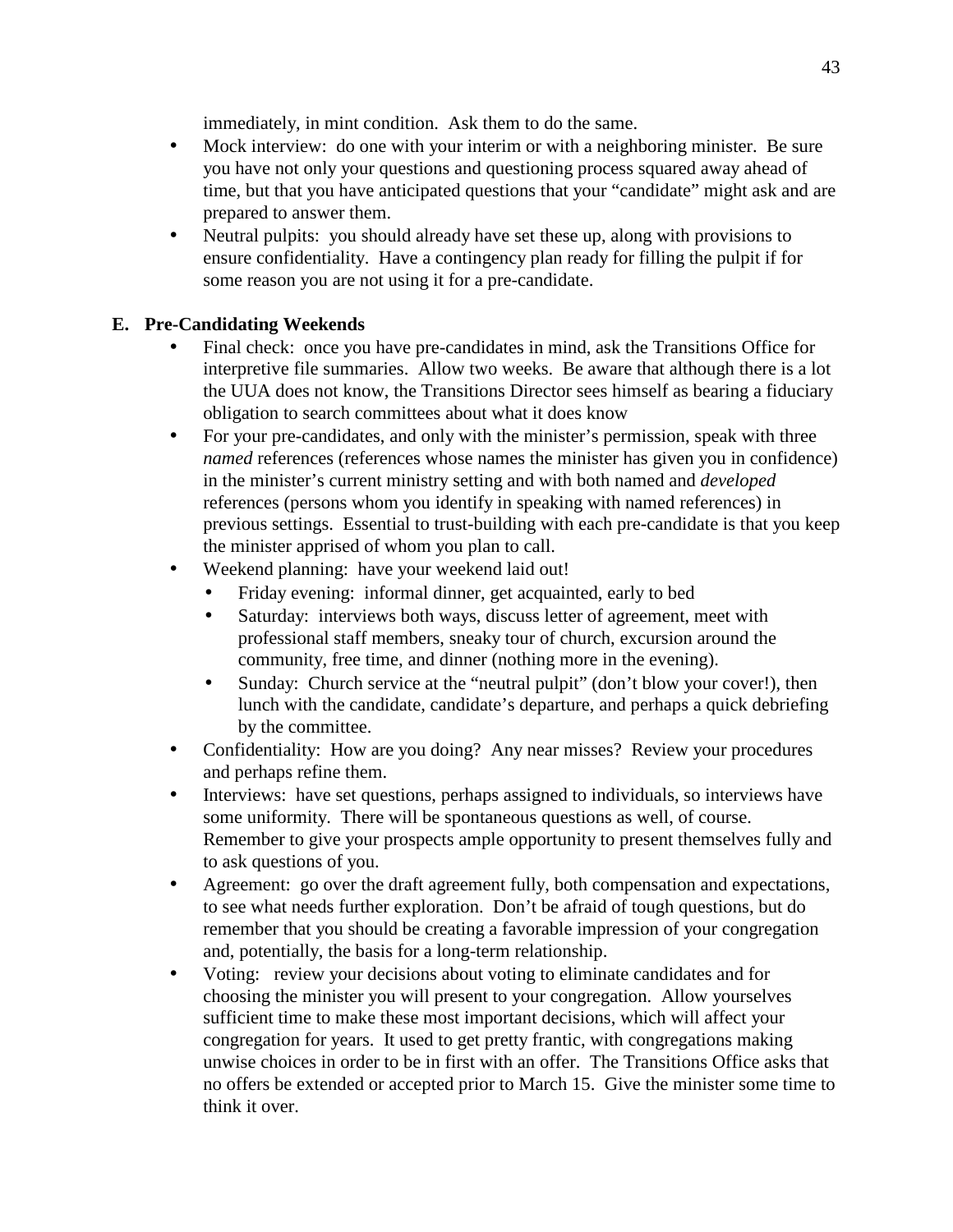- Letter of agreement: this should be settled and signed before you announce to your congregation that you have found your candidate.
- Communication: Decide how you will inform the Board and congregation about your choice, and do it in conjunction with your candidate and his/her communication with her/his church.
- For your candidate, and only with the minister's permission, speak with developed in the minister's current ministry setting. Once again, trust-building requires that you keep the minister apprised of whom you plan to call.
- For your candidate, and only with the minister's authorization, order a criminal record background check. The details are in *Responsible Staffing*, on line at http://www.uua.org/documents/mpl/transitions\_responsiblestaffing.pdf and by link from the Transitions web site.
- Other candidates: let them know you have made a decision and return their packets with a cordial letter.

# **F. Candidating Week**

- Make sure long before that the candidating week is well along in the planning stages, with the general schedule established and the necessary arrangements made. Let them know in no uncertain terms that a comfortable hotel or motel or B&B, suitable for a week's stay, is what must be provided, not home hospitality. Identify the person on your committee who will deal with your candidate on arrangements. At each of the week's events, at least one member of the search committee must be hospitably present.
- Remember that the candidate is *your candidate*, whom you are asking the congregation to endorse.

# **G. Post-Candidating Wrap-up**

- Submit the "Notice of Ministerial Call" to the Transitions ice at once. It's on the web at http://www.uua.org/leaders/leaderslibrary/transitions/21189.shtml and by link from the Transitions web site.
- If this is your minister's first settlement, encourage him/her to participate in a Start-Up seminar scheduled for the coming spring by the Office of Professional Development. It is proper for the congregation to subsidize the cost.
- Decide on how you will wrap things up and whether you wish to serve on the Committee on Ministry or not.
- Send one of your packets to your District and leave one or two out and available to members, friends, visitors, and new members.
- Have a party! You worked hard for this.
- Stay involved in your congregation.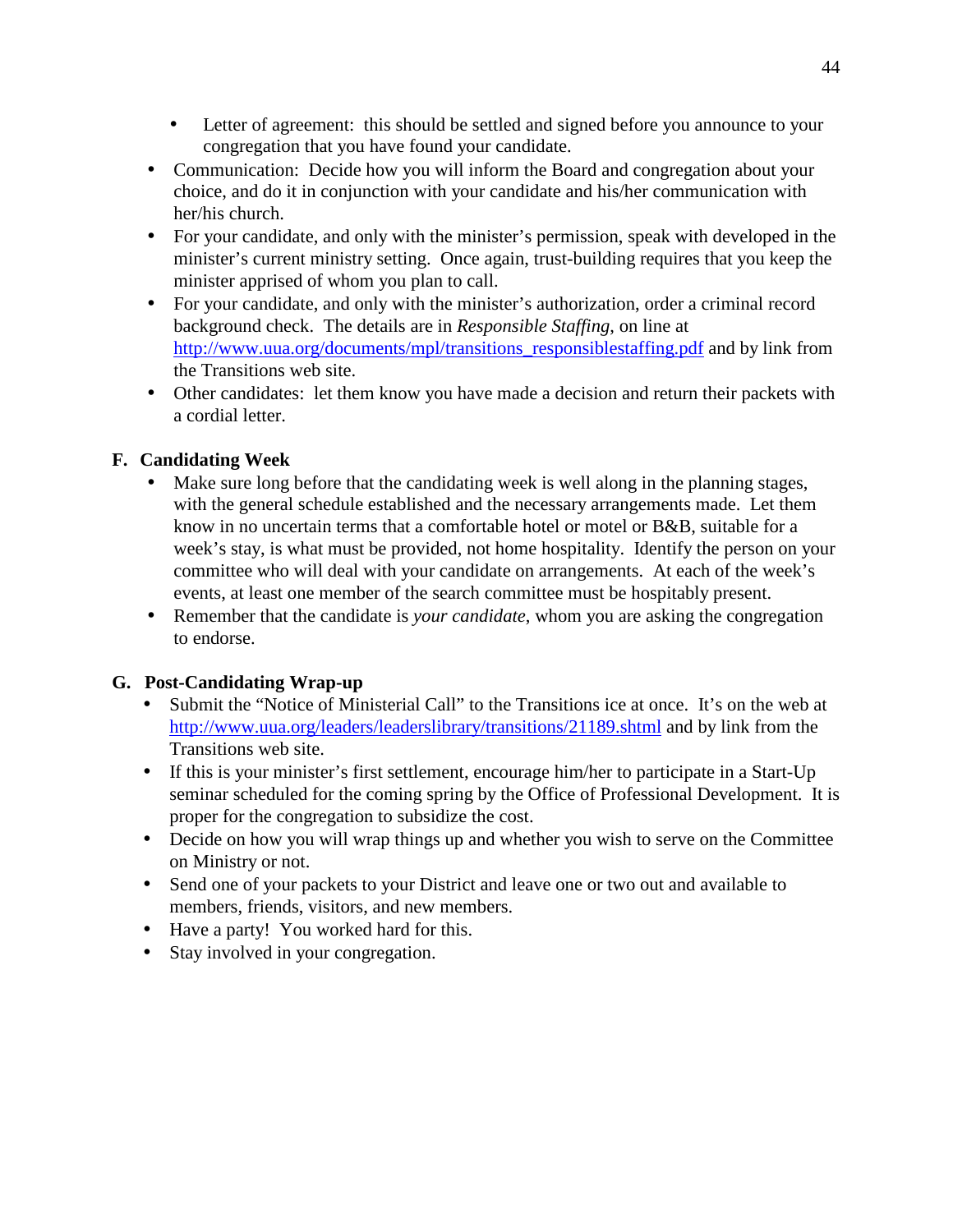# *Appendixes*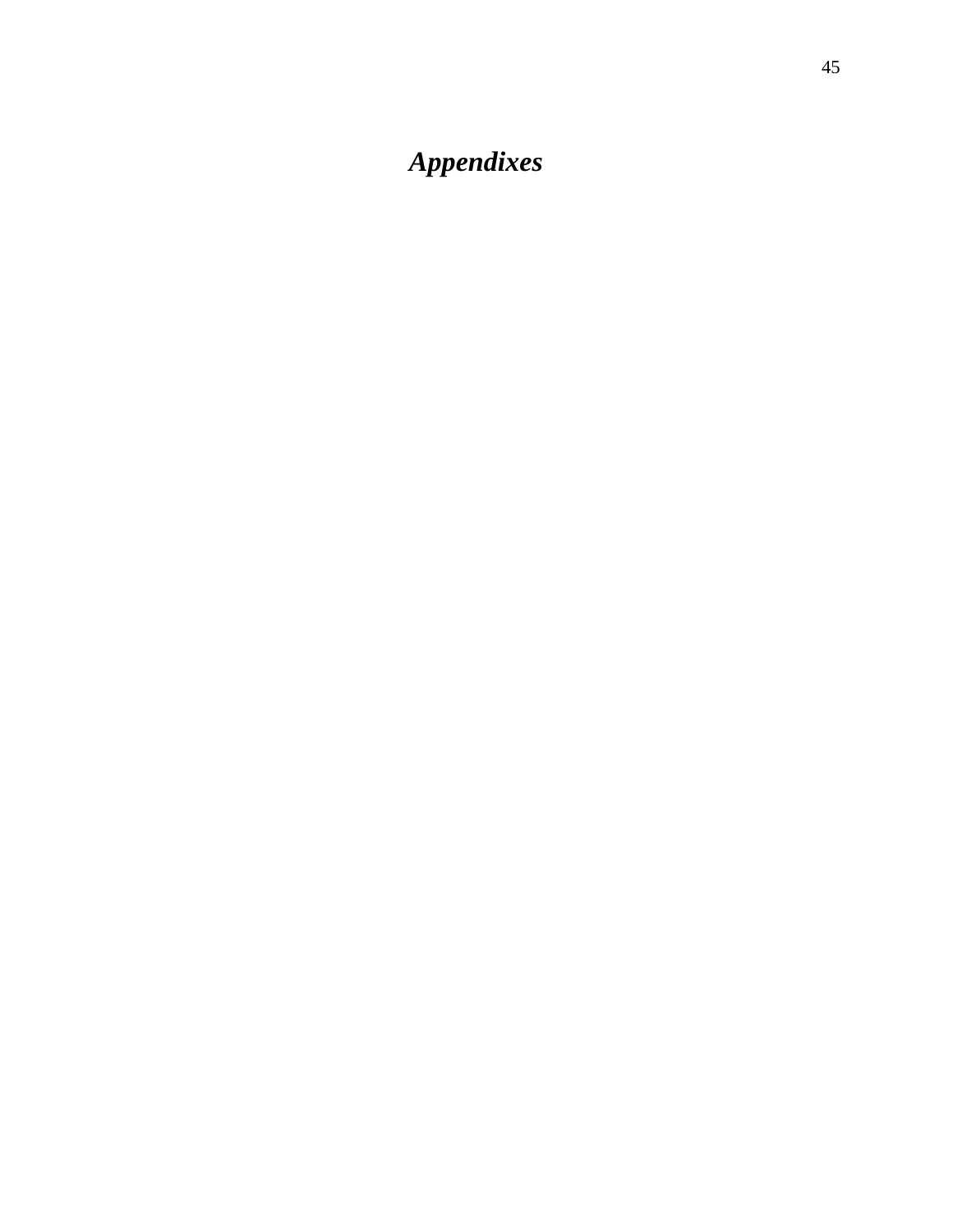#### *Search Process Discussion Groups*

*(This program was designed for the Unitarian Universalist Church of Worcester, Massachusetts by Tamara Payne and Assoc. to assist the search committee in initiating small group discussions about the ministerial search process.)* 

Agenda:

- "Help wanted..."
- Interview Questions
- Concerns
- Profiles of Ministerial Candidates

*(times indicated for each activity do not include debrief or discussion time)* 

Materials:

- 3x5 index cards f or each person (color A)
- 3x5 index cards for each person (color B)
- pens
- lined paper
- prepared "candidate profiles"

#### **"HELP WANTED..."** (time: 10 minutes)

-Break into groups of two (no spouses or significant others)

-Pass out paper and a pen to each pair

 -Each group write a 60-word "Want Ad" f or their -church. Focus on expressing what the church community is like and what the church is 'looking for in a new minister.

 -Debrief: Each group read their ad aloud. Discuss common themes or notable points that emerge.

#### **INTERVIEW QUESTIONS** (time: 5 minutes)

-Pass out 3x5 cards (color A) and a pen to each person.

 -(Each person should imagine that they are a member of the Search Committee.) "Some ministers have shown an interest in the church. You must come up with one interview question to be used as you interview these candidates."

 Debrief: Collect cards and read anonymously to the group. Discuss why each question is important.

-Pass out 3x5 cards (color B) and a pen to each person.

 -Each person write an their card their biggest "concern" about the search for a new minister. This concern might be about the search process, the committee, or the new minister.

 -Debrief: Collect cards and read anonymously to the group. Discuss people's concerns and the search process.

#### **CONCERNS** (time: 5 minutes)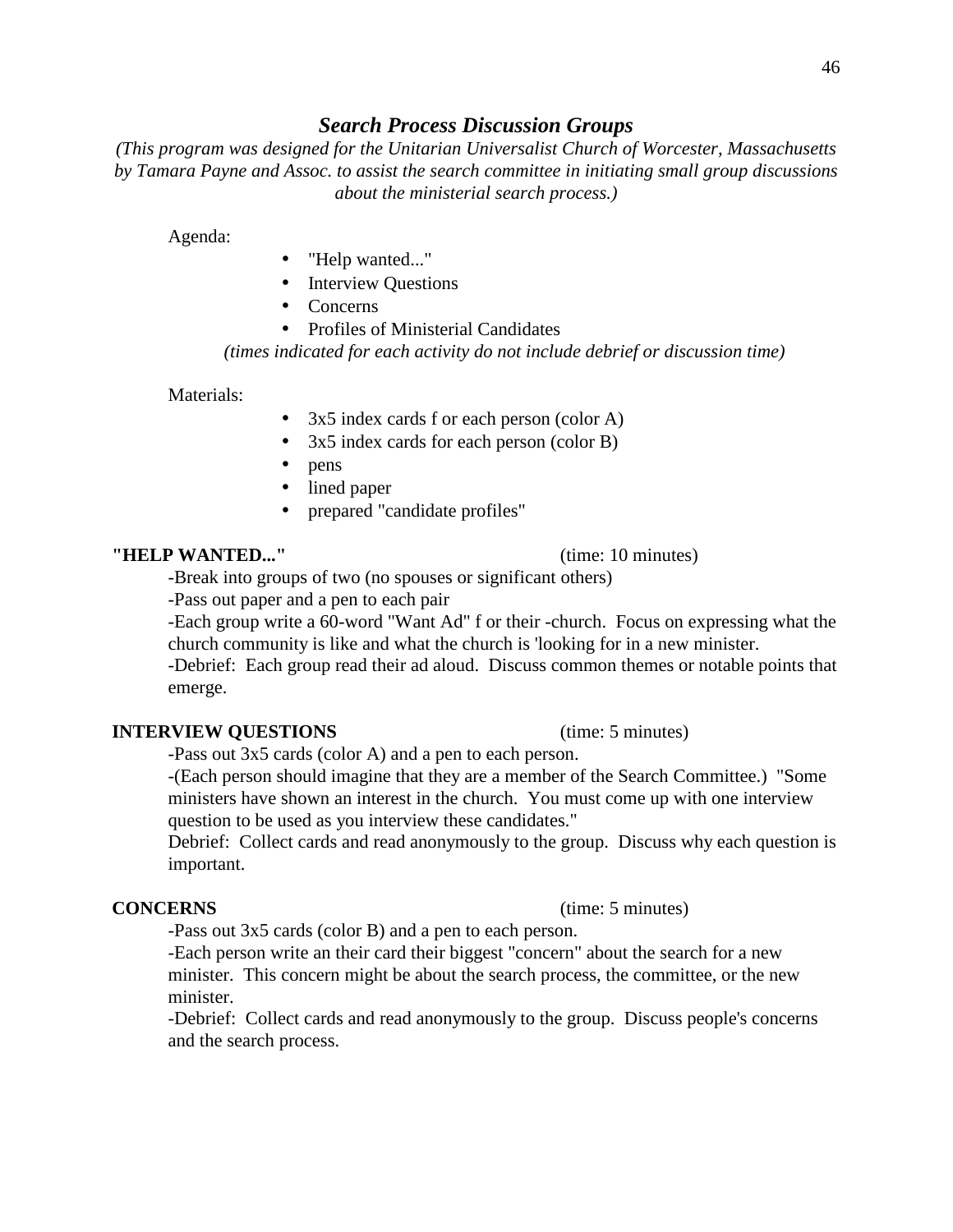#### **PROFILES OF MINISTERIAL CANDIDATES** (time: 20 minutes)

*(Note: It is recommended that the Search Committee compose three different ministerial profiles for distribution, each reflecting a different angle on the particular issues and needs of the church. Well constructed profiles will present well qualified but very different possible ministers such that the group must struggle with style, philosophy, compatibility, acceptance, and other issues that arise for the Search Committee during the process of finding a new minister. Alternatively, the profiles in the* Resource Guide for Search Committees *may be used.)* 

- Circulate a set of resumes or profiles of ministerial candidates to groups of four to six.
- Each small group must decide from these profiles whom they will hire as the new minister.
- Debrief: Discussion should focus on why that particular candidate was chosen over the others. Search Committee members should facilitate the discussion by playing "devil's advocate," pointing out pros and cons of each candidate. Discussion should also point out biases and assumptions that may be made (i.e. female candidate will not relocate, a person who hikes as a hobby is a loner, someone who plays golf and went to Harvard is "conservative, etc.).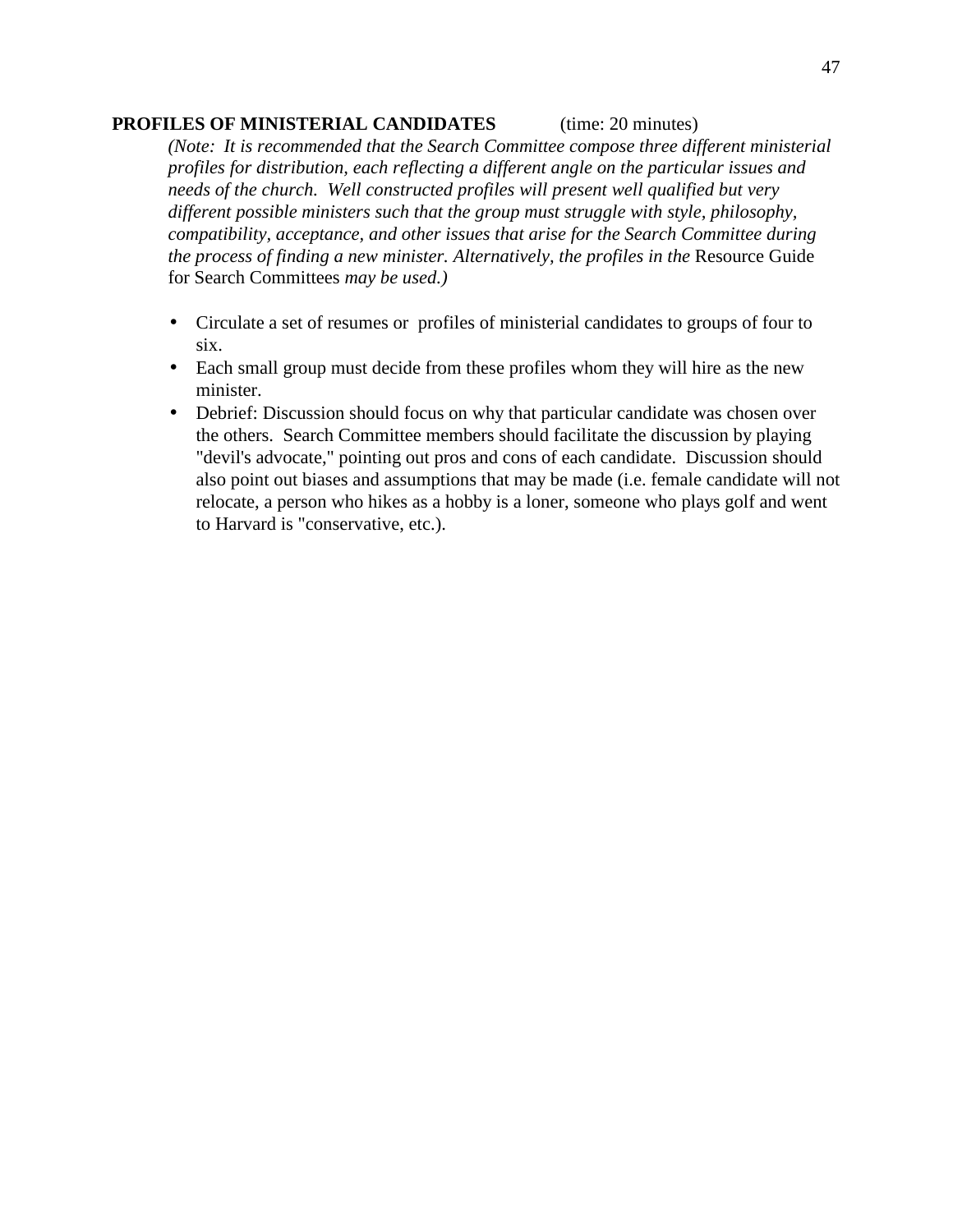#### *Hearing from Children and Youth*

*An example of effective solicitation of information and opinion.* 

#### *Search Committee Survey*

Dear Children and Youth,

 Our church is searching for a new minister. It takes a long time to find a new minister and there are many things that must be done before the entire congregation can call or ask someone to be our minister. We have a group of people that is spending a lot of time working on this. They--we--are called the Search Committee. It is on behalf of the Search Committee that I am writing to you.

 One of the first steps the committee must take is a survey of the congregation. The answers that we receive from the survey will help us to understand what type of minister would be the best for us.

 Each adult has been asked to complete a survey. We also want each child and youth to complete a survey. We know that you are very interested in who will be our new minister. When you complete your survey and return it before the deadline, you are helping us look for a new minister.

 After you have completed your survey, be sure to return. it to the church by Tuesday, July 3 1. You can either mail it or bring it to church with you on Sunday. You can leave your copy in the special box which has been placed in the foyer of the church.

Thank you for your help and have a great summer!

Best wishes,

 $\sqrt{s/2}$ Search Committee Chair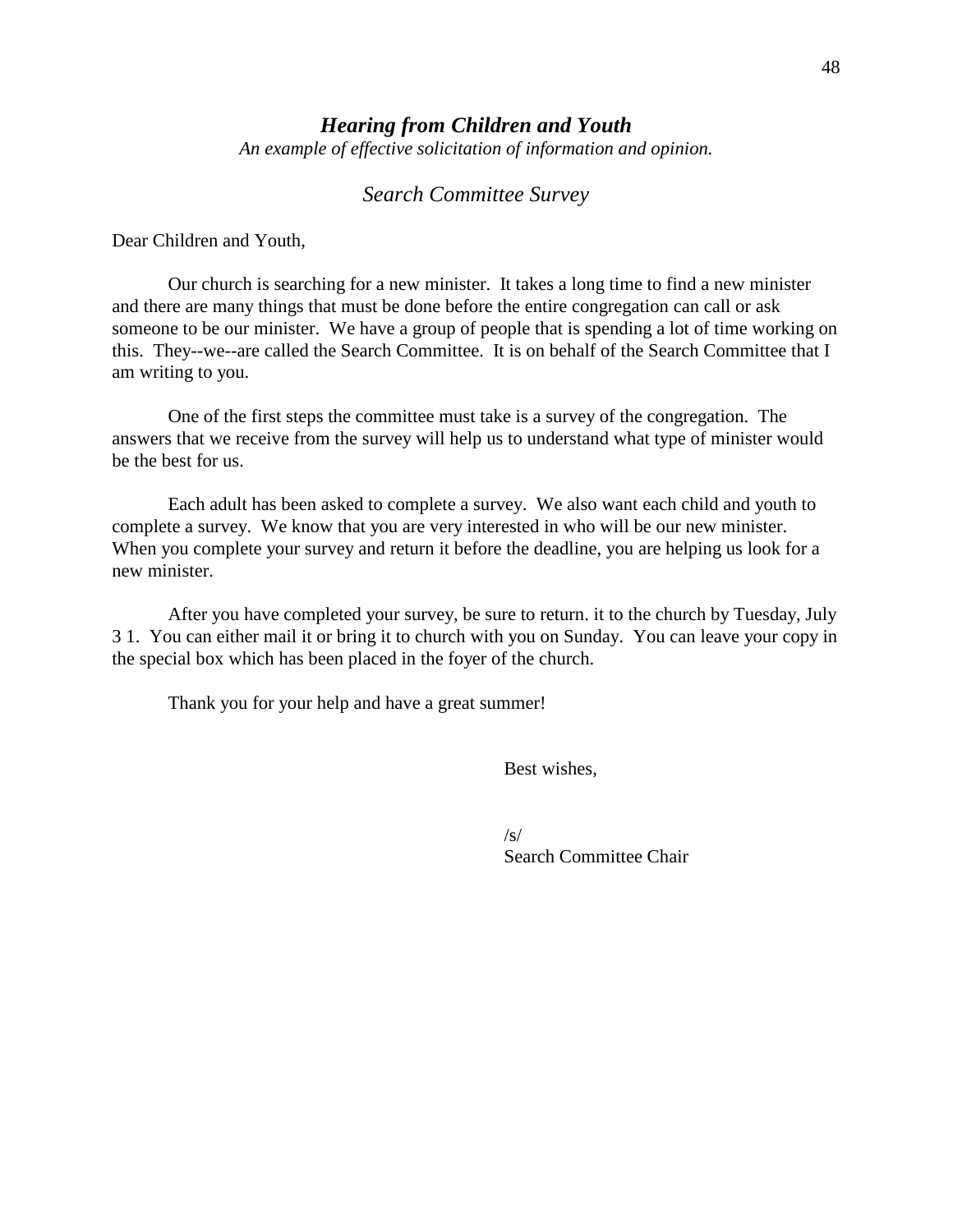*Survey for Individuals Aged 6-16 Years* 

 1. Is our church the first church to which you have come?  $[ ]$  Yes  $[ ]$  No

2. How many years have you been coming to our church? \_\_\_\_\_\_\_\_years.

- $3.$  I am a  $\left[\begin{array}{ccc} 1 & \text{airl} \\ 1 & \text{barl} \end{array}\right]$  boy
- 4. How old are you? \_\_\_\_\_\_\_\_years

5. Are you an active member of the youth group?

- [  $\vert$  1. No, I am not old enough (under 12 years old)
- [ ] 2. Yes
- [ ] 3. No
- 6. About how often do you come on Sunday during the school year?
	- [ ] 1. A couple times a year
	- [  $\vert$  2. Once a month
	- [ ] 3. Twice a month
	- [ ] 4. Nearly every week

 7. What three things do you like most about being part of our church on Sundays? (please check off three things)

- [ ] 1. Church School Classes [ ] 7. Youth Choir
- [ ] 2. Worship with Ann [ ] 8. Friends
- 
- [ ] 4. Worship in the Sanctuary [ ] 10. Sunday field trips
- 
- $\lceil$  1 6. Singing
- 
- 
- [ ] 3. Chalice lighting [ ] 9. Fellowship hour
	-
- [ ] 5. Minister's story [ ] 11.Other (please specify)

 8. Do you like to attend other church-related activities (such as youth group, pot luck suppers, UNICEF Halloween Party, Ferry Beach, etc.)?

[ ] 1. Yes [ ] 2. No

9. The best thing about our church is (please write whatever you would like):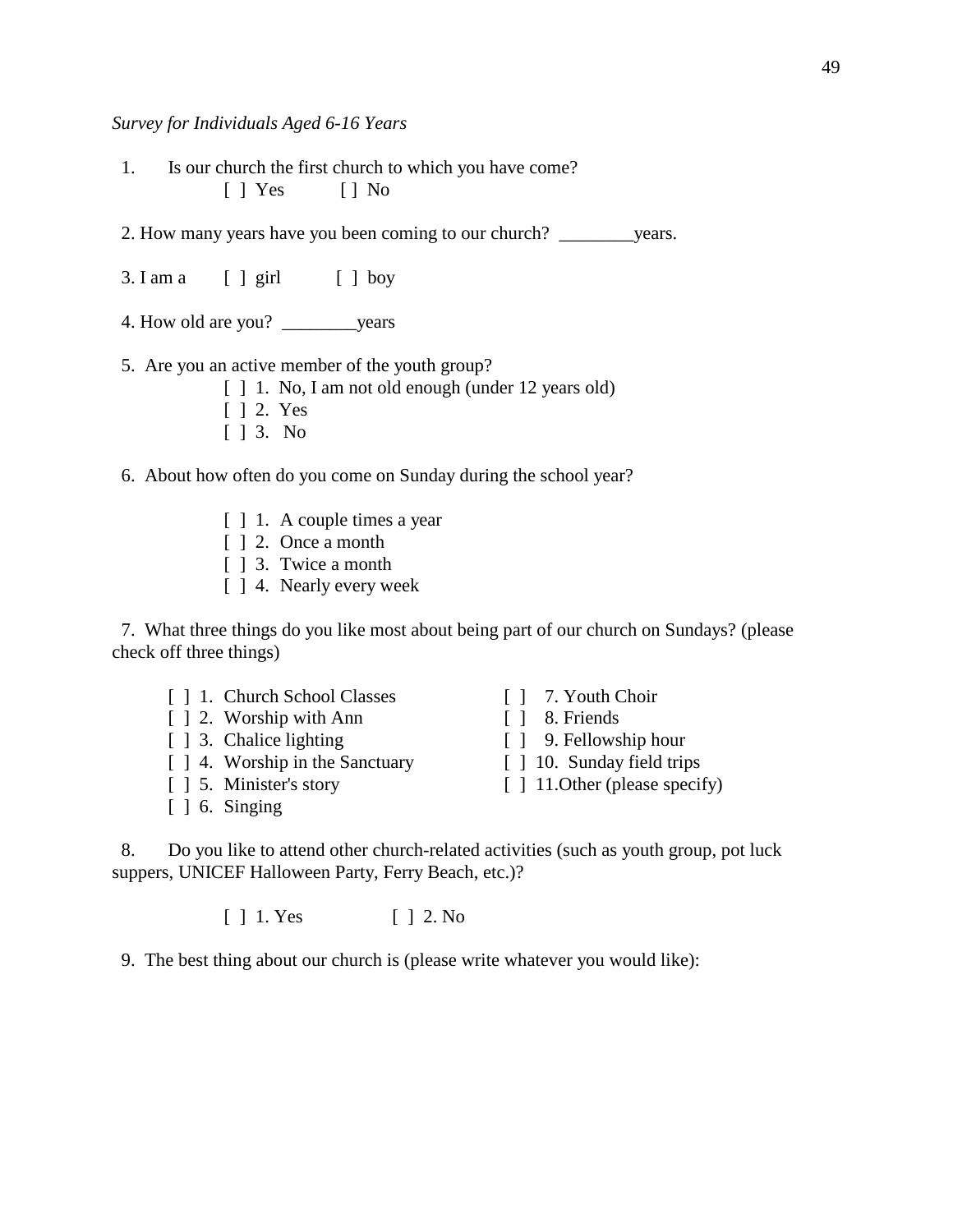#### *Neutral Pulpit Arrangements*

*(One MSR's tactic for encouraging cooperative arrangements)* 

#### Memo to: Ministers and Search Committees

 With several Search Committees at work in our District, I'd like to review the process for neutral pulpit arrangements between Search Committees and host ministers, so everyone involved can feel all bases are covered, making for a satisfying and supportive relationship.

#### **To Search Committees**

 Please consult the *Settlement Handbook*. In working with a host minister, provide that minister with the name, phone numbers and addresses of one Search Committee member who can easily be reached.

 A. If early contacts are made with a minister about tentative dates for a neutral pulpit in a given church, please establish an understanding with the minister about the deadline for cancellation or confirmation of the date.

 B. Once your Committee is firm on a candidate and date, please notify the host minister and the candidate, providing each with each other's phone numbers and addresses. This should be done in writing, even if you have used the phone initially. The arrangements for order of service, deadlines for church newsletter, etc. can-be worked out between the host minister and the candidate.

 C. By Wednesday before the pre-candidating weekend, check with the host minister about final arrangements, i.e., who will greet you and introduce your pre-candidate.

D. Send a thank-you note to the host minister following the weekend.

#### **To Host Ministers**

 A. If you give tentative dates to a Search Committee, make clear what date they must reply to you for cancellation or confirmation of said dates.

 B. Once a neutral pulpit date has been established and you have been furnished with the candidate's name, phone numbers, and addresses, write your colleague regarding the Sunday service arrangements, newsletter deadlines, etc.

 C. If you will not be in your church the Sunday of the neutral pulpit service, make sure a layperson is appointed to welcome and introduce your colleague. Further, inform the search committee and your colleague who that layperson will be.

 D. Make certain that you have one name and phone number from the Search Committee with whom you are making arrangements.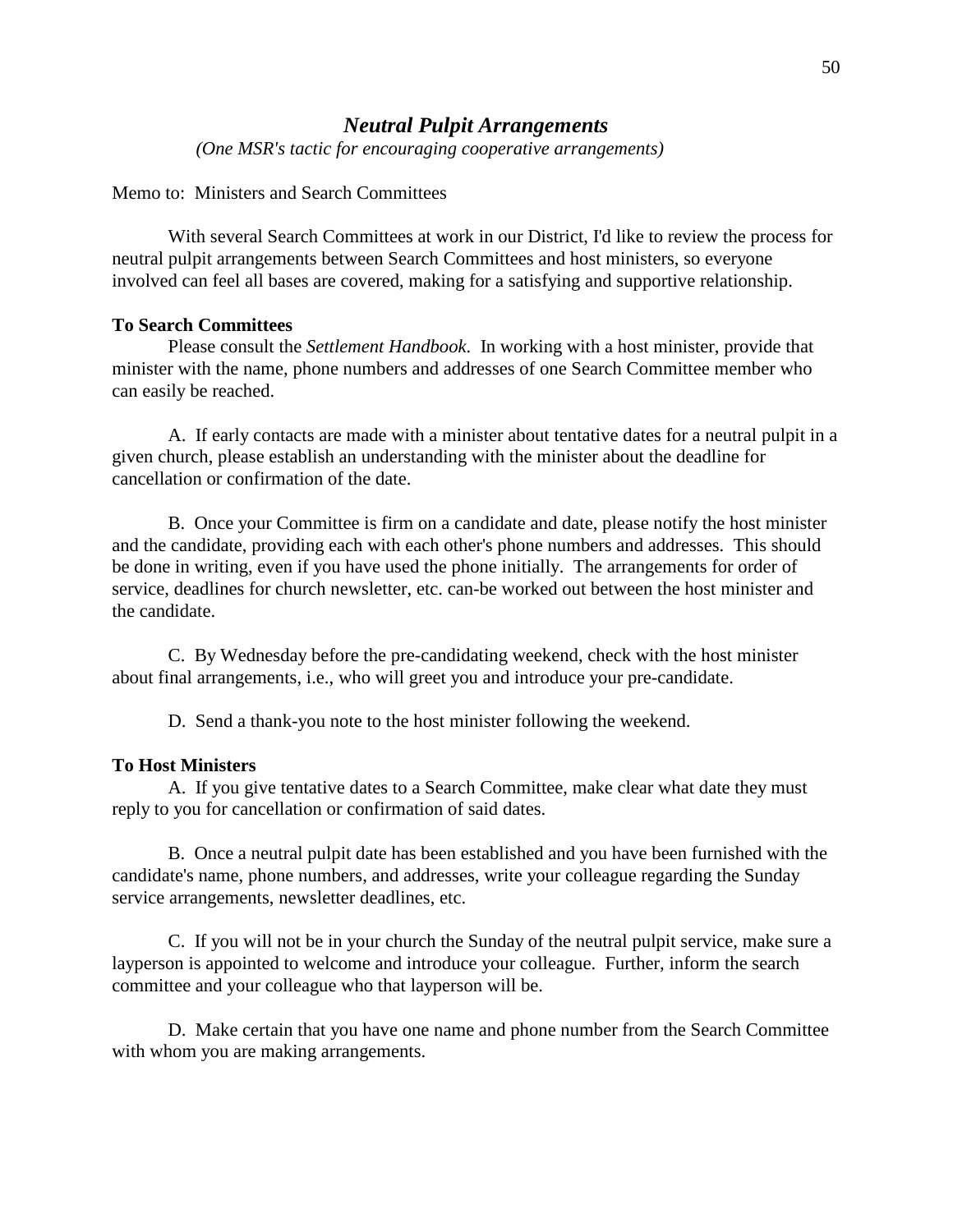I am certain it is everyone's wish that the needs of local ministers and Search Committees can equally be served in the settlement process. Our process seems involved, at times cumbersome and plodding, but with cooperation from everyone I believe we can make it work. If you have comments, please be in touch with me.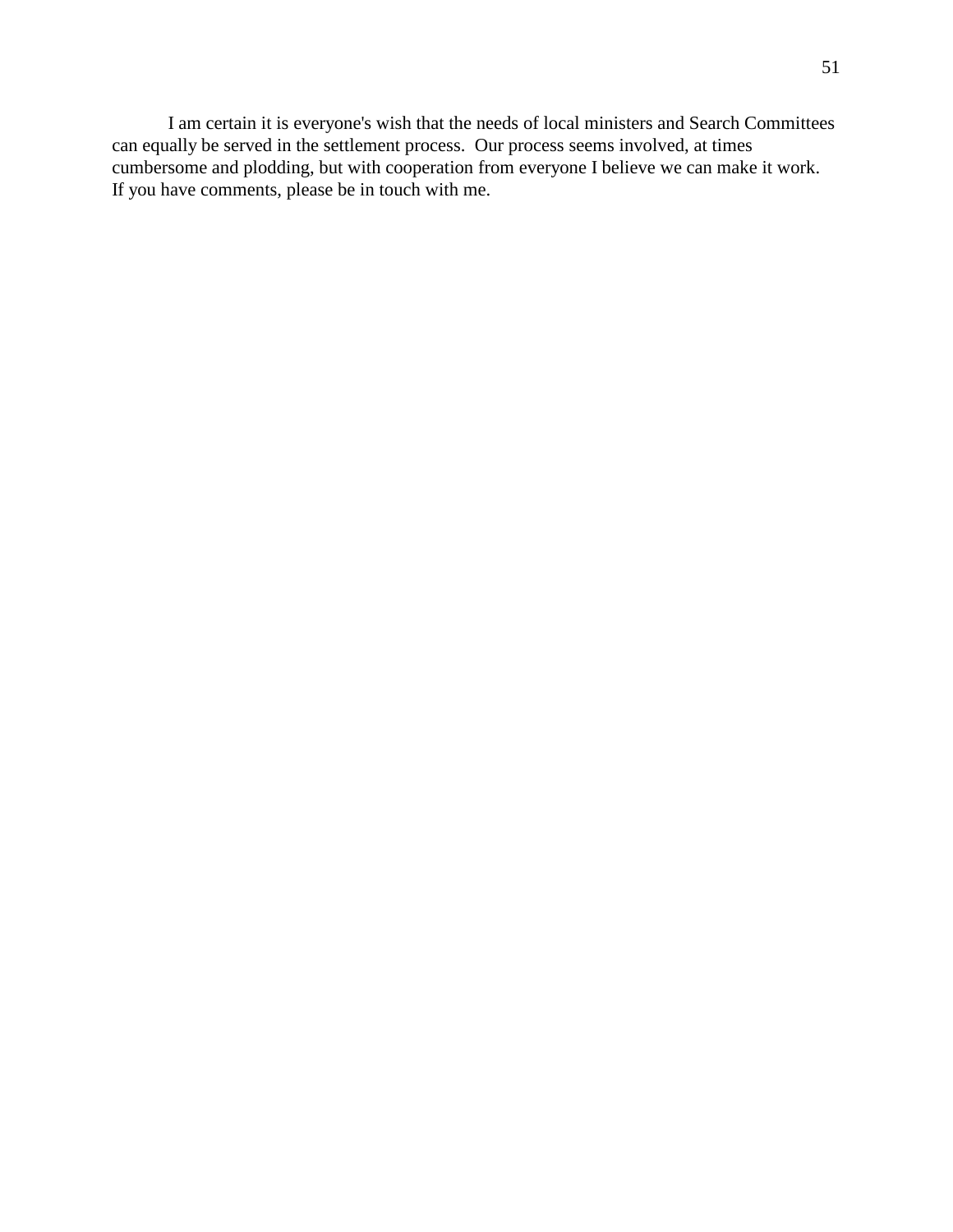# *Equal Opportunity in Ministerial Settlement UUA General Resolution*

WHEREAS the Principles and Purposes adopted in the By-Laws of the UUA specify that:

 "We, the member congregations of the Unitarian Universalist Association, covenant to affirm and promote:

 The inherent worth and dignity of every person; justice, equity, and compassion in human relations";

WHEREAS equal opportunity calls for ministerial settlement procedures without discrimination because of race, color, disability, sex, affectional or sexual orientation, age, or national origin;

WHEREAS we are concerned that some member congregations have not practiced equal opportunity in the calling of ministers;

WHEREAS we are aware that some ministers have been discriminated against by some member congregations because of race, color, disability, sex, affectional or sexual orientation, age, or national origin; and

WHEREAS such discrimination is inconsistent with the Principles and Purposes of our covenant together;

THEREFORE BE IT RESOLVED that the 1989 General Assembly of the Unitarian Universalist Association:

A. Requests that the Department of Ministry provide assistance to our member congregations in achieving equal opportunity in the ministerial selection process;

B. Urges our member congregations to accept such assistance when it is offered; and

C. Supports the Department of Ministry in its longstanding policy of sending to congregations candidate lists meeting equal opportunity criteria; and

BE IT FURTHER RESOLVED that the 1989 General Assembly urges the Unitarian Universalist Association Administration to further develop and to implement programs to combat such discrimination at the local society and district levels.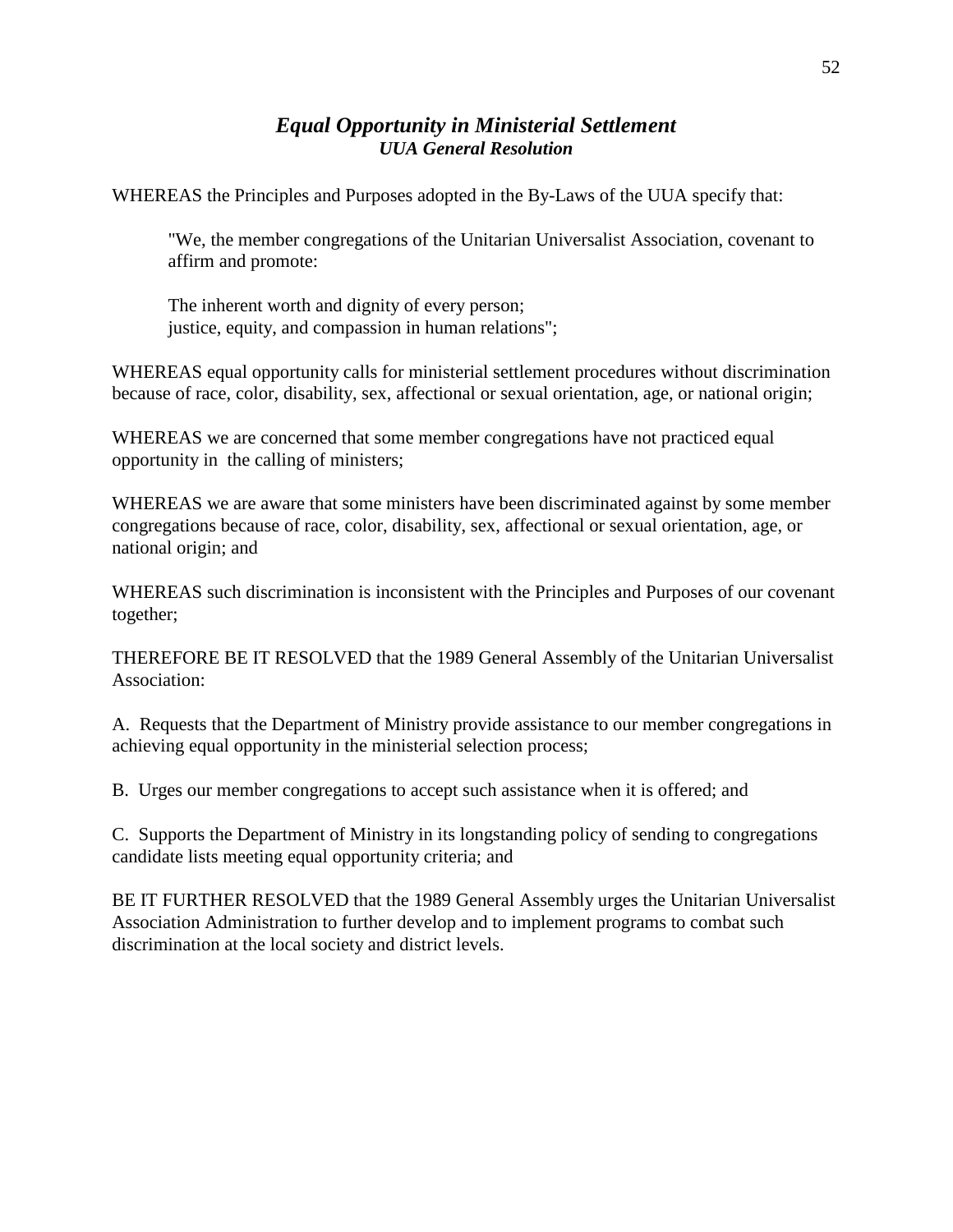#### **Tips on the Ministerial Psyche and How to Court It**  by the Rev. Dr. Peter J. Luton

Good ministers are scooped up quickly! It is important that a Search Committee work as quickly as possible. It is important to do your homework and to gather your information; I urge you to be deliberate but not slow. Be efficient, fast and intentional. Push forward. Meet often. Delays will cost you come springtime when you try to precandidate people. Get your packet together. Start today gathering material. Have several copies on hand. Be ready to send it to a minister when you receive her or his name from the Transitions Office. I suggest you send your packet to everyone on your list. There is no reason to disqualify potential ministers before you know something about them. If at all possible, in December begin scheduling precandidating visits. Even if it is for a late March date. Good ministers will be offered several precandidating opportunities and you do not want someone in whom you are truly interested to be booked up when you call. Remember, most settled ministers only have one Sunday a month out of the pulpit—that translates into only three or four opportunities to precandidate between January and April.

#### **~~~ Communication ~~~**

Stay in constant contact. Quick and helpful communication is essential. I liked knowing that my packet had been received. I appreciated when phone calls were returned promptly and answers to my questions were provided. I also appreciated when the person calling was willing to chat and wasn't only business. I focused most of my pre-visit anxiety on the Sunday service. It was helpful to talk with the minister of the neutral pulpit well in advance of the visit. Newsletter blurbs, orders of service, questions about music—all of these take time and communication. Best not to rush on Thursday to get the order of service to the neutral pulpit for Sunday. Now maybe it's just the Luddite in me, but I much prefer the telephone to e-mail for most of the communication between Search Committees and precandidates. Talk to me, don't talk at me. E-mail is onesided and impersonal. E-mail can be good when transferring specific pieces of information, though I found I usually had another question that arose from the e-mailed answer to my original question. E-mail is not effective, as far as I am concerned, with deepening understanding and developing relationships—and that is at the core of the dance of ministers and congregations.

#### **~~~ The Packet ~~~**

The packet prepared by the congregation is a significant piece of information that a potential precandidate receives about the congregation. He or she will read it very carefully. It should give the minister a great deal of information about how the congregation operates, its finances, its expectations, its history, its environment, issues, warts and skeletons, strengths, plans, dreams and purposes. In order to get a minister to read it, the packet must be attractive and easily used. I recommend a three-ring notebook. Plastic covers on each piece of paper help keep the packet neat and readable. Everything in the packet should be three-hole punched or placed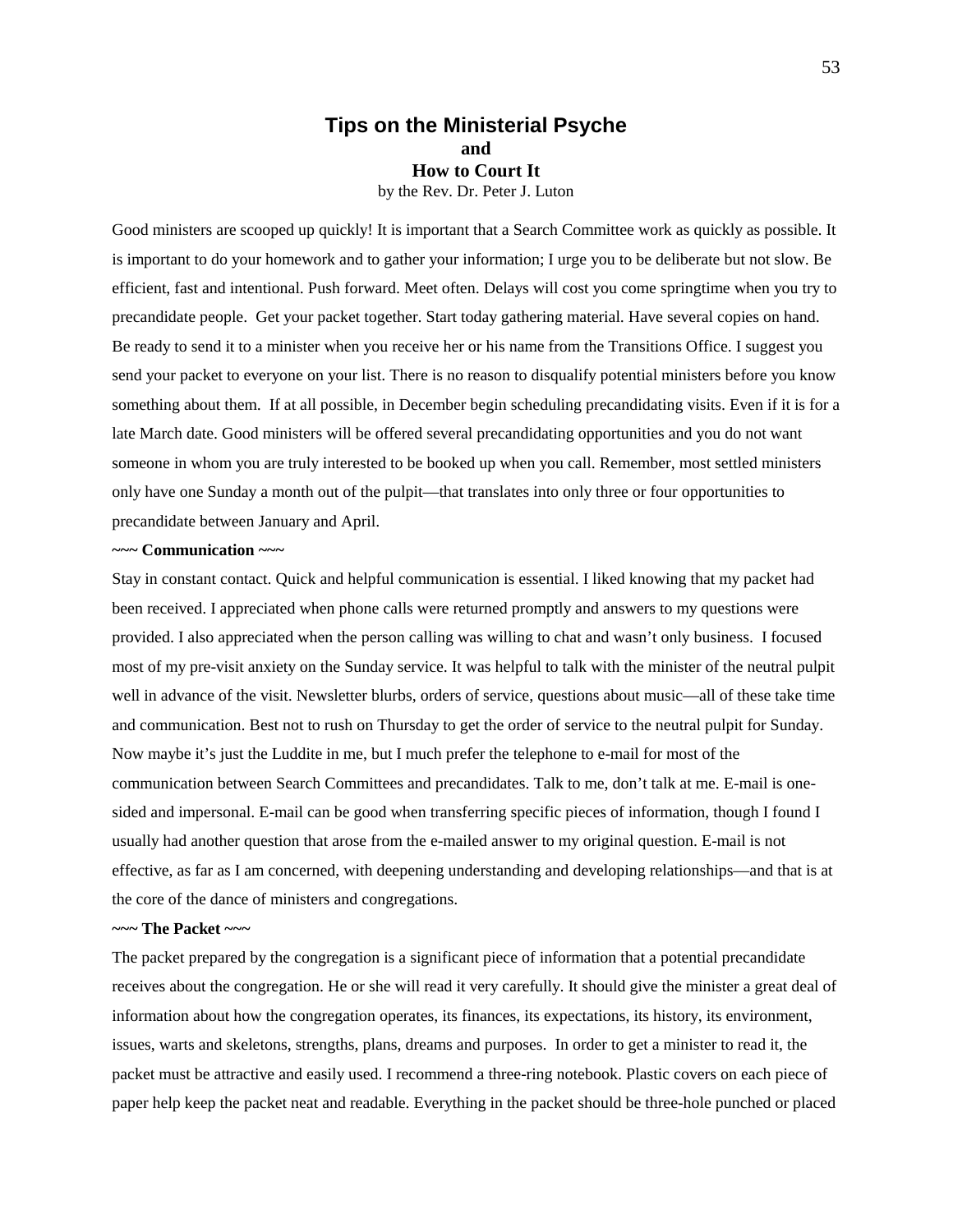in its own well-labeled plastic pouch or folder. It is frustrating—as you will find reading ministers' packets—if stuff continually falls out of the notebook. Put the name, address, telephone numbers, and e-mail address of the Search Committee contact person prominently in the front of the packet. The packet should give the minister a feel for the area the congregation serves. Include maps, brochures from the Chamber of Commerce, information about the cost of living, the schools, local government, cultural and entertainment opportunities and, of course, housing. Color pictures of the church building/s (inside and out) and of the community make the packet more attractive and informative. Include pictures of congregational activities, groups, classes, suppers, etc. Label each picture. Take advantage of color copiers and digital photography. Include letters from the Search Committee, the Church President, the Minister or Interim Minister, and the Director of Religious Education. These letters should describe the congregation from the perspective of the writer—what are the strengths, challenges and future of the congregation. Why should the minister consider coming to that congregation? The letter from the UUMA Chapter President can discuss the quality of collegiality and strengths of the District. Include in the packet orders of service from typical Sundays. I suggest including orders of service from both the past minister and the interim minister. If there is not a typical Sunday liturgy, indicate the variety of services that have been held. Include brief biographies of the staff and their job responsibilities. (Pictures of the staff are nice.) Include descriptions of the various groups within the congregation and all pamphlets, flyers and brochures you use. Include the Constitution and Bylaws. Send along some newsletters. Do you have an up-to-date vision and/or strategic plan? Include them. A minister will want to see the last three years' budgets and actuals, as well as the current year-to-date financial report. These should be annotated sufficiently for someone who is unfamiliar with your accounting system and the names you give to everything. What is the Smith Fund, or the Capital Reserve II, or the Emerson Club? The packet should include information about pledging, rate of collection, number of pledging units and canvass history. Include minutes from the last three or four Annual Meetings and any pertinent reports from the Minister, Religious Education Director, Board of Trustees, Committee Chairs, etc. Include membership numbers and attendance records for children and adults—be honest. Include the budgeted cost of ministry broken down into salary and housing, benefits, and professional expenses. The packet is not confidential. You can use the talents and creativity of the members of the congregation. Make it good. Use it not to brag, but to show you are proud of your congregation and yourselves. It tells the minister how you feel about yourselves and how well you know yourselves. Be honest in your packet, especially about the challenges and issues you think are alive in the congregation.

#### **~~~ The Survey ~~~**

Often ministers and congregations focus on the survey. I personally did not find the survey particularly helpful. This does not mean that it should be ignored or brushed off, but rather that it should be taken for what it is—a numerical tabulation of a lot of questions. The fact that 85% of the congregation wants sermons that are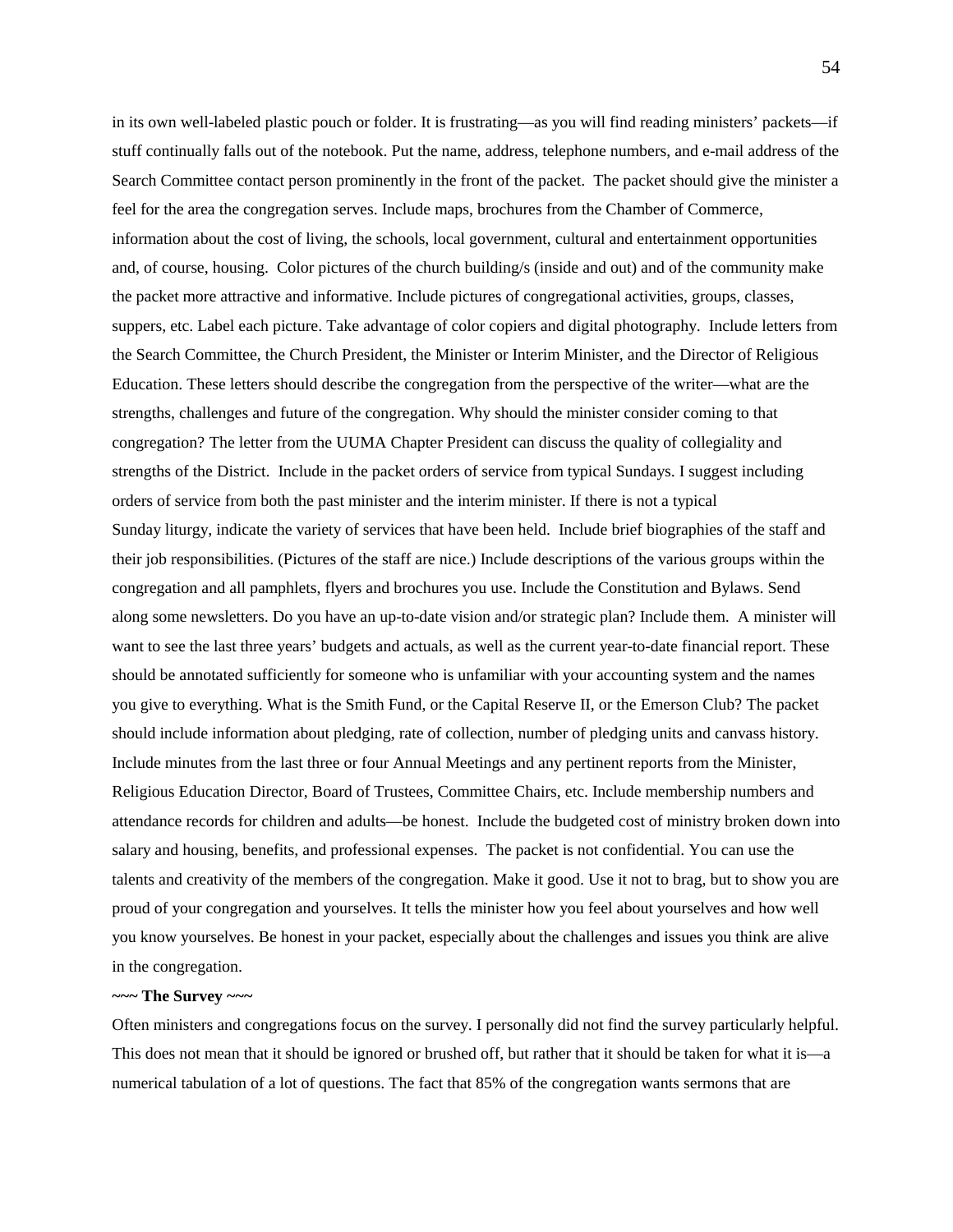intellectually stimulating and only 27% likes responsive readings does not tell a minister much. I enjoyed when a packet reported numbers clearly and in different forms, i.e., pie charts, bar graphs, and percentage totals. Computers are wonderful for this kind of stuff. When I read surveys, I read them as the congregation's selfperception and not a factual account of the state of people's spirits and minds. The survey is suggestive nothing more. I looked for glaring omissions or absences. I looked for contradictions and confirmations. (It says that religious education is important to the congregation, but the budget for R.E. is \$250. The survey says people like adult education and, what'dya know, the packet lists fifteen different adult classes last year!) One congregation listed all the comments people attached to the end of the survey. I found this list of raw oneliners to be very informative. The challenge for the Search Committee is to distill the tone and tenor of the congregation for the minister. This process of capturing what is going on for people and where the church is headed—or wants to head—is, in my experience, pretty subjective. Trust your intuitions.

#### **~~~ Precandidating ~~~**

Precandidating is nerve wracking. The whole process feels like one is being judged—not just on his or her performance and skills, but on one's very person and being. It felt as if a Search Committee was evaluating my very soul. From the minister's perspective, the church holds all the cards. This is not true, but that is how it often feels. I wanted to know what risks and benefits would come to me if I were to accept an invitation to be their minister. When I precandidated, I wanted to find out if I could love these people. Are these people who respect and value the ministry? Are they selfconscious or caught up in a false self-image? I wanted to know if stylistically and temperamentally we fit. Do I like these people? Do they seem to like me, to welcome me, to be open to me and what I might bring to them, or are they looking for someone or something else? I wanted to know about past ministries. And I had to ask myself, "How willing and able am I to change and adapt in order to meet and honor this congregation's personality?" The thing that impressed me most during precandidating weekends was how sensitive the Search Committee was to me and my desires, concerns, feelings. Did the Search Committee court me or quiz me? It is a very stressful exercise and everything the committee can do to help the precandidate feel welcome, safe and cared for speaks well for the congregation. Do not cut corners in order to save a few dollars. A minister will not be impressed by unrelenting frugality. An advance itinerary of the weekend is important both for the Search Committee and the precandidate. The temptation is to cram everything possible into a very short time. The minister expects the precandidating visit to be tiring and, like the Search Committee, she or he will want to accomplish a lot. This speaks to using the time well rather than filling every possible moment. Something that made a big difference for me—an introvert by nature—was to be greeted at the airport by one or two people who were knowledgeable about the congregation and the wider community and who were good conversationalists. My hosts were excited about their community and eager to share their thoughts and experiences with me. (I did not feel the necessity of keeping the conversation going.)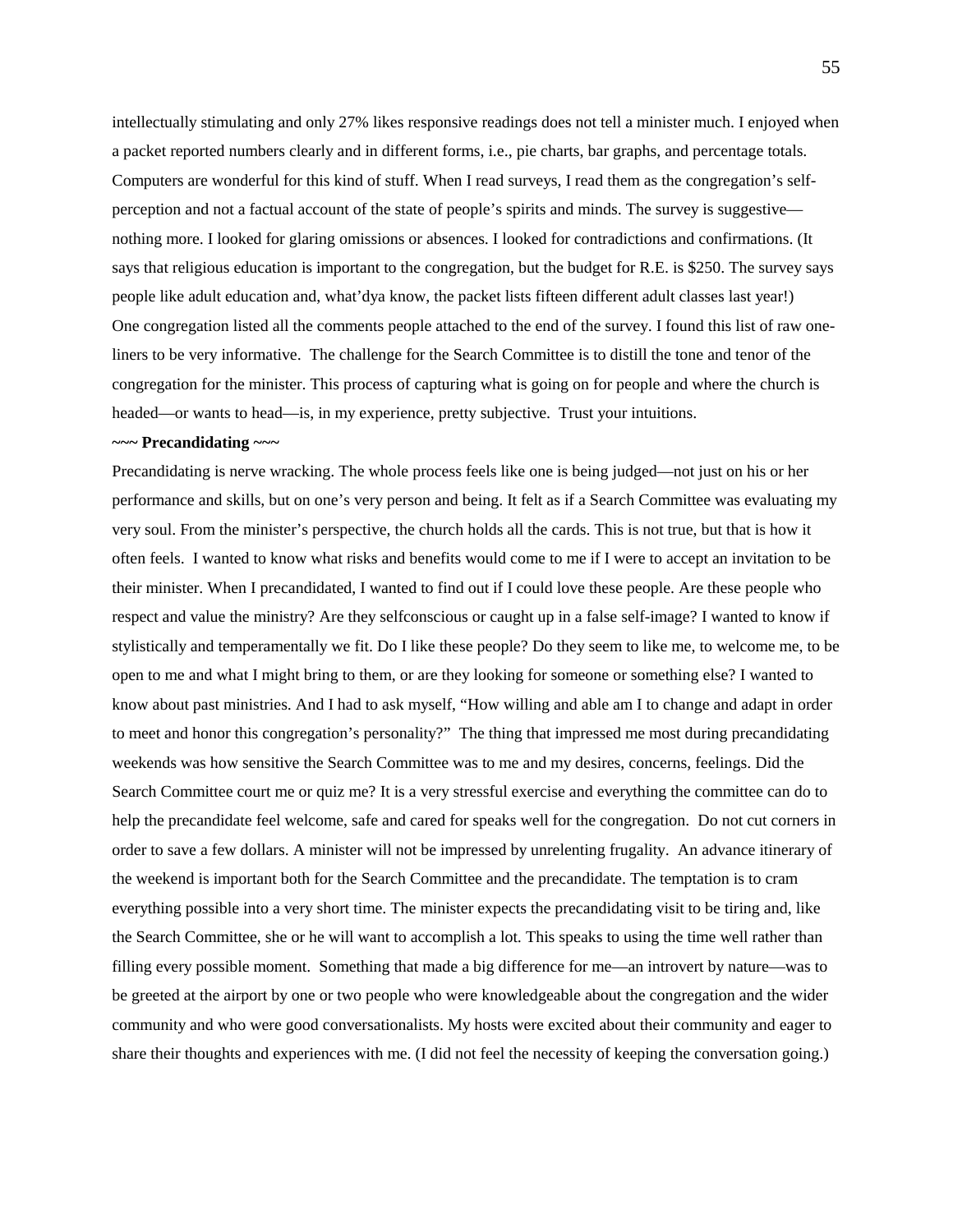Relaxed meals with the Search Committee or individuals from the committee, breaks during the interviews, some time to myself, some time with a realtor, and a comfortable quiet place to sleep helped me enjoy my precandidating visits. I was pleased with the little, gracious things the Search Committee members did. One placed a basket of local goods and goodies and a vase of flowers in my room. Another arranged breakfast with a friend and colleague in the area. I was heartened when committee members asked me what I wanted to see, do, know; and when they checked in with me during the course of the weekend, asked as to whether or not I was comfortable with the process or the content of the visit to date. It may have been petty of me, but it left a bad taste in my mouth when one afternoon I was toured around in a car that was beat up, noisy and rough. The difficulty was that the car created an atmosphere in which it was harder for me to both enjoy the ride and to pay full attention to the conversation with the driver and other passenger. I was not impressed with Search Committees in which some members seemed not to have read my packet thoroughly. Nor was I impressed with Search Committees that seemed to make up the logistics as we went. (Where should we eat dinner? Who is going to take Peter to the church tomorrow?) I noted when a committee was unable to produce promised materials (e.g., past budgets, Mission Statements) or to explain various elements of congregational governance and finances. I trusted a Search Committee that was able to express differences of opinion, interpretation or emphasis in the course of the interview. I appreciated that the committee members were willing to disagree and be honest with one another and with me, that they were not putting forward an agreed-upon "party line" to create the appearance of unanimity. I was not looking to create fights, but to see how the congregation might deal with diversity and controversy. When a new minister arrives, there will be some disagreement, some rough edges, some tensions and frustrations, and I felt better going to a congregation in which those feelings and thoughts could be expressed openly and with love. Some precandidates may wish to include their partner in the precandidating weekend. A Search Committee needs to be aware of the difficult position in which ministers' partners find themselves. They are going to be asked to move their lives, families, careers to a new place that they may have never visited, and to become members of a community they know not from atom. Attentiveness to the needs, concerns and interests of the partner goes a long way in presenting the congregation in the best possible light. Ministers want to know that the congregation values ministers and ministers' families. At the same time, it is important to remember that you are searching for a minister, not a minister's partner or children. I appreciated the Search Committee's recognition that accepting a new call is an act of faith.

#### **~~~ Conclusions ~~~**

I spent a great deal of time studying packets, looking for clues about what it might be like to serve a particular congregation. I read everything and pored over the financial sheets. I ran up a large phone bill talking to former ministers, interim ministers, district executives, and colleagues and friends in the area. I wanted to know as much as possible about the congregation and the place. But for me, when you get right down to it, I